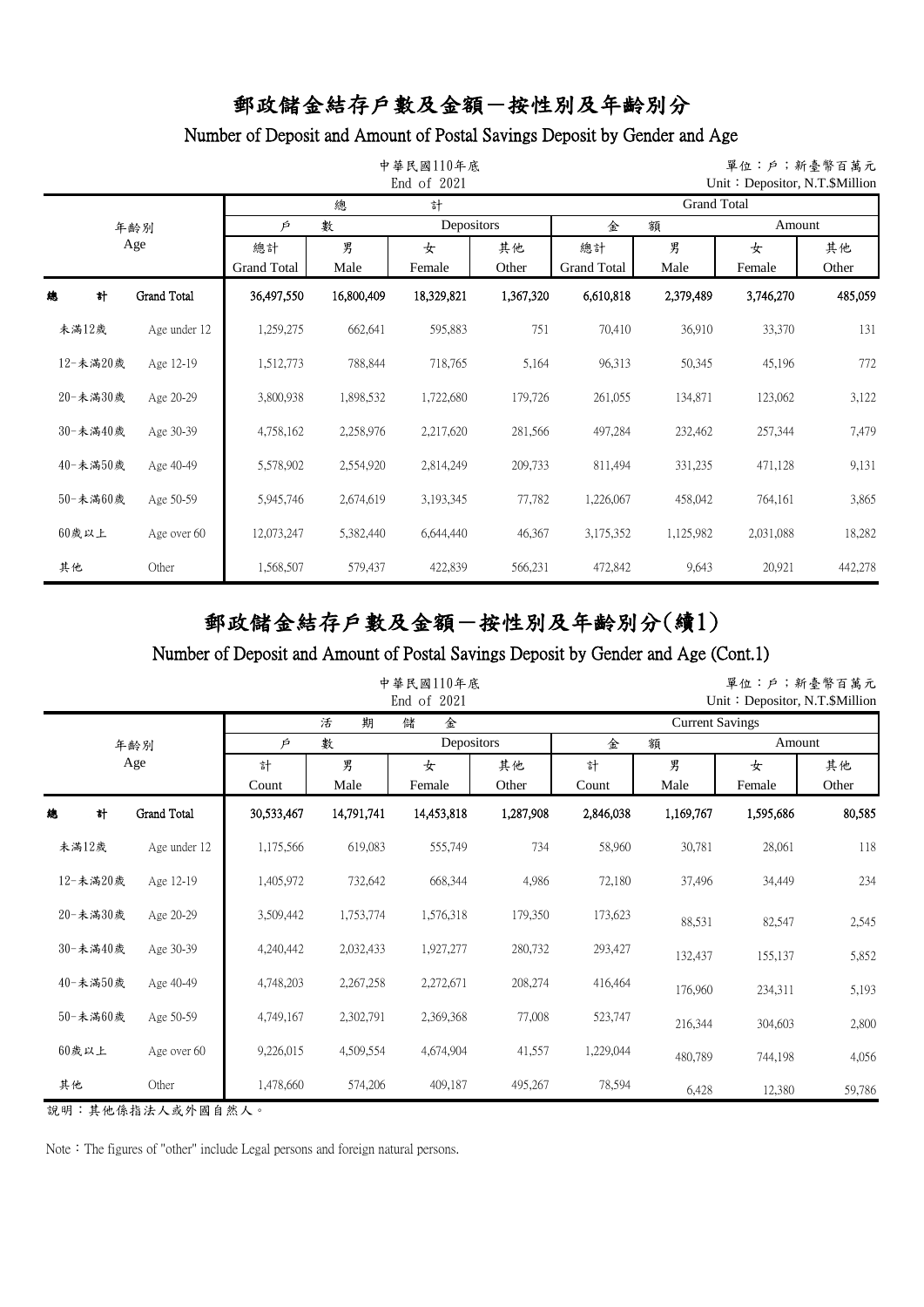## Number of Deposit and Amount of Postal Savings Deposit by Gender and Age (Cont.2)

|    |          |              |           | 單位:戶;新臺幣百萬元<br>Unit: Depositor, N.T. \$Million |            |        |                      |           |           |         |  |  |
|----|----------|--------------|-----------|------------------------------------------------|------------|--------|----------------------|-----------|-----------|---------|--|--|
|    |          |              |           | 期<br>定                                         | 金<br>儲     |        | <b>Fixed Savings</b> |           |           |         |  |  |
|    |          | 年齢別          | Þ         | 數                                              | Depositors |        | 金                    | 額         | Amount    |         |  |  |
|    | Age      |              | 計         | 男                                              | 女          | 其他     | 計                    | 男         | 女         | 其他      |  |  |
|    |          |              | Count     | Male                                           | Female     | Other  | Count                | Male      | Female    | Other   |  |  |
| 總  | 計        | Grand Total  | 5,964,083 | 2,008,668                                      | 3,876,003  | 79,412 | 3,764,780            | 1,209,722 | 2,150,584 | 404,474 |  |  |
|    | 未滿12歲    | Age under 12 | 83,709    | 43,558                                         | 40,134     | 17     | 11,451               | 6,129     | 5,309     | 13      |  |  |
|    | 12-未滿20歲 | Age 12-19    | 106,801   | 56,202                                         | 50,421     | 178    | 24,133               | 12,849    | 10,747    | 538     |  |  |
|    | 20-未満30歲 | Age 20-29    | 291,496   | 144,758                                        | 146,362    | 376    | 87,432               | 46,340    | 40,516    | 577     |  |  |
|    | 30-未滿40歲 | Age 30-39    | 517,720   | 226,543                                        | 290,343    | 834    | 203,858              | 100,024   | 102,207   | 1,626   |  |  |
|    | 40-未満50歲 | Age 40-49    | 830,699   | 287,662                                        | 541,578    | 1,459  | 395,030              | 154,274   | 236,817   | 3,938   |  |  |
|    | 50-未満60歲 | Age 50-59    | 1,196,579 | 371,828                                        | 823,977    | 774    | 702,321              | 241,698   | 459,558   | 1,065   |  |  |
|    | $60$ 歲以上 | Age over 60  | 2,847,232 | 872,886                                        | 1,969,536  | 4,810  | 1,946,308            | 645,193   | 1,286,889 | 14,226  |  |  |
| 其他 |          | Other        | 89,847    | 5,231                                          | 13,652     | 70,964 | 394,248              | 3,215     | 8,541     | 382,492 |  |  |

郵政儲金結存戶數及金額-按性別及年齡別分(續完)

### Number of Deposit and Amount of Postal Savings Deposit by Gender and Age (End)

|          |              |       |        | 中華民國110年底<br>End of 2021 |       |        |      | Unit: Depositor, N.T.\$Million | 單位:戶;新臺幣百萬元 |
|----------|--------------|-------|--------|--------------------------|-------|--------|------|--------------------------------|-------------|
|          |              |       | 懸<br>帳 | 儲<br>金                   |       |        |      | <b>Suspended Accounts</b>      |             |
|          | 年齡別          | Þ     | 數      | Depositors               |       | 金<br>額 |      | Amount                         |             |
|          | Age          | 計     | 男      | 女                        | 其他    | 計      | 男    | 女                              | 其他          |
|          |              | Count | Male   | Female                   | Other | Count  | Male | Female                         | Other       |
| 總<br>計   | Grand Total  |       |        |                          |       |        |      |                                |             |
| 未滿12歲    | Age under 12 |       |        |                          |       |        |      |                                |             |
| 12-未満20歲 | Age 12-19    |       |        |                          |       |        |      |                                |             |
| 20-未満30歲 | Age 20-29    |       |        |                          |       |        |      |                                |             |
| 30-未満40歲 | Age 30-39    |       |        |                          |       |        |      |                                |             |
| 40-未満50歲 | Age 40-49    |       |        |                          |       |        |      |                                |             |
| 50-未満60歲 | Age 50-59    |       |        |                          |       |        |      |                                |             |
| $60$ 歲以上 | Age over 60  |       |        |                          |       |        |      |                                |             |
| 其他       | Other        |       |        |                          |       |        |      |                                |             |

說明:其他係指法人或外國自然人。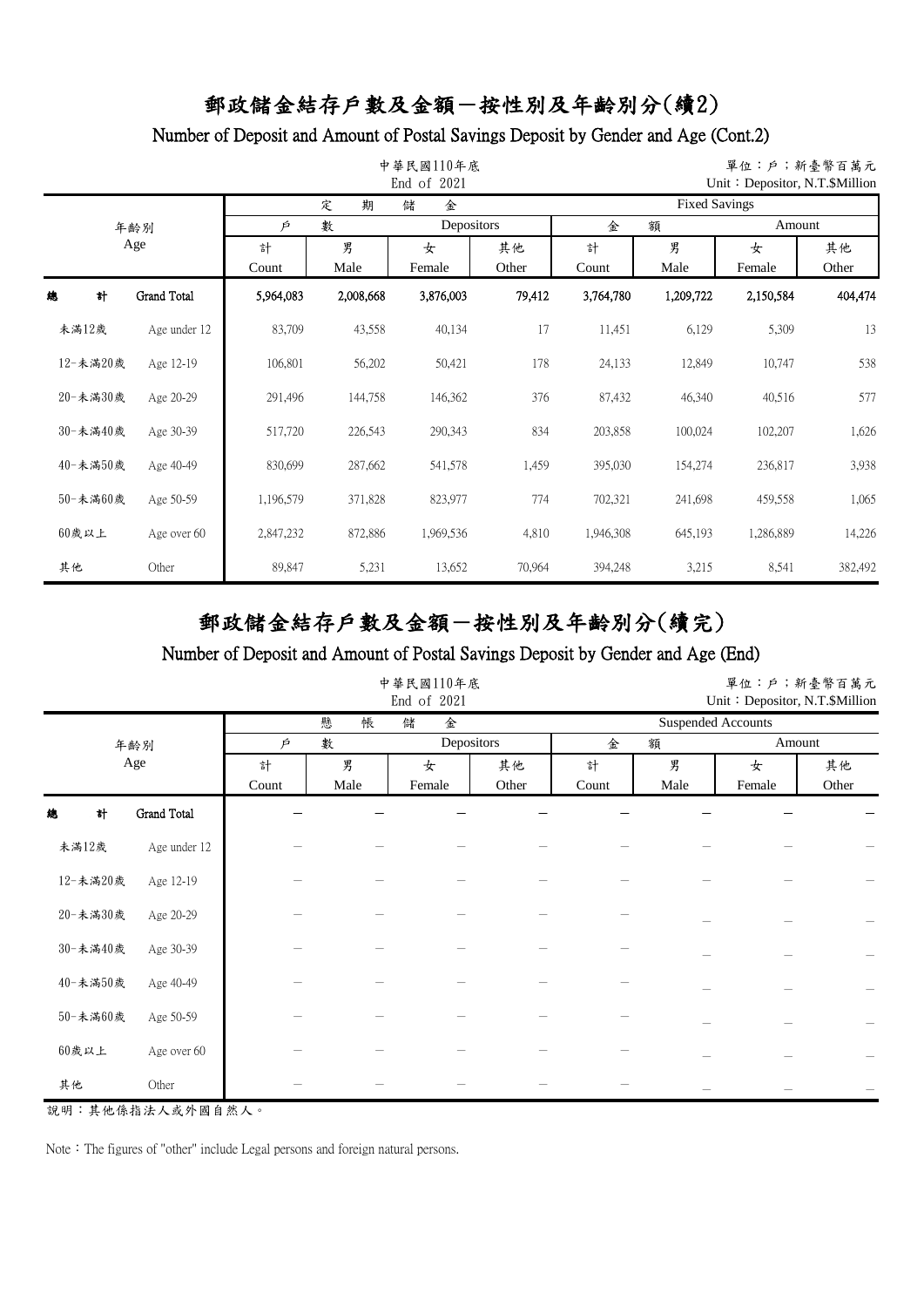## Number of Deposit and Amount of Postal Savings Deposit by Gender and Age

|    |          |              |                    | 中華民國109年底  | 單位:戶;新臺幣百萬元<br>Unit: Depositor, N.T. \$Million |           |                    |           |           |             |  |  |
|----|----------|--------------|--------------------|------------|------------------------------------------------|-----------|--------------------|-----------|-----------|-------------|--|--|
|    |          |              |                    | 總          | 計                                              |           | <b>Grand Total</b> |           |           |             |  |  |
|    |          | 年齢別          | Þ                  | 數          | Depositors                                     |           | 金                  | 額         | Amount    |             |  |  |
|    |          | Age          | 總計                 | 男          | 女                                              | 其他        | 總計                 | 男         | 女         | 其他<br>Other |  |  |
|    |          |              | <b>Grand Total</b> | Male       | Female                                         | Other     | Grand Total        | Male      | Female    |             |  |  |
| 總  | 計        | Grand Total  | 36,449,468         | 16,785,551 | 18,357,753                                     | 1,306,164 | 6,418,183          | 2,300,774 | 3,650,721 | 466,688     |  |  |
|    | 未滿12歲    | Age under 12 | 1,262,807          | 663,283    | 598,654                                        | 870       | 68,345             | 35,850    | 32,335    | 160         |  |  |
|    | 12-未滿20歲 | Age 12-19    | 1,580,931          | 819,976    | 746,834                                        | 14,121    | 95,777             | 50,111    | 44,750    | 916         |  |  |
|    | 20-未満30歲 | Age 20-29    | 3,950,928          | 1,961,403  | 1,775,578                                      | 213,947   | 263,500            | 136,774   | 122,724   | 4,002       |  |  |
|    | 30-未満40歲 | Age 30-39    | 4,952,397          | 2,337,753  | 2,325,537                                      | 289,107   | 519,368            | 239,121   | 267,381   | 12,866      |  |  |
|    | 40-未満50歲 | Age 40-49    | 5,568,176          | 2,538,412  | 2,827,971                                      | 201,793   | 798,775            | 320,482   | 471,655   | 6,638       |  |  |
|    | 50-未満60歲 | Age 50-59    | 6,113,975          | 2,737,455  | 3,304,736                                      | 71,784    | 1,243,599          | 455,633   | 782,418   | 5,548       |  |  |
|    | $60$ 歲以上 | Age over 60  | 11,642,437         | 5,184,185  | 6,414,784                                      | 43,468    | 2,984,409          | 1,054,775 | 1,912,263 | 17,371      |  |  |
| 其他 |          | Other        | 1,377,817          | 543,084    | 363,659                                        | 471,074   | 444,408            | 8,028     | 17,193    | 419,187     |  |  |

郵政儲金結存戶數及金額-按性別及年齡別分(續1)

### Number of Deposit and Amount of Postal Savings Deposit by Gender and Age (Cont.1)

|          |              |            | 中華民國109年底  | 單位:戶;新臺幣百萬元<br>Unit: Depositor, N.T.\$Million |            |                        |           |           |        |  |  |
|----------|--------------|------------|------------|-----------------------------------------------|------------|------------------------|-----------|-----------|--------|--|--|
|          |              |            | 期<br>活     | 金<br>儲                                        |            | <b>Current Savings</b> |           |           |        |  |  |
|          | 年齡別          | Þ          | 數          |                                               | Depositors |                        | 額         | Amount    |        |  |  |
|          | Age          | 計          | 男          | 女                                             | 其他         | 計                      | 男         | 女         | 其他     |  |  |
|          |              | Count      | Male       | Female                                        | Other      | Count                  | Male      | Female    | Other  |  |  |
| 計<br>總   | Grand Total  | 30,342,728 | 14,725,588 | 14,387,026                                    | 1,230,114  | 2,641,651              | 1,081,558 | 1,484,683 | 75,410 |  |  |
| 未満12歲    | Age under 12 | 1,175,206  | 617,691    | 556,668                                       | 847        | 55,975                 | 29,266    | 26,575    | 133    |  |  |
| 12-未満20歲 | Age 12-19    | 1,469,356  | 760,914    | 694,512                                       | 13,930     | 70,286                 | 36,528    | 33,382    | 376    |  |  |
| 20-未満30歲 | Age 20-29    | 3,631,751  | 1,802,017  | 1,616,267                                     | 213,467    | 168,303                | 85,836    | 79,175    | 3,291  |  |  |
| 30-未満40歲 | Age 30-39    | 4,373,995  | 2,089,420  | 1,997,501                                     | 287,074    | 289,533                | 130,080   | 153,408   | 6,046  |  |  |
| 40-未満50歲 | Age 40-49    | 4,704,833  | 2,246,467  | 2,257,651                                     | 200,715    | 388,520                | 163,149   | 220,322   | 5,048  |  |  |
| 50-未満60歲 | Age 50-59    | 4,850,019  | 2,348,946  | 2,430,691                                     | 70,382     | 501,750                | 203,577   | 295,430   | 2,744  |  |  |
| 60歲以上    | Age over 60  | 8,847,438  | 4,322,822  | 4,485,580                                     | 39,036     | 1,101,575              | 428,673   | 668,820   | 4,082  |  |  |
| 其他       | Other        | 1,290,130  | 537,311    | 348,156                                       | 404,663    | 65,708                 | 4,448     | 7,571     | 53,690 |  |  |

說明:其他係指法人或外國自然人。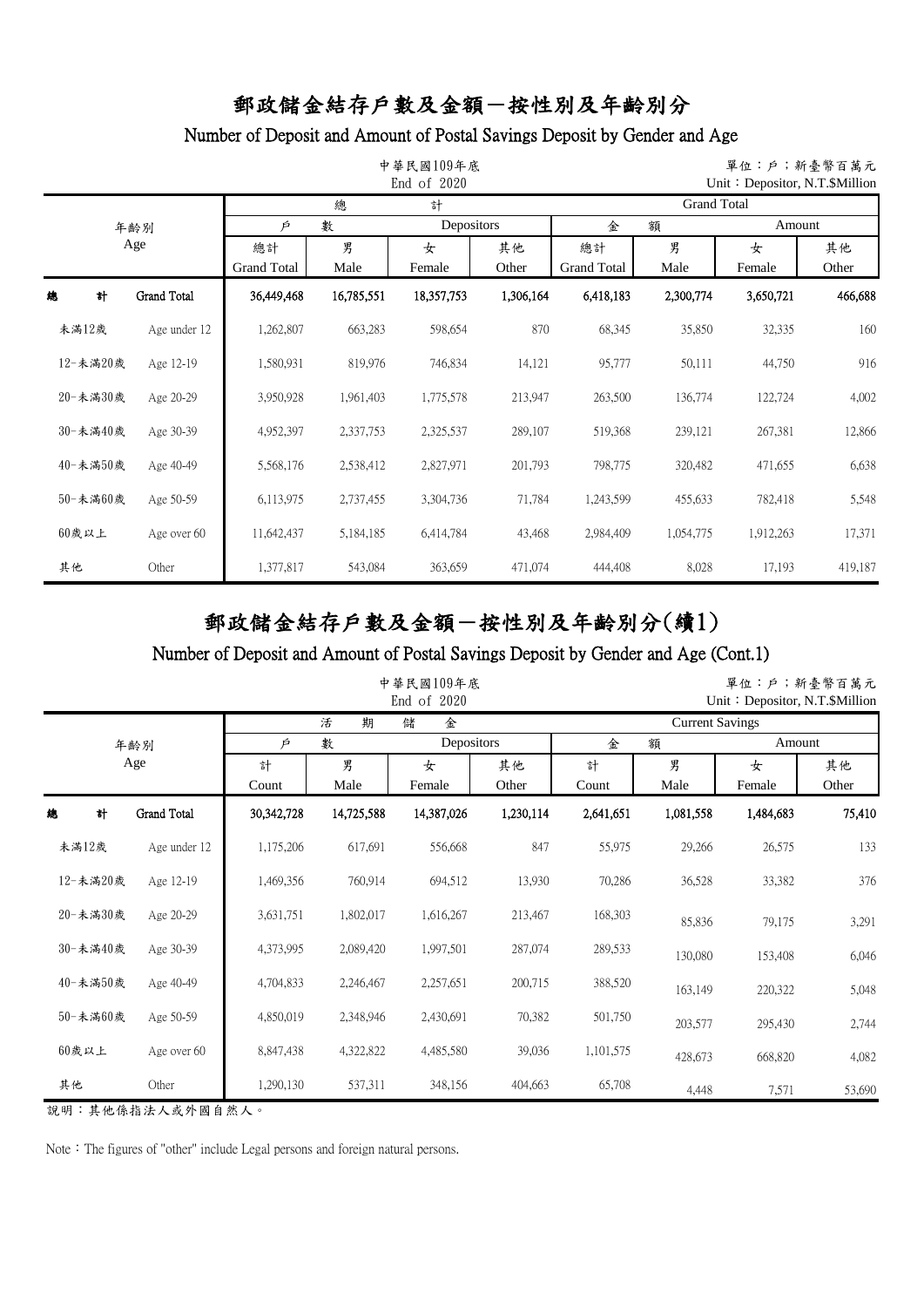## Number of Deposit and Amount of Postal Savings Deposit by Gender and Age (Cont.2)

|    |          |              |           | 單位:戶;新臺幣百萬元<br>Unit: Depositor, N.T. \$Million |           |                 |                      |           |             |         |  |  |
|----|----------|--------------|-----------|------------------------------------------------|-----------|-----------------|----------------------|-----------|-------------|---------|--|--|
|    |          |              |           | 期<br>定                                         | 金<br>儲    |                 | <b>Fixed Savings</b> |           |             |         |  |  |
|    |          | 年齢別          | Þ         | 數                                              |           | Depositors<br>金 |                      |           | 額<br>Amount |         |  |  |
|    | Age      |              | 計         | 男                                              | 女         | 其他              | 計                    | 男         | 女           | 其他      |  |  |
|    |          |              | Count     | Male                                           | Female    | Other           | Count                | Male      | Female      | Other   |  |  |
| 總  | 計        | Grand Total  | 6,106,740 | 2,059,963                                      | 3,970,727 | 76,050          | 3,776,532            | 1,219,216 | 2,166,038   | 391,279 |  |  |
|    | 未満12歲    | Age under 12 | 87,601    | 45,592                                         | 41,986    | 23              | 12,370               | 6,584     | 5,760       | 27      |  |  |
|    | 12-未滿20歲 | Age 12-19    | 111,575   | 59,062                                         | 52,322    | 191             | 25,491               | 13,583    | 11,368      | 540     |  |  |
|    | 20-未満30歲 | Age 20-29    | 319,177   | 159,386                                        | 159,311   | 480             | 95,197               | 50,937    | 43,549      | 710     |  |  |
|    | 30-未滿40歲 | Age 30-39    | 578,402   | 248,333                                        | 328,036   | 2,033           | 229,835              | 109,041   | 113,974     | 6,820   |  |  |
|    | 40-未満50歲 | Age 40-49    | 863,343   | 291,945                                        | 570,320   | 1,078           | 410,256              | 157,332   | 251,333     | 1,590   |  |  |
|    | 50-未満60歲 | Age 50-59    | 1,263,956 | 388,509                                        | 874,045   | 1,402           | 741,849              | 252,056   | 486,989     | 2,805   |  |  |
|    | $60$ 歲以上 | Age over 60  | 2,794,999 | 861,363                                        | 1,929,204 | 4,432           | 1,882,834            | 626,102   | 1,243,443   | 13,289  |  |  |
| 其他 |          | Other        | 87,687    | 5,773                                          | 15,503    | 66,411          | 378,700              | 3,580     | 9,622       | 365,498 |  |  |

郵政儲金結存戶數及金額-按性別及年齡別分(續完)

### Number of Deposit and Amount of Postal Savings Deposit by Gender and Age (End)

|                         |            | 中華民國109年底<br>End of 2020 |             | 單位:戶;新臺幣百萬元<br>Unit: Depositor, N.T.\$Million |            |           |                           |             |
|-------------------------|------------|--------------------------|-------------|-----------------------------------------------|------------|-----------|---------------------------|-------------|
|                         |            | 懸<br>帳                   | 金<br>儲      |                                               |            |           | <b>Suspended Accounts</b> |             |
| 年齡別                     | Þ          | 數                        | Depositors  |                                               | 金<br>額     |           | Amount                    |             |
| Age                     | 計<br>Count | 男<br>Male                | 女<br>Female | 其他<br>Other                                   | 計<br>Count | 男<br>Male | 女<br>Female               | 其他<br>Other |
| 計<br>Grand Total<br>總   |            |                          |             |                                               |            |           |                           |             |
| 未滿12歲<br>Age under 12   |            |                          |             |                                               |            |           |                           |             |
| 12-未満20歲<br>Age 12-19   |            |                          |             |                                               |            |           |                           |             |
| 20-未満30歲<br>Age 20-29   |            |                          |             |                                               |            |           |                           |             |
| 30-未満40歲<br>Age 30-39   |            |                          |             |                                               |            |           |                           |             |
| 40-未満50歲<br>Age 40-49   |            |                          |             |                                               |            |           |                           |             |
| 50-未満60歲<br>Age 50-59   |            |                          |             |                                               |            |           |                           |             |
| $60$ 歲以上<br>Age over 60 |            |                          |             |                                               |            |           |                           |             |
| 其他<br>Other             |            |                          |             |                                               |            |           |                           |             |

說明:其他係指法人或外國自然人。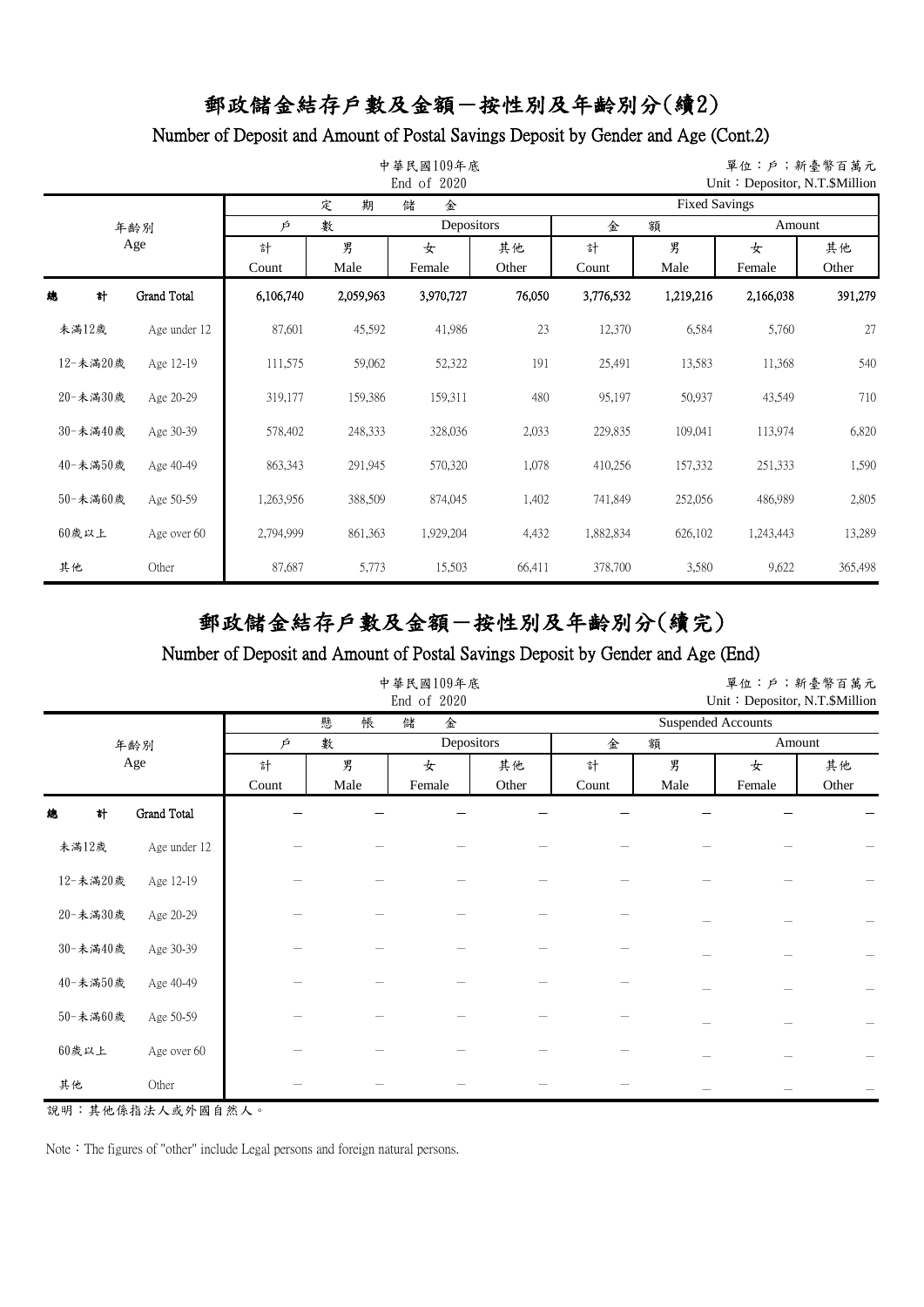#### Number of Deposit and Amount of Postal Savings Deposit by Gender and Age

|          |   |                    |                    | 中華民國108年底  | 單位:戶;新臺幣百萬元<br>Unit: Depositor, N.T. \$Million |            |                    |           |           |         |  |  |
|----------|---|--------------------|--------------------|------------|------------------------------------------------|------------|--------------------|-----------|-----------|---------|--|--|
|          |   |                    |                    | 總          | 計                                              |            | <b>Grand Total</b> |           |           |         |  |  |
|          |   | 年齢別                | 數<br>Þ             |            |                                                | Depositors |                    | 額         | Amount    |         |  |  |
|          |   | Age                | 總計                 | 男          | 女                                              | 其他         | 總計                 | 男         | 女         | 其他      |  |  |
|          |   |                    | <b>Grand Total</b> | Male       | Female                                         | Other      | <b>Grand Total</b> | Male      | Female    | Other   |  |  |
| 總        | 計 | <b>Grand Total</b> | 36,384,193         | 16,764,205 | 18,378,424                                     | 1,241,564  | 6,279,948          | 2,251,008 | 3,577,678 | 451,262 |  |  |
| 未滿12歲    |   | Age 11 and under   | 1,261,732          | 661,929    | 598,878                                        | 925        | 67,082             | 35,211    | 31,722    | 148     |  |  |
| 12-未滿20歲 |   | Age 12-19          | 1,687,922          | 874,381    | 797,269                                        | 16,272     | 99,499             | 52,088    | 46,469    | 942     |  |  |
| 20-未滿30歲 |   | Age 20-29          | 4,023,752          | 2,007,721  | 1,814,792                                      | 201,239    | 269,355            | 140,783   | 124,597   | 3,975   |  |  |
| 30-未滿40歲 |   | Age 30-39          | 5,082,954          | 2,396,099  | 2,415,145                                      | 271,710    | 533,351            | 244,476   | 277,047   | 11,828  |  |  |
| 40-未滿50歲 |   | Age 40-49          | 5,549,487          | 2,525,696  | 2,840,630                                      | 183,161    | 798,203            | 315,319   | 476,143   | 6,741   |  |  |
| 50-未滿60歲 |   | Age 50-59          | 6,193,000          | 2,759,136  | 3,374,127                                      | 59,737     | 1,263,712          | 456,961   | 801,188   | 5,563   |  |  |
| $60$ 歲以上 |   | Age over 60        | 11,115,573         | 4,946,368  | 6,133,254                                      | 35,951     | 2,812,540          | 996,827   | 1,799,308 | 16,405  |  |  |
| 其他       |   | Other              | 1,469,773          | 592,875    | 404,329                                        | 472,569    | 436,207            | 9,342     | 21,205    | 405,659 |  |  |

# 郵政儲金結存戶數及金額-按性別及年齡別分(續1)

#### Number of Deposit and Amount of Postal Savings Deposit by Gender and Age (Cont.1)

|          |                    |            | 中華民國108年底  | 單位:戶;新臺幣百萬元<br>Unit: Depositor, N.T. \$Million |             |                        |           |             |             |  |  |
|----------|--------------------|------------|------------|------------------------------------------------|-------------|------------------------|-----------|-------------|-------------|--|--|
|          |                    |            | 期<br>活     | 金<br>儲                                         |             | <b>Current Savings</b> |           |             |             |  |  |
|          | 年齢別                | Þ          | 數          | Depositors                                     |             | 額<br>金                 |           | Amount      |             |  |  |
| Age      |                    | 計<br>Count | 男<br>Male  | 女<br>Female                                    | 其他<br>Other | 計<br>Count             | 男<br>Male | 女<br>Female | 其他<br>Other |  |  |
| 計<br>總   | <b>Grand Total</b> | 30,120,076 | 14,644,382 | 14,306,764                                     | 1,168,930   | 2,456,593              | 1,007,150 | 1,377,398   | 72,045      |  |  |
| 未滿12歲    | Age 11 and under   | 1,173,093  | 615,867    | 556,326                                        | 900         | 54,087                 | 28,285    | 25,676      | 125         |  |  |
| 12-未滿20歲 | Age 12-19          | 1,568,112  | 810,472    | 741,592                                        | 16,048      | 71,409                 | 37,041    | 33,998      | 370         |  |  |
| 20-未滿30歲 | Age 20-29          | 3,674,900  | 1,832,770  | 1,641,410                                      | 200,720     | 164,424                | 84,476    | 76,868      | 3,080       |  |  |
| 30-未滿40歲 | Age 30-39          | 4,449,451  | 2,128,136  | 2,051,576                                      | 269,739     | 282,788                | 126,979   | 150,501     | 5,308       |  |  |
| 40-未滿50歲 | Age 40-49          | 4,646,366  | 2,225,482  | 2,239,041                                      | 181,843     | 363,011                | 151,822   | 207,108     | 4,081       |  |  |
| 50-未滿60歲 | Age 50-59          | 4,856,441  | 2,353,092  | 2,445,093                                      | 58,256      | 473,530                | 191,162   | 279,941     | 2,426       |  |  |
| $60$ 歲以上 | Age over 60        | 8,372,437  | 4,092,959  | 4,247,749                                      | 31,729      | 981,005                | 382,490   | 594,642     | 3,873       |  |  |
| 其他       | Other              | 1,379,276  | 585,604    | 383,977                                        | 409,695     | 66,340                 | 4,894     | 8,664       | 52,783      |  |  |

說明:1.其他係指法人或外國自然人。

2. 部分資料係以千元為計算單位,因四捨五入,部分細項加總不等於總計。

Note: 1.The figures of "other" include Legal persons and foreign natural persons.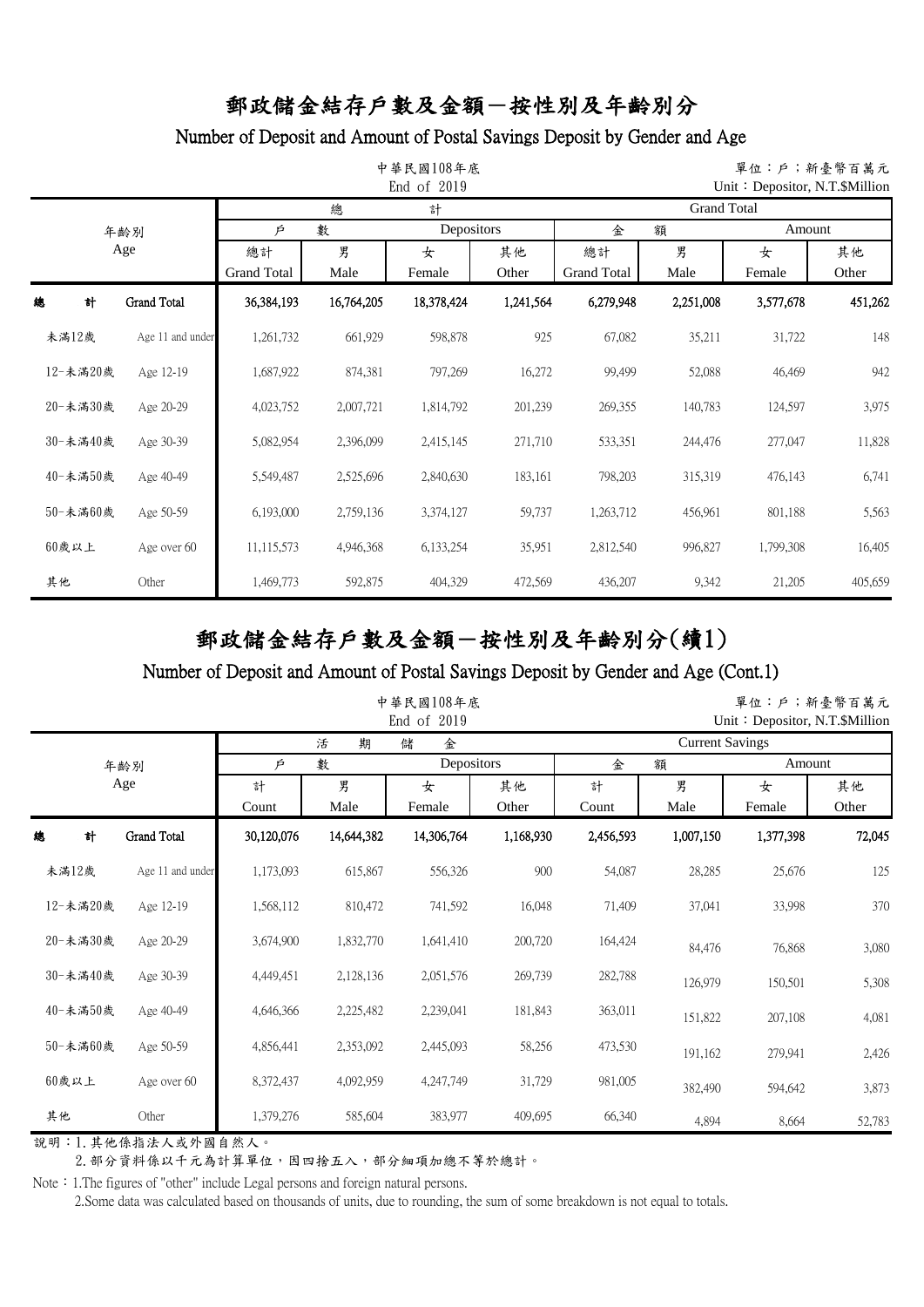#### Number of Deposit and Amount of Postal Savings Deposit by Gender and Age (Cont.2)

|    |          |             |                      | 單位:戶;新臺幣百萬元<br>Unit: Depositor, N.T. \$Million |           |        |                      |           |           |         |  |  |
|----|----------|-------------|----------------------|------------------------------------------------|-----------|--------|----------------------|-----------|-----------|---------|--|--|
|    |          |             |                      | 定<br>期                                         | 金<br>儲    |        | <b>Fixed Savings</b> |           |           |         |  |  |
|    |          | 年齢別         | Depositors<br>數<br>Þ |                                                |           |        | 金<br>Amount<br>額     |           |           |         |  |  |
|    | Age      |             | 計                    | 男                                              | 女         | 其他     | 計                    | 男         | 女         | 其他      |  |  |
|    |          |             | Count                | Male                                           | Female    | Other  | Count                | Male      | Female    | Other   |  |  |
| 總  | 計        | Grand Total | 6,264,117            | 2,119,823                                      | 4,071,660 | 72,634 | 3,823,355            | 1,243,859 | 2,200,280 | 379,216 |  |  |
|    | 未滿12歲    |             | 88,639               | 46,062                                         | 42,552    | 25     | 12,995               | 6,926     | 6,046     | 23      |  |  |
|    | 12-未滿20歲 | Age 12-19   | 119,810              | 63,909                                         | 55,677    | 224    | 28,090               | 15,047    | 12,471    | 572     |  |  |
|    | 20-未滿30歲 | Age 20-29   | 348,852              | 174,951                                        | 173,382   | 519    | 104,931              | 56,307    | 47,729    | 895     |  |  |
|    | 30-未滿40歲 | Age 30-39   | 633,503              | 267,963                                        | 363,569   | 1,971  | 250,563              | 117,496   | 126,546   | 6,521   |  |  |
|    | 40-未滿50歲 | Age 40-49   | 903,121              | 300,214                                        | 601,589   | 1,318  | 435,192              | 163,498   | 269,034   | 2,660   |  |  |
|    | 50-未滿60歲 | Age 50-59   | 1,336,559            | 406,044                                        | 929,034   | 1,481  | 790,183              | 265,799   | 521,246   | 3,137   |  |  |
|    | $60$ 歲以上 | Age over 60 | 2,743,136            | 853,409                                        | 1,885,505 | 4,222  | 1,831,535            | 614,338   | 1,204,666 | 12,532  |  |  |
| 其他 |          | Other       | 90,497               | 7,271                                          | 20,352    | 62,874 | 369,867              | 4,448     | 12,541    | 352,877 |  |  |

# 郵政儲金結存戶數及金額-按性別及年齡別分(續完)

#### Number of Deposit and Amount of Postal Savings Deposit by Gender and Age (End)

|          |                  |            |           | 中華民國108年底<br>End of 2019 |             | 單位:戶;新臺幣百萬元<br>Unit: Depositor, N.T.\$Million |           |             |                          |  |  |
|----------|------------------|------------|-----------|--------------------------|-------------|-----------------------------------------------|-----------|-------------|--------------------------|--|--|
|          |                  |            | 帳<br>懸    | 儲<br>金                   |             | <b>Suspended Accounts</b>                     |           |             |                          |  |  |
|          | 年齢別              | Þ          | 數         | Depositors               |             | 金                                             | 額         |             | Amount                   |  |  |
|          | Age              | 計<br>Count | 男<br>Male | 女<br>Female              | 其他<br>Other | 計<br>Count                                    | 男<br>Male | 女<br>Female | 其他<br>Other              |  |  |
| 計<br>總   | Grand Total      |            |           |                          |             |                                               |           |             |                          |  |  |
| 未滿12歲    | Age 11 and under |            |           |                          |             |                                               |           |             |                          |  |  |
| 12-未滿20歲 | Age 12-19        |            |           |                          |             |                                               |           |             |                          |  |  |
| 20-未満30歲 | Age 20-29        |            |           |                          |             |                                               |           |             |                          |  |  |
| 30-未滿40歲 | Age 30-39        |            |           |                          |             |                                               |           |             | $\overline{\phantom{0}}$ |  |  |
| 40-未滿50歲 | Age 40-49        |            |           |                          |             |                                               |           |             |                          |  |  |
| 50-未滿60歲 | Age 50-59        |            |           |                          |             |                                               |           |             |                          |  |  |
| 60歲以上    | Age over 60      |            |           |                          |             |                                               |           |             |                          |  |  |
| 其他       | Other            |            |           |                          |             |                                               |           |             |                          |  |  |

說明:1.其他係指法人或外國自然人。

2. 部分資料係以千元為計算單位,因四捨五入,部分細項加總不等於總計。

Note: 1.The figures of "other" include Legal persons and foreign natural persons.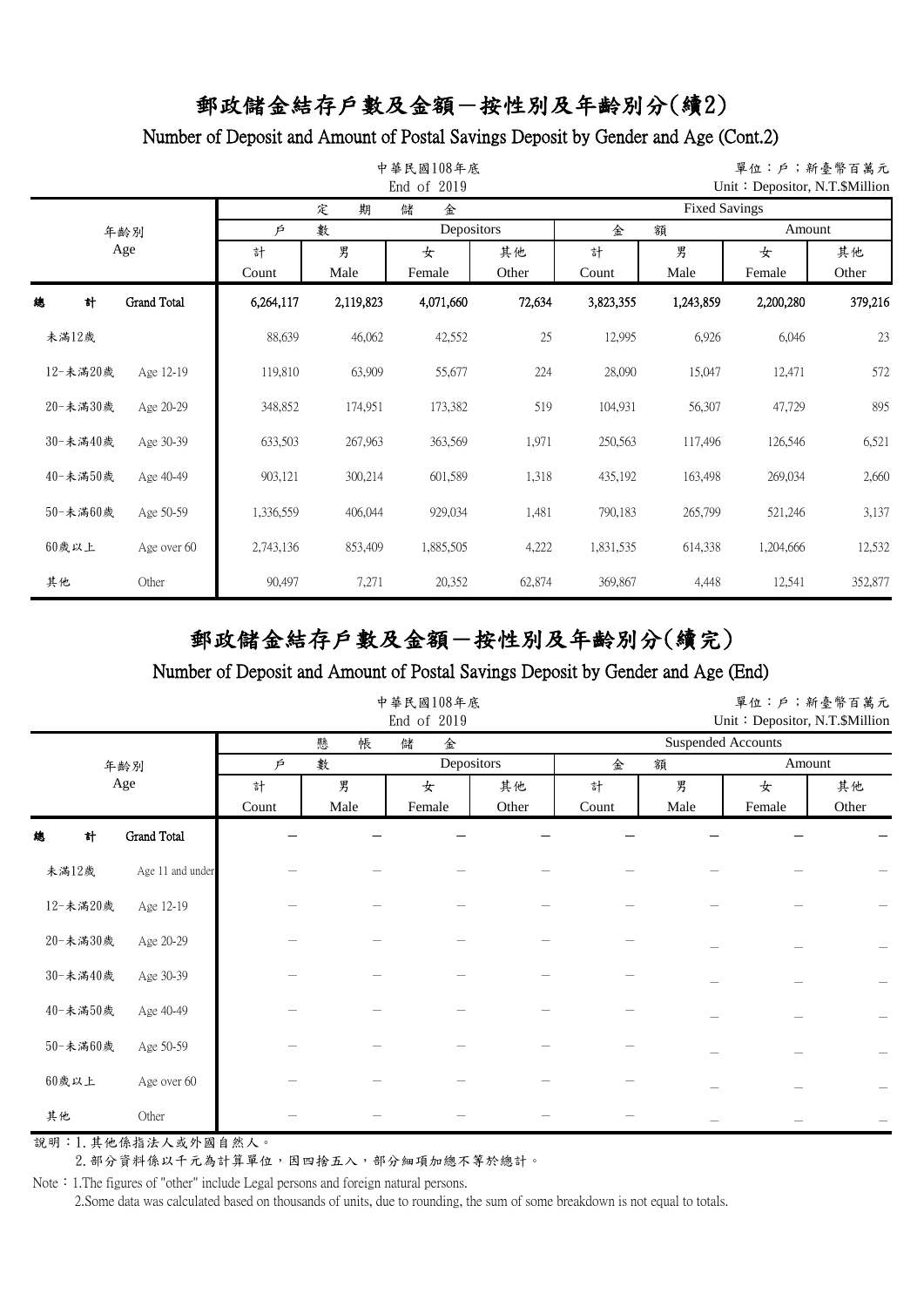#### Number of Deposit and Amount of Postal Savings Deposit by Gender and Age

|          |          |                    |                    | 單位:戶;新臺幣百萬元<br>Unit: Depositor, N.T. \$Million |            |           |                    |           |           |         |  |  |  |
|----------|----------|--------------------|--------------------|------------------------------------------------|------------|-----------|--------------------|-----------|-----------|---------|--|--|--|
|          |          |                    |                    | 總                                              | 計          |           | <b>Grand Total</b> |           |           |         |  |  |  |
|          |          | 年齢別                | Þ                  | 數                                              | Depositors |           | 金                  | 額         |           | Amount  |  |  |  |
|          | Age      |                    | 總計                 | 男                                              | 女          | 其他        | 總計                 | 男         | 女         | 其他      |  |  |  |
|          |          |                    | <b>Grand Total</b> | Male                                           | Female     | Other     | <b>Grand Total</b> | Male      | Female    | Other   |  |  |  |
| 總        | 計        | <b>Grand Total</b> | 36,124,064         | 16,667,875                                     | 18,272,371 | 1,183,818 | 6,171,759          | 2,202,724 | 3,517,989 | 451,046 |  |  |  |
| 未滿12歲    |          | Age 11 and under   | 1,249,780          | 655,584                                        | 593,005    | 1,191     | 66,815             | 34,893    | 31,251    | 671     |  |  |  |
|          | 12-未滿20歲 | Age 12-19          | 1,759,727          | 911,760                                        | 832,866    | 15,101    | 101,875            | 53,555    | 47,770    | 550     |  |  |  |
|          | 20-未滿30歲 | Age 20-29          | 4,069,686          | 2,038,311                                      | 1,843,247  | 188,128   | 272,696            | 141,990   | 125,895   | 4,811   |  |  |  |
|          | 30-未滿40歲 | Age 30-39          | 5,235,858          | 2,467,716                                      | 2,508,545  | 259,597   | 551,853            | 250,385   | 290,680   | 10,788  |  |  |  |
|          | 40-未滿50歲 | Age 40-49          | 5,501,684          | 2,500,093                                      | 2,834,456  | 167,135   | 798,110            | 308,373   | 482,227   | 7,509   |  |  |  |
|          | 50-未滿60歲 | Age 50-59          | 6,228,772          | 2,770,578                                      | 3,405,671  | 52,523    | 1,280,613          | 457,245   | 817,707   | 5,660   |  |  |  |
| $60$ 歲以上 |          | Age over 60        | 10,593,533         | 4,721,648                                      | 5,838,523  | 33,362    | 2,660,968          | 946,264   | 1,698,922 | 15,781  |  |  |  |
| 其他       |          | Other              | 1,485,024          | 602,185                                        | 416,058    | 466,781   | 438,830            | 10,018    | 23,536    | 405,276 |  |  |  |

# 郵政儲金結存戶數及金額-按性別及年齡別分(續1)

#### Number of Deposit and Amount of Postal Savings Deposit by Gender and Age (Cont.1)

|          |                    |            |            | 中華民國107年底<br>End of 2018 |             | 單位:戶;新臺幣百萬元<br>Unit: Depositor, N.T.\$Million |           |             |             |  |
|----------|--------------------|------------|------------|--------------------------|-------------|-----------------------------------------------|-----------|-------------|-------------|--|
|          |                    |            | 期<br>活     | 儲<br>金                   |             | <b>Current Savings</b>                        |           |             |             |  |
|          | 年齢別                | Þ          | 數          | Depositors               |             | 金                                             | 額         |             | Amount      |  |
|          | Age                | 計<br>Count | 男<br>Male  | 女<br>Female              | 其他<br>Other | 計<br>Count                                    | 男<br>Male | 女<br>Female | 其他<br>Other |  |
| 計<br>總   | <b>Grand Total</b> | 29,890,188 | 14,558,580 | 14,218,439               | 1,113,169   | 2,364,562                                     | 962,731   | 1,326,179   | 75,652      |  |
| 未滿12歲    | Age 11 and under   | 1,164,805  | 610,965    | 552,773                  | 1,067       | 53,156                                        | 27,781    | 25,123      | 252         |  |
| 12-未滿20歲 | Age 12-19          | 1,637,771  | 847,135    | 775,665                  | 14,971      | 72,768                                        | 37,827    | 34,573      | 369         |  |
| 20-未滿30歲 | Age 20-29          | 3,710,426  | 1,857,812  | 1,665,195                | 187,419     | 162,265                                       | 82,922    | 76,385      | 2,958       |  |
| 30-未滿40歲 | Age 30-39          | 4,568,045  | 2,190,069  | 2,120,183                | 257,793     | 285,050                                       | 126,899   | 152,891     | 5,259       |  |
| 40-未滿50歲 | Age 40-49          | 4,593,057  | 2,204,236  | 2,223,431                | 165,390     | 349,962                                       | 144,158   | 202,296     | 3,508       |  |
| 50-未滿60歲 | Age 50-59          | 4,873,685  | 2,361,974  | 2,460,702                | 51,009      | 466,551                                       | 185,456   | 278,684     | 2,410       |  |
| $60$ 歲以上 | Age over 60        | 7,949,091  | 3,892,291  | 4,027,439                | 29,361      | 903,150                                       | 352,609   | 546,894     | 3,647       |  |
| 其他       | Other              | 1,393,308  | 594,098    | 393,051                  | 406,159     | 71,661                                        | 5,079     | 9,334       | 57,248      |  |

說明:1.其他係指法人或外國自然人。

2. 部分資料係以千元為計算單位,因四捨五入,部分細項加總不等於總計。

Note: 1.The figures of "other" include Legal persons and foreign natural persons.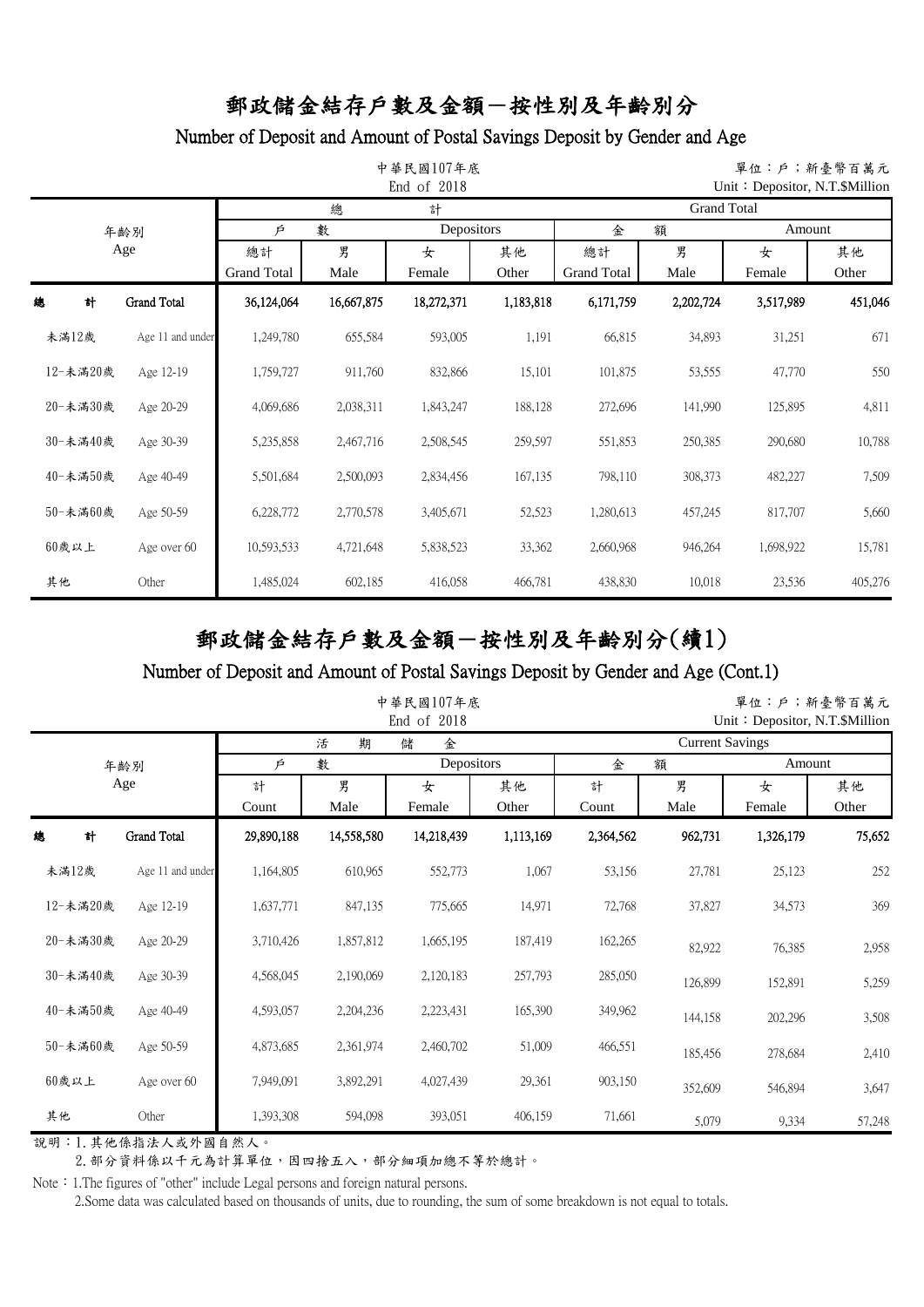#### Number of Deposit and Amount of Postal Savings Deposit by Gender and Age (Cont.2)

|    |          |                    |           | 單位:戶;新臺幣百萬元<br>Unit: Depositor, N.T.\$Million |            |        |                      |           |           |         |  |  |
|----|----------|--------------------|-----------|-----------------------------------------------|------------|--------|----------------------|-----------|-----------|---------|--|--|
|    |          |                    |           | 定<br>期                                        | 儲<br>金     |        | <b>Fixed Savings</b> |           |           |         |  |  |
|    |          | 年齢別                | Þ         | 數                                             | Depositors |        | 金                    | 額         |           | Amount  |  |  |
|    | Age      |                    | 計         | 男                                             | 女          | 其他     | 計                    | 男         | 女         | 其他      |  |  |
|    |          |                    | Count     | Male                                          | Female     | Other  | Count                | Male      | Female    | Other   |  |  |
| 總  | 計        | <b>Grand Total</b> | 6,233,876 | 2,109,295                                     | 4,053,932  | 70,649 | 3,807,196            | 1,239,993 | 2,191,809 | 375,394 |  |  |
|    | 未滿12歲    | Age 11 and under   | 84,975    | 44,619                                        | 40,232     | 124    | 13,659               | 7,113     | 6,128     | 418     |  |  |
|    | 12-未滿20歲 | Age 12-19          | 121,956   | 64,625                                        | 57,201     | 130    | 29,107               | 15,728    | 13,197    | 181     |  |  |
|    | 20-未満30歲 | Age 20-29          | 359,260   | 180,499                                       | 178,052    | 709    | 110,431              | 59,068    | 49,510    | 1,853   |  |  |
|    | 30-未滿40歲 | Age 30-39          | 667,813   | 277,647                                       | 388,362    | 1,804  | 266,803              | 123,486   | 137,789   | 5,528   |  |  |
|    | 40-未滿50歲 | Age 40-49          | 908,627   | 295,857                                       | 611,025    | 1,745  | 448,148              | 164,215   | 279,931   | 4,002   |  |  |
|    | 50-未滿60歲 | Age 50-59          | 1,355,087 | 408,604                                       | 944,969    | 1,514  | 814,062              | 271,789   | 539,023   | 3,250   |  |  |
|    | 60歲以上    | Age over 60        | 2,644,442 | 829,357                                       | 1,811,084  | 4,001  | 1,757,818            | 593,655   | 1,152,028 | 12,134  |  |  |
| 其他 |          | Other              | 91,716    | 8,087                                         | 23,007     | 60,622 | 367,169              | 4,939     | 14,202    | 348,027 |  |  |

# 郵政儲金結存戶數及金額-按性別及年齡別分(續完)

#### Number of Deposit and Amount of Postal Savings Deposit by Gender and Age (End)

|          |                    |            |           | 中華民國107年底<br>End of 2018 |             | 單位:戶;新臺幣百萬元<br>Unit: Depositor, N.T.\$Million |           |             |             |  |
|----------|--------------------|------------|-----------|--------------------------|-------------|-----------------------------------------------|-----------|-------------|-------------|--|
|          |                    |            | 懸<br>帳    | 儲<br>金                   |             | <b>Suspended Accounts</b>                     |           |             |             |  |
|          | 年齢別                | P          | 數         | Depositors               |             | 金<br>額                                        |           | Amount      |             |  |
|          | Age                | 計<br>Count | 男<br>Male | 女<br>Female              | 其他<br>Other | 計<br>Count                                    | 男<br>Male | 女<br>Female | 其他<br>Other |  |
| 計<br>總   | <b>Grand Total</b> |            |           |                          |             |                                               |           |             |             |  |
| 未滿12歲    | Age 11 and under   |            |           |                          |             |                                               |           |             |             |  |
| 12-未滿20歲 | Age 12-19          |            |           |                          |             |                                               |           |             |             |  |
| 20-未満30歲 | Age 20-29          |            |           |                          |             |                                               |           |             |             |  |
| 30-未満40歲 | Age 30-39          |            |           |                          |             |                                               |           |             |             |  |
| 40-未滿50歲 | Age 40-49          |            |           |                          |             |                                               |           |             |             |  |
| 50-未満60歲 | Age 50-59          |            |           |                          |             |                                               |           |             |             |  |
| 60歲以上    | Age over 60        |            |           |                          |             |                                               |           |             |             |  |
| 其他       | Other              |            |           |                          |             |                                               |           |             |             |  |

說明:1.其他係指法人或外國自然人。

2. 部分資料係以千元為計算單位,因四捨五入,部分細項加總不等於總計。

Note: 1.The figures of "other" include Legal persons and foreign natural persons.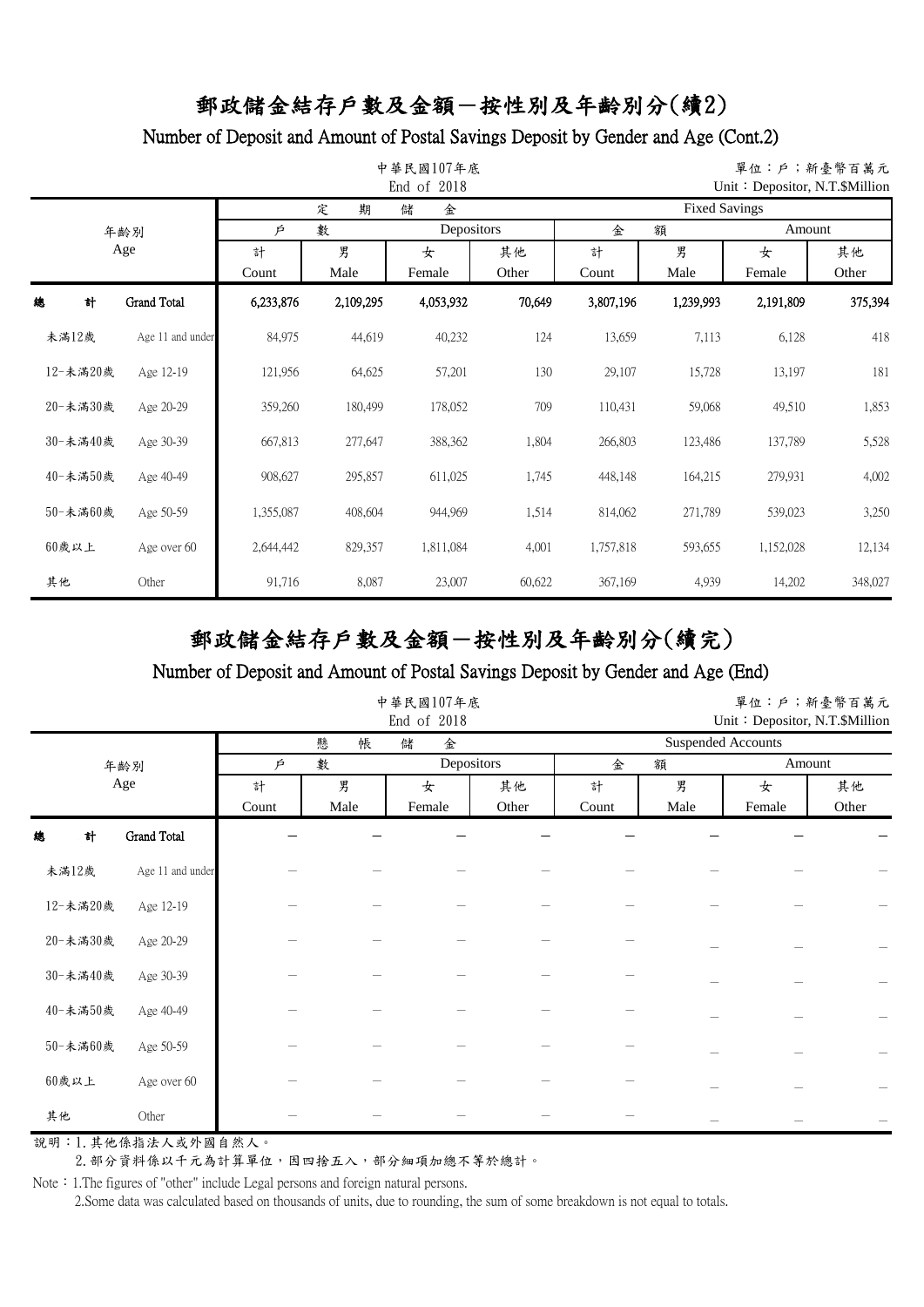#### Number of Deposit and Amount of Postal Savings Deposit by Gender and Age

|    |          |                    |                    | 中華民國106年底  | 單位:戶;新臺幣百萬元<br>Unit: Depositor, N.T. \$Million |           |                    |           |           |         |  |  |  |
|----|----------|--------------------|--------------------|------------|------------------------------------------------|-----------|--------------------|-----------|-----------|---------|--|--|--|
|    |          |                    |                    | 總          | 計                                              |           | <b>Grand Total</b> |           |           |         |  |  |  |
|    |          | 年齢別                | Þ                  | 數          | Depositors                                     |           | 金<br>額             |           | Amount    |         |  |  |  |
|    |          | Age                | 總計                 | 男          | 女                                              | 其他        | 總計                 | 男         | 女         | 其他      |  |  |  |
|    |          |                    | <b>Grand Total</b> | Male       | Female                                         | Other     | <b>Grand Total</b> | Male      | Female    | Other   |  |  |  |
| 總  | 計        | <b>Grand Total</b> | 35,914,161         | 16,593,567 | 18,198,616                                     | 1,121,978 | 6,074,316          | 2,159,133 | 3,462,837 | 452,346 |  |  |  |
|    | 未滿12歲    | Age 11 and under   | 1,244,324          | 652,711    | 590,287                                        | 1,326     | 66,522             | 34,816    | 31,028    | 678     |  |  |  |
|    | 12-未滿20歲 | Age 12-19          | 1,805,712          | 935,992    | 855,850                                        | 13,870    | 102,073            | 53,915    | 47,648    | 509     |  |  |  |
|    | 20-未滿30歲 | Age 20-29          | 4,177,237          | 2,101,679  | 1,904,204                                      | 171,354   | 280,300            | 146,007   | 129,477   | 4,816   |  |  |  |
|    | 30-未滿40歲 | Age 30-39          | 5,328,885          | 2,510,498  | 2,572,718                                      | 245,669   | 564,285            | 251,933   | 301,944   | 10,408  |  |  |  |
|    | 40-未滿50歲 | Age 40-49          | 5,493,599          | 2,493,174  | 2,848,182                                      | 152,243   | 804,912            | 306,165   | 491,183   | 7,565   |  |  |  |
|    | 50-未滿60歲 | Age 50-59          | 6,254,070          | 2,773,995  | 3,434,230                                      | 45,845    | 1,291,539          | 455,832   | 830,283   | 5,424   |  |  |  |
|    | $60$ 歲以上 | Age over 60        | 10,109,082         | 4,512,797  | 5,564,931                                      | 31,354    | 2,522,032          | 899,809   | 1,605,809 | 16,414  |  |  |  |
| 其他 |          | Other              | 1,501,252          | 612,721    | 428,214                                        | 460,317   | 442,655            | 10,655    | 25,466    | 406,534 |  |  |  |

# 郵政儲金結存戶數及金額-按性別及年齡別分(續1)

#### Number of Deposit and Amount of Postal Savings Deposit by Gender and Age (Cont.1)

|          |                    |            |            | 中華民國106年底<br>End of 2017 |             | 單位:戶;新臺幣百萬元<br>Unit: Depositor, N.T. \$Million |           |             |             |  |
|----------|--------------------|------------|------------|--------------------------|-------------|------------------------------------------------|-----------|-------------|-------------|--|
|          |                    |            | 期<br>活     | 金<br>儲                   |             | <b>Current Savings</b>                         |           |             |             |  |
|          | 年齢別                | Þ          | 數          | Depositors               |             | 額<br>金                                         |           | Amount      |             |  |
| Age      |                    | 計<br>Count | 男<br>Male  | 女<br>Female              | 其他<br>Other | 計<br>Count                                     | 男<br>Male | 女<br>Female | 其他<br>Other |  |
| 計<br>總   | <b>Grand Total</b> | 29,674,915 | 14,481,632 | 14,138,101               | 1,055,182   | 2,256,929                                      | 916,840   | 1,266,989   | 73,100      |  |
| 未滿12歲    | Age 11 and under   | 1,162,105  | 609,302    | 551,634                  | 1,169       | 52,077                                         | 27,275    | 24,618      | 184         |  |
| 12-未滿20歲 | Age 12-19          | 1,683,434  | 870,970    | 798,729                  | 13,735      | 72,088                                         | 37,662    | 34,056      | 370         |  |
| 20-未滿30歲 | Age 20-29          | 3,797,335  | 1,911,263  | 1,715,538                | 170,534     | 161,734                                        | 82,779    | 76,127      | 2,828       |  |
| 30-未滿40歲 | Age 30-39          | 4,636,592  | 2,227,882  | 2,164,847                | 243,863     | 282,841                                        | 124,323   | 153,423     | 5,095       |  |
| 40-未滿50歲 | Age 40-49          | 4,566,538  | 2,195,757  | 2,220,340                | 150,441     | 338,574                                        | 137,954   | 197,219     | 3,401       |  |
| 50-未滿60歲 | Age 50-59          | 4,872,380  | 2,360,792  | 2,467,235                | 44,353      | 453,060                                        | 178,702   | 272,140     | 2,217       |  |
| $60$ 歲以上 | Age over 60        | 7,546,240  | 3,701,854  | 3,817,120                | 27,266      | 826,353                                        | 323,002   | 499,758     | 3,593       |  |
| 其他       | Other              | 1,410,291  | 603,812    | 402,658                  | 403,821     | 70,203                                         | 5,142     | 9,649       | 55,412      |  |

說明:1.其他係指法人或外國自然人。

2. 部分資料係以千元為計算單位,因四捨五入,部分細項加總不等於總計。

Note: 1.The figures of "other" include Legal persons and foreign natural persons.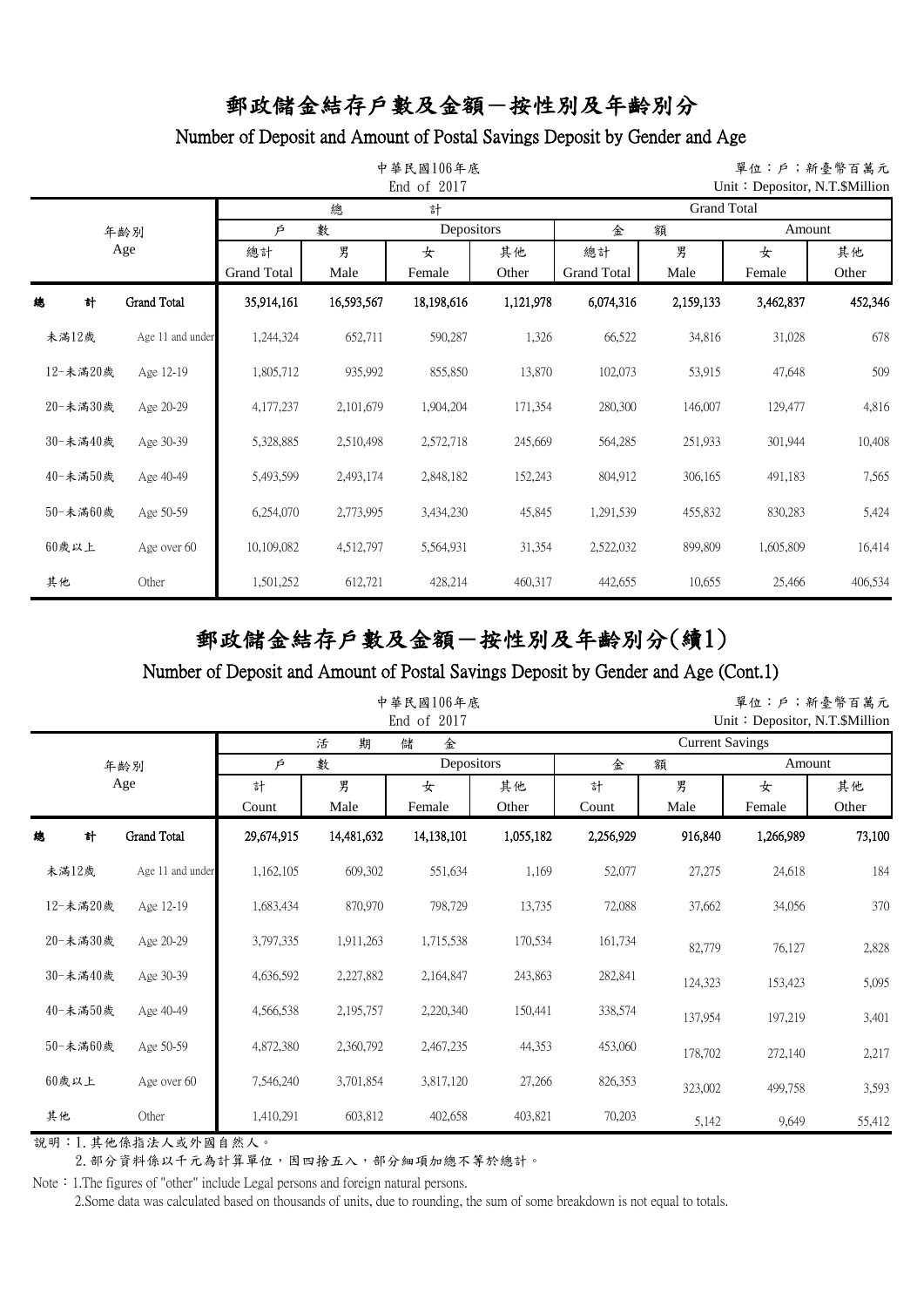#### Number of Deposit and Amount of Postal Savings Deposit by Gender and Age (Cont.2)

|     |          |                    |           | 單位:戶;新臺幣百萬元<br>Unit: Depositor, N.T. \$Million |           |            |                      |           |           |         |  |  |
|-----|----------|--------------------|-----------|------------------------------------------------|-----------|------------|----------------------|-----------|-----------|---------|--|--|
|     |          |                    |           | 定<br>期                                         | 金<br>儲    |            | <b>Fixed Savings</b> |           |           |         |  |  |
|     |          | 年齢別                | Þ         | 數                                              |           | Depositors |                      | 金<br>額    |           | Amount  |  |  |
| Age |          | 計                  | 男         | 女                                              | 其他        | 計          | 男                    | 女         | 其他        |         |  |  |
|     |          |                    | Count     | Male                                           | Female    | Other      | Count                | Male      | Female    | Other   |  |  |
| 總   | 計        | <b>Grand Total</b> | 6,239,246 | 2,111,935                                      | 4,060,515 | 66,796     | 3,817,388            | 1,242,293 | 2,195,848 | 379,247 |  |  |
|     | 未滿12歲    | Age 11 and under   | 82,219    | 43,409                                         | 38,653    | 157        | 14,445               | 7,542     | 6,410     | 494     |  |  |
|     | 12-未滿20歲 | Age 12-19          | 122,278   | 65,022                                         | 57,121    | 135        | 29,984               | 16,253    | 13,592    | 139     |  |  |
|     | 20-未満30歲 | Age 20-29          | 379,902   | 190,416                                        | 188,666   | 820        | 118,566              | 63,229    | 53,350    | 1,988   |  |  |
|     | 30-未滿40歲 | Age 30-39          | 692,293   | 282,616                                        | 407,871   | 1,806      | 281,444              | 127,610   | 148,521   | 5,313   |  |  |
|     | 40-未滿50歲 | Age 40-49          | 927,061   | 297,417                                        | 627,842   | 1,802      | 466,338              | 168,210   | 293,964   | 4,164   |  |  |
|     | 50-未滿60歲 | Age 50-59          | 1,381,690 | 413,203                                        | 966,995   | 1,492      | 838,479              | 277,130   | 558,143   | 3,206   |  |  |
|     | 60歲以上    | Age over 60        | 2,562,842 | 810,943                                        | 1,747,811 | 4,088      | 1,695,679            | 576,807   | 1,106,050 | 12,822  |  |  |
| 其他  |          | Other              | 90,961    | 8,909                                          | 25,556    | 56,496     | 372,452              | 5,513     | 15,818    | 351,122 |  |  |

# 郵政儲金結存戶數及金額-按性別及年齡別分(續完)

#### Number of Deposit and Amount of Postal Savings Deposit by Gender and Age (End)

|          |                  |            |           | 中華民國106年底<br>End of 2017 |             | 單位:戶;新臺幣百萬元<br>Unit: Depositor, N.T.\$Million |           |             |             |  |  |
|----------|------------------|------------|-----------|--------------------------|-------------|-----------------------------------------------|-----------|-------------|-------------|--|--|
|          |                  |            | 帳<br>懸    | 儲<br>金                   |             | <b>Suspended Accounts</b>                     |           |             |             |  |  |
|          | 年齢別              | Þ          | 數         | Depositors               |             | 金<br>額                                        |           | Amount      |             |  |  |
|          | Age              | 計<br>Count | 男<br>Male | 女<br>Female              | 其他<br>Other | 計<br>Count                                    | 男<br>Male | 女<br>Female | 其他<br>Other |  |  |
| 計<br>總   | Grand Total      |            |           |                          |             |                                               |           |             |             |  |  |
| 未滿12歲    | Age 11 and under |            |           |                          |             |                                               |           |             |             |  |  |
| 12-未滿20歲 | Age 12-19        |            |           |                          |             |                                               |           |             |             |  |  |
| 20-未満30歲 | Age 20-29        |            |           |                          |             |                                               |           |             |             |  |  |
| 30-未滿40歲 | Age 30-39        |            |           |                          |             |                                               |           |             |             |  |  |
| 40-未滿50歲 | Age 40-49        |            |           |                          |             |                                               |           |             |             |  |  |
| 50-未満60歲 | Age 50-59        |            |           |                          |             |                                               |           |             |             |  |  |
| $60$ 歲以上 | Age over 60      |            |           |                          |             |                                               |           |             |             |  |  |
| 其他       | Other            |            |           |                          |             |                                               |           |             |             |  |  |

說明:1.其他係指法人或外國自然人。

2. 部分資料係以千元為計算單位,因四捨五入,部分細項加總不等於總計。

Note: 1.The figures of "other" include Legal persons and foreign natural persons.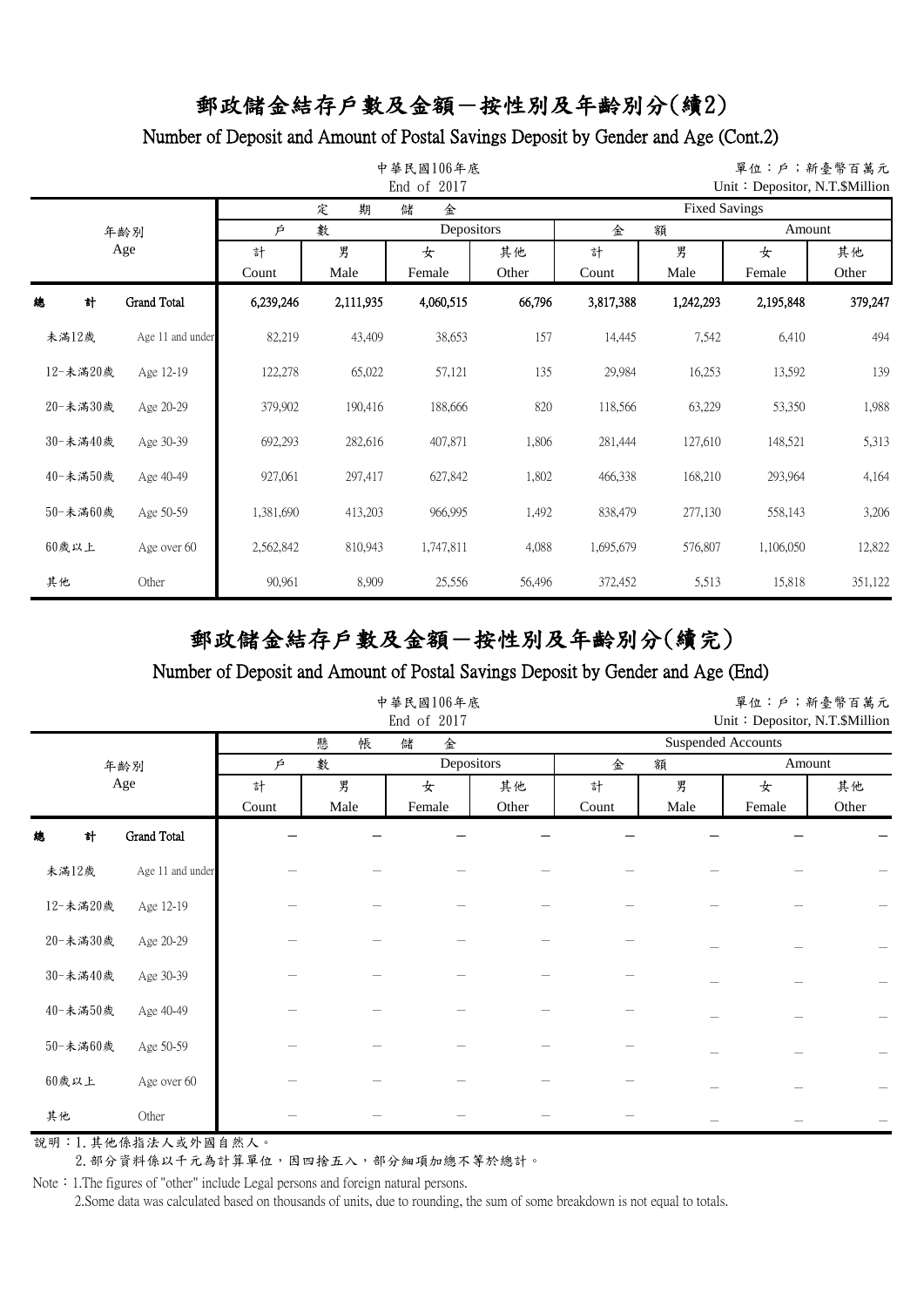#### Number of Deposit and Amount of Postal Savings Deposit by Gender and Age

|          |          |                    |                    | 單位:戶;新臺幣百萬元<br>Unit: Depositor, N.T. \$Million |            |           |                    |           |           |         |  |  |  |
|----------|----------|--------------------|--------------------|------------------------------------------------|------------|-----------|--------------------|-----------|-----------|---------|--|--|--|
|          |          |                    |                    | 總                                              | 計          |           | <b>Grand Total</b> |           |           |         |  |  |  |
|          |          | 年齢別                | 數<br>Þ             |                                                | Depositors |           | 金                  | 額         | Amount    |         |  |  |  |
|          |          | Age                | 總計                 | 男                                              | 女          | 其他        | 總計                 | 男         | 女         | 其他      |  |  |  |
|          |          |                    | <b>Grand Total</b> | Male                                           | Female     | Other     | <b>Grand Total</b> | Male      | Female    | Other   |  |  |  |
| 總        | 計        | <b>Grand Total</b> | 35,634,116         | 16,477,759                                     | 18,092,197 | 1,064,160 | 6,003,341          | 2,123,170 | 3,420,932 | 459,238 |  |  |  |
| 未滿12歲    |          | Age 11 and under   | 1,233,439          | 647,114                                        | 584,896    | 1,429     | 65,749             | 34,494    | 30,546    | 709     |  |  |  |
|          | 12-未滿20歲 | Age 12-19          | 1,903,096          | 986,814                                        | 901,630    | 14,652    | 105,717            | 56,098    | 49,010    | 608     |  |  |  |
|          | 20-未滿30歲 | Age 20-29          | 4,172,012          | 2,103,159                                      | 1,911,810  | 157,043   | 281,775            | 146,594   | 130,477   | 4,704   |  |  |  |
|          | 30-未滿40歲 | Age 30-39          | 5,426,657          | 2,553,910                                      | 2,639,033  | 233,714   | 582,225            | 253,818   | 315,088   | 13,320  |  |  |  |
|          | 40-未滿50歲 | Age 40-49          | 5,491,968          | 2,490,716                                      | 2,864,726  | 136,526   | 813,071            | 305,142   | 503,755   | 4,174   |  |  |  |
|          | 50-未滿60歲 | Age 50-59          | 6,248,315          | 2,761,168                                      | 3,445,959  | 41,188    | 1,301,976          | 454,720   | 841,454   | 5,802   |  |  |  |
| $60$ 歲以上 |          | Age over 60        | 9,638,886          | 4,310,933                                      | 5,298,782  | 29,171    | 2,395,101          | 860,298   | 1,519,642 | 15,162  |  |  |  |
| 其他       |          | Other              | 1,519,743          | 623,945                                        | 445,361    | 450,437   | 457,726            | 12,006    | 30,960    | 414,760 |  |  |  |

# 郵政儲金結存戶數及金額-按性別及年齡別分(續1)

#### Number of Deposit and Amount of Postal Savings Deposit by Gender and Age (Cont.1)

|          |                    |            |            | 中華民國105年底<br>End of 2016 |             | 單位:戶;新臺幣百萬元<br>Unit: Depositor, N.T.\$Million |           |             |             |  |
|----------|--------------------|------------|------------|--------------------------|-------------|-----------------------------------------------|-----------|-------------|-------------|--|
|          |                    |            | 期<br>活     | 儲<br>金                   |             | <b>Current Savings</b>                        |           |             |             |  |
|          | 年齢別                | Þ          | 數          | Depositors               |             | 額<br>金                                        |           | Amount      |             |  |
|          | Age                | 計<br>Count | 男<br>Male  | 女<br>Female              | 其他<br>Other | 計<br>Count                                    | 男<br>Male | 女<br>Female | 其他<br>Other |  |
| 計<br>總   | <b>Grand Total</b> | 29,406,981 | 14,373,314 | 14,028,945               | 1,004,722   | 2,173,821                                     | 882,545   | 1,224,307   | 66,969      |  |
| 未滿12歲    | Age 11 and under   | 1,153,946  | 604,807    | 547,881                  | 1,258       | 50,785                                        | 26,670    | 23,946      | 169         |  |
| 12-未滿20歲 | Age 12-19          | 1,775,707  | 918,785    | 842,449                  | 14,473      | 73,706                                        | 38,545    | 34,737      | 424         |  |
| 20-未満30歲 | Age 20-29          | 3,783,308  | 1,908,743  | 1,718,308                | 156,257     | 158,098                                       | 80,698    | 74,530      | 2,870       |  |
| 30-未滿40歲 | Age 30-39          | 4,709,317  | 2,268,284  | 2,209,950                | 231,083     | 284,028                                       | 123,251   | 155,819     | 4,958       |  |
| 40-未滿50歲 | Age 40-49          | 4,548,117  | 2,192,364  | 2,220,068                | 135,685     | 332,767                                       | 134,081   | 195,523     | 3,163       |  |
| 50-未滿60歲 | Age 50-59          | 4,849,669  | 2,347,023  | 2,463,024                | 39,622      | 444,866                                       | 173,928   | 268,659     | 2,280       |  |
| $60$ 歲以上 | Age over 60        | 7,161,347  | 3,519,889  | 3,615,924                | 25,534      | 764,488                                       | 300,073   | 461,044     | 3,372       |  |
| 其他       | Other              | 1,425,570  | 613,419    | 411,341                  | 400,810     | 65,082                                        | 5,298     | 10,050      | 49,734      |  |

說明:1.其他係指法人或外國自然人。

2. 部分資料係以千元為計算單位,因四捨五入,部分細項加總不等於總計。

Note: 1.The figures of "other" include Legal persons and foreign natural persons.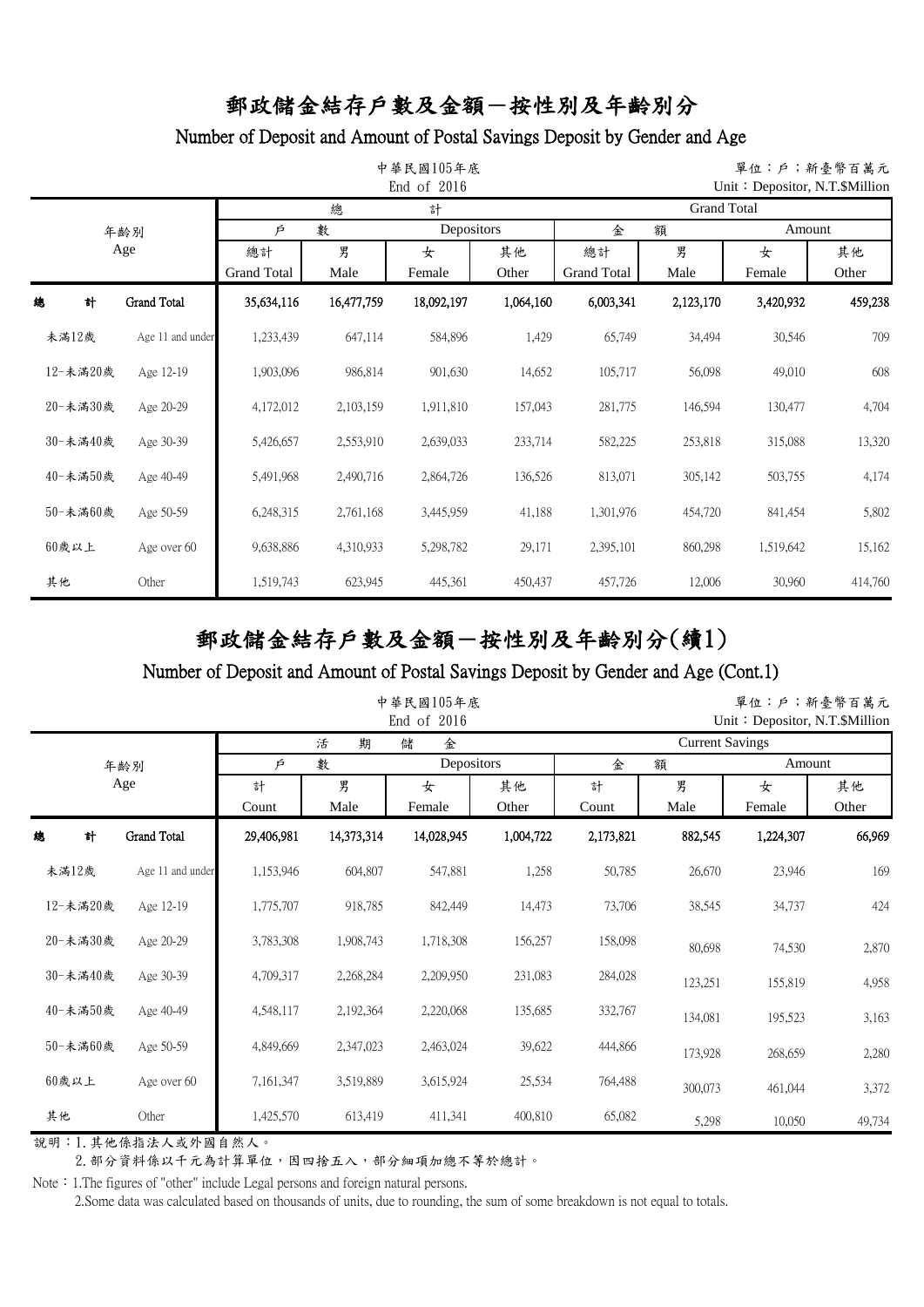#### Number of Deposit and Amount of Postal Savings Deposit by Gender and Age (Cont.2)

|    |          |                    |           | 單位:戶;新臺幣百萬元<br>Unit: Depositor, N.T.\$Million |           |            |                      |           |           |         |  |  |
|----|----------|--------------------|-----------|-----------------------------------------------|-----------|------------|----------------------|-----------|-----------|---------|--|--|
|    |          |                    |           | 定<br>期                                        | 儲<br>金    |            | <b>Fixed Savings</b> |           |           |         |  |  |
|    |          | 年齢別                | Þ         | 數                                             |           | Depositors |                      | 金<br>額    |           | Amount  |  |  |
|    | Age      |                    | 計         | 男                                             | 女         | 其他         | 計                    | 男         | 女         | 其他      |  |  |
|    |          |                    | Count     | Male                                          | Female    | Other      | Count                | Male      | Female    | Other   |  |  |
| 總  | 計        | <b>Grand Total</b> | 6,227,135 | 2,104,445                                     | 4,063,252 | 59,438     | 3,829,520            | 1,240,625 | 2,196,625 | 392,269 |  |  |
|    | 未滿12歲    | Age 11 and under   | 79,493    | 42,307                                        | 37,015    | 171        | 14,964               | 7,824     | 6,599     | 540     |  |  |
|    | 12-未滿20歲 | Age 12-19          | 127,389   | 68,029                                        | 59,181    | 179        | 32,010               | 17,553    | 14,273    | 184     |  |  |
|    | 20-未満30歲 | Age 20-29          | 388,704   | 194,416                                       | 193,502   | 786        | 123,677              | 65,896    | 55,947    | 1,834   |  |  |
|    | 30-未滿40歲 | Age 30-39          | 717,340   | 285,626                                       | 429,083   | 2,631      | 298,197              | 130,567   | 159,269   | 8,361   |  |  |
|    | 40-未滿50歲 | Age 40-49          | 943,851   | 298,352                                       | 644,658   | 841        | 480,304              | 171,060   | 308,233   | 1,011   |  |  |
|    | 50-未滿60歲 | Age 50-59          | 1,398,646 | 414,145                                       | 982,935   | 1,566      | 857,110              | 280,792   | 572,796   | 3,522   |  |  |
|    | $60$ 歲以上 | Age over 60        | 2,477,539 | 791,044                                       | 1,682,858 | 3,637      | 1,630,614            | 560,225   | 1,058,598 | 11,790  |  |  |
| 其他 |          | Other              | 94,173    | 10,526                                        | 34,020    | 49,627     | 392,644              | 6,708     | 20,909    | 365,026 |  |  |

# 郵政儲金結存戶數及金額-按性別及年齡別分(續完)

#### Number of Deposit and Amount of Postal Savings Deposit by Gender and Age (End)

|          |                    |            |           | 中華民國105年底<br>End of 2016 | 單位:戶;新臺幣百萬元<br>Unit: Depositor, N.T.\$Million |                           |           |             |                 |  |  |
|----------|--------------------|------------|-----------|--------------------------|-----------------------------------------------|---------------------------|-----------|-------------|-----------------|--|--|
|          |                    |            | 懸<br>帳    | 儲<br>金                   |                                               | <b>Suspended Accounts</b> |           |             |                 |  |  |
|          | 年齢別                | 數<br>P     |           | Depositors               |                                               | 金<br>額                    |           | Amount      |                 |  |  |
|          | Age                | 計<br>Count | 男<br>Male | 女<br>Female              | 其他<br>Other                                   | 計<br>Count                | 男<br>Male | 女<br>Female | 其他<br>Other     |  |  |
| 計<br>總   | <b>Grand Total</b> |            |           |                          |                                               |                           |           |             |                 |  |  |
| 未滿12歲    | Age 11 and under   |            |           |                          |                                               |                           |           |             |                 |  |  |
| 12-未滿20歲 | Age 12-19          |            |           |                          |                                               |                           |           |             |                 |  |  |
| 20-未満30歲 | Age 20-29          |            |           |                          |                                               |                           |           |             | $\qquad \qquad$ |  |  |
| 30-未滿40歲 | Age 30-39          |            |           |                          |                                               |                           |           |             |                 |  |  |
| 40-未滿50歲 | Age 40-49          |            |           |                          |                                               |                           |           |             |                 |  |  |
| 50-未滿60歲 | Age 50-59          |            |           |                          |                                               |                           |           |             |                 |  |  |
| $60$ 歲以上 | Age over 60        |            |           |                          |                                               |                           |           |             |                 |  |  |
| 其他       | Other              |            |           |                          |                                               |                           |           |             |                 |  |  |

說明:1.其他係指法人或外國自然人。

2. 部分資料係以千元為計算單位,因四捨五入,部分細項加總不等於總計。

Note: 1.The figures of "other" include Legal persons and foreign natural persons.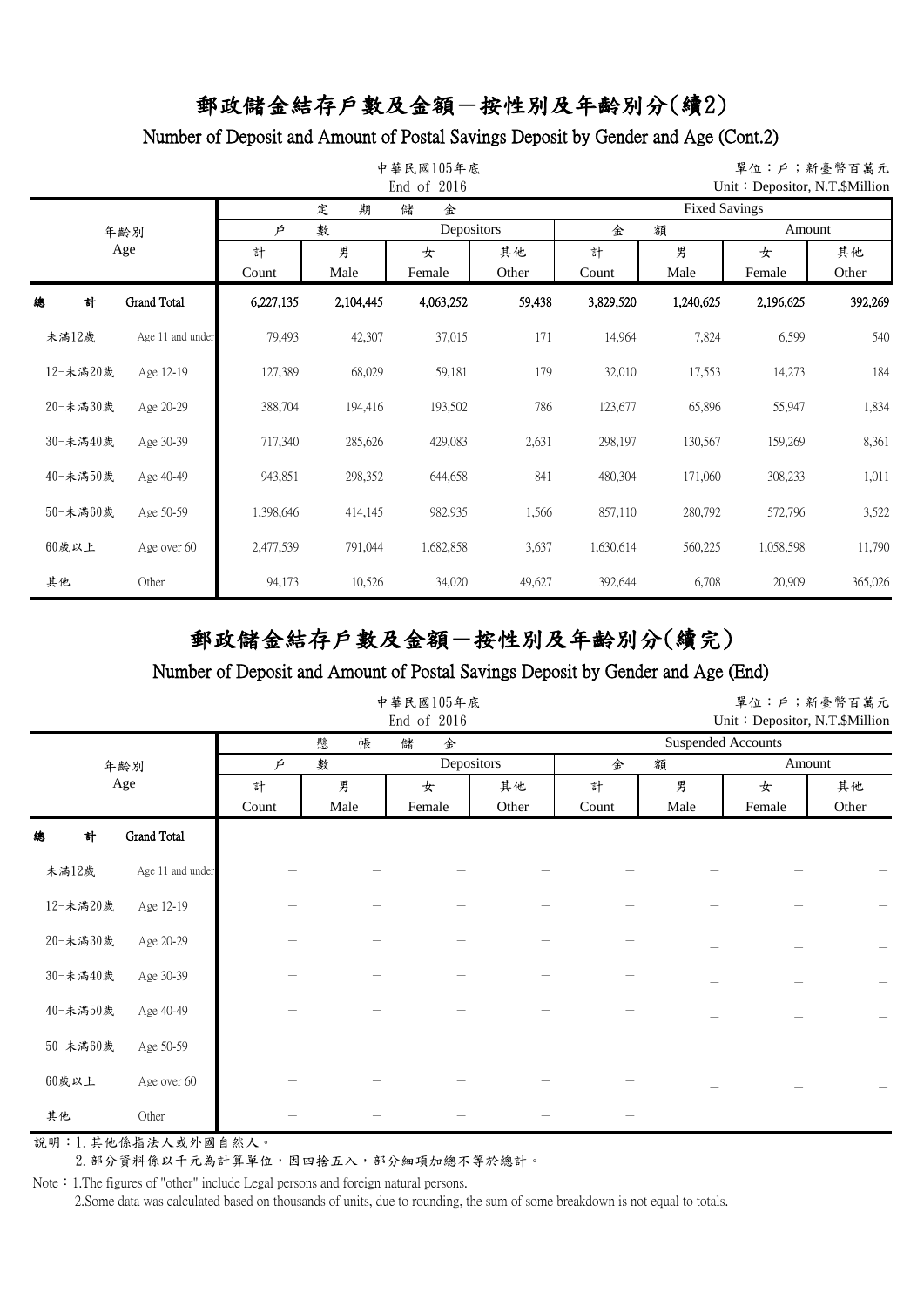## Number of Deposit and Amount of Postal Savings Deposit by Gender and Age

|          |                    |                          | 中華民國104年底<br>End of 2015 |             | 單位:戶;新臺幣百萬元<br>Unit: Depositor, N.T. $$$ Million |                          |                    |             |             |
|----------|--------------------|--------------------------|--------------------------|-------------|--------------------------------------------------|--------------------------|--------------------|-------------|-------------|
|          |                    |                          | 總                        | 計           |                                                  |                          | <b>Grand Total</b> |             |             |
|          | 年齢別                | Þ                        | 數                        | Depositors  |                                                  | 金                        | 額                  |             | Amount      |
|          | Age                | 總計<br><b>Grand Total</b> | 男<br>Male                | 女<br>Female | 其他<br>Other                                      | 總計<br><b>Grand Total</b> | 男<br>Male          | 女<br>Female | 其他<br>Other |
| 總<br>計   | <b>Grand Total</b> | 35,265,314               | 16,340,652               | 17,914,818  | 1,009,844                                        | 5,822,490                | 2,052,937          | 3,297,094   | 472,459     |
| 未滿12歲    | Age 11 and under   | 1,235,692                | 648,811                  | 585,398     | 1,483                                            | 64,511                   | 33,998             | 29,842      | 672         |
| 12-未滿20歲 | Age 12-19          | 1,993,940                | 1,034,854                | 946,779     | 12,307                                           | 108,343                  | 57,504             | 50,204      | 636         |
| 20-未満30歲 | Age 20-29          | 4,153,604                | 2,095,987                | 1,914,869   | 142,748                                          | 278,173                  | 143,188            | 130,024     | 4,960       |
| 30-未滿40歲 | Age 30-39          | 5,576,978                | 2,628,033                | 2,725,830   | 223,115                                          | 586,403                  | 252,674            | 320,952     | 12,777      |
| 40-未滿50歲 | Age 40-49          | 5,476,041                | 2,476,215                | 2,874,876   | 124,950                                          | 803,948                  | 297,006            | 502,850     | 4,092       |
| 50-未滿60歲 | Age 50-59          | 6,193,634                | 2,731,454                | 3,424,798   | 37,382                                           | 1,280,559                | 445,975            | 828,631     | 5,953       |
| 60歲以上    | Age over 60        | 9,106,134                | 4,088,938                | 4,990,146   | 27,050                                           | 2,230,732                | 810,476            | 1,406,131   | 14,124      |
| 其他       | Other              | 1,529,291                | 636,360                  | 452,122     | 440,809                                          | 469,821                  | 12,116             | 28,460      | 429,245     |

# 郵政儲金結存戶數及金額-按性別及年齡別分(續1)

#### Number of Deposit and Amount of Postal Savings Deposit by Gender and Age (Cont.1)

|          |                    |            | 中華民國104年底  |             |             |            | 單位:戶;新臺幣百萬元<br>Unit: Depositor, N.T. \$Million |             |             |
|----------|--------------------|------------|------------|-------------|-------------|------------|------------------------------------------------|-------------|-------------|
|          |                    |            | 期<br>活     | 儲<br>金      |             |            | <b>Current Savings</b>                         |             |             |
|          | 年齢別                | Þ          | 數          | Depositors  |             | 金          | 額                                              | Amount      |             |
|          | Age                | 計<br>Count | 男<br>Male  | 女<br>Female | 其他<br>Other | 計<br>Count | 男<br>Male                                      | 女<br>Female | 其他<br>Other |
| 計<br>總   | <b>Grand Total</b> | 29,132,807 | 14,260,160 | 13,910,375  | 962,272     | 2,039,120  | 830,187                                        | 1,143,267   | 65,667      |
| 未滿12歲    | Age 11 and under   | 1,157,936  | 607,129    | 549,472     | 1,335       | 48,962     | 25,753                                         | 23,054      | 156         |
| 12-未滿20歲 | Age 12-19          | 1,861,638  | 964,232    | 885,319     | 12,087      | 74,358     | 38,803                                         | 35,153      | 401         |
| 20-未滿30歲 | Age 20-29          | 3,758,449  | 1,900,097  | 1,716,443   | 141,909     | 151,625    | 76,625                                         | 72,142      | 2,858       |
| 30-未滿40歲 | Age 30-39          | 4,836,440  | 2,338,982  | 2,276,745   | 220,713     | 276,661    | 119,237                                        | 152,637     | 4,788       |
| 40-未滿50歲 | Age 40-49          | 4,525,508  | 2,180,992  | 2,220,407   | 124,109     | 315,062    | 125,842                                        | 186,124     | 3,095       |
| 50-未滿60歲 | Age 50-59          | 4,796,619  | 2,319,260  | 2,441,156   | 36,203      | 421,101    | 165,047                                        | 253,773     | 2,280       |
| $60$ 歲以上 | Age over 60        | 6,745,712  | 3,323,386  | 3,398,235   | 24,091      | 686,381    | 273,269                                        | 409,976     | 3,136       |
| 其他       | Other              | 1,450,505  | 626,082    | 422,598     | 401,825     | 64,971     | 5,611                                          | 10,408      | 48,952      |

說明:1.其他係指法人或外國自然人。

2. 部分資料係以千元為計算單位,因四捨五入,部分細項加總不等於總計。

3.98年1月起懸帳儲金歸回其原各類儲金帳戶內。

Note: 1.The figures of "other" include Legal persons and foreign natural persons.

2.Some data was calculated based on thousands of units, due to rounding, the sum of some breakdown is not equal to totals.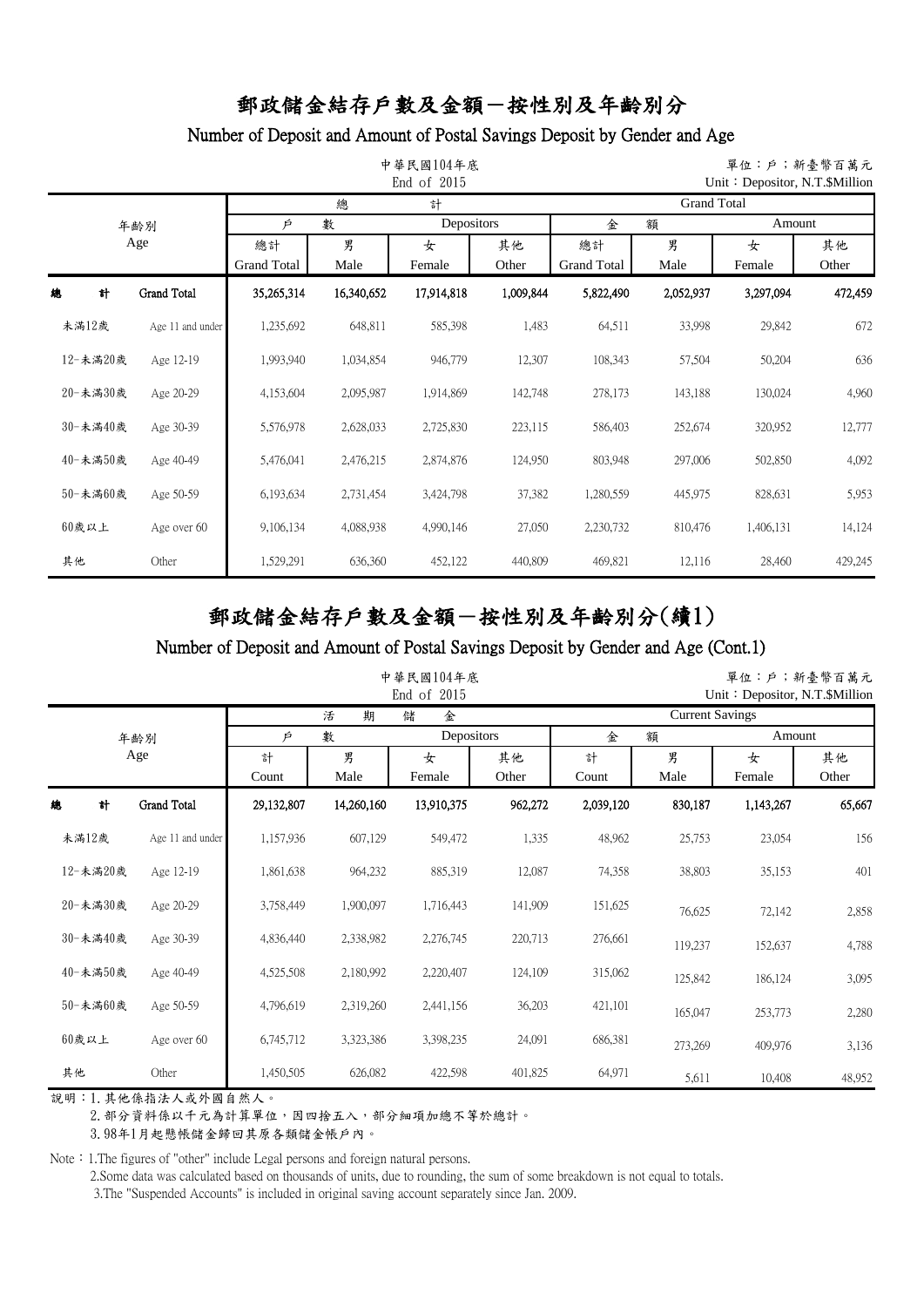### Number of Deposit and Amount of Postal Savings Deposit by Gender and Age (Cont.2)

|          |                    |            | 中華民國104年底<br>End of 2015 |             | 單位:戶;新臺幣百萬元<br>Unit: Depositor, N.T.\$Million |            |                      |             |             |
|----------|--------------------|------------|--------------------------|-------------|-----------------------------------------------|------------|----------------------|-------------|-------------|
|          |                    |            | 期<br>定                   | 儲<br>金      |                                               |            | <b>Fixed Savings</b> |             |             |
|          | 年齡別                | Þ          | 數                        | Depositors  |                                               | 金          | 額                    | Amount      |             |
|          | Age                | 計<br>Count | 男<br>Male                | 女<br>Female | 其他<br>Other                                   | 計<br>Count | 男<br>Male            | 女<br>Female | 其他<br>Other |
| 總<br>計   | <b>Grand Total</b> | 6,132,507  | 2,080,492                | 4,004,443   | 47,572                                        | 3,783,370  | 1,222,750            | 2,153,827   | 406,792     |
| 未滿12歲    | Age 11 and under   | 77,756     | 41,682                   | 35,926      | 148                                           | 15,550     | 8,245                | 6,788       | 516         |
| 12-未滿20歲 | Age 12-19          | 132,302    | 70,622                   | 61,460      | 220                                           | 33,985     | 18,701               | 15,050      | 234         |
| 20-未満30歲 | Age 20-29          | 395,155    | 195,890                  | 198,426     | 839                                           | 126,548    | 66,563               | 57,883      | 2,102       |
| 30-未滿40歲 | Age 30-39          | 740,538    | 289,051                  | 449,085     | 2,402                                         | 309,742    | 133,438              | 168,315     | 7,989       |
| 40-未滿50歲 | Age 40-49          | 950,533    | 295,223                  | 654,469     | 841                                           | 488,886    | 171,164              | 316,726     | 997         |
| 50-未滿60歲 | Age 50-59          | 1,397,015  | 412,194                  | 983,642     | 1,179                                         | 859,458    | 280,928              | 574,858     | 3,672       |
| 60歲以上    | Age over 60        | 2,360,422  | 765,552                  | 1,591,911   | 2,959                                         | 1,544,351  | 537,207              | 996,155     | 10,988      |
| 其他       | Other              | 78,786     | 10,278                   | 29,524      | 38,984                                        | 404,850    | 6,505                | 18,052      | 380,293     |

# 郵政儲金結存戶數及金額-按性別及年齡別分(續完)

#### Number of Deposit and Amount of Postal Savings Deposit by Gender and Age (End)

|          |                    |       | 中華民國104年底 |            | 單位:戶;新臺幣百萬元<br>Unit: Depositor, N.T.\$Million |       |      |                           |        |  |
|----------|--------------------|-------|-----------|------------|-----------------------------------------------|-------|------|---------------------------|--------|--|
|          |                    |       | 懸<br>帳    | 儲<br>金     |                                               |       |      | <b>Suspended Accounts</b> |        |  |
|          | 年齢別                | Ŕ     | 數         | Depositors |                                               | 金     | 額    |                           | Amount |  |
|          | Age                | 計     | 男         | 女          | 其他                                            | 計     | 男    | 女                         | 其他     |  |
|          |                    | Count | Male      | Female     | Other                                         | Count | Male | Female                    | Other  |  |
| 計<br>總   | <b>Grand Total</b> |       |           |            |                                               |       |      |                           |        |  |
| 未滿12歲    | Age 11 and under   |       |           |            |                                               |       |      |                           |        |  |
| 12-未満20歲 | Age 12-19          |       |           |            |                                               |       |      |                           |        |  |
| 20-未満30歲 | Age 20-29          |       |           |            |                                               |       |      |                           |        |  |
| 30-未満40歲 | Age 30-39          |       |           |            |                                               |       |      |                           |        |  |
| 40-未満50歲 | Age 40-49          |       |           |            |                                               |       |      |                           |        |  |
| 50-未満60歲 | Age 50-59          |       |           |            |                                               |       |      |                           |        |  |
| $60$ 歲以上 | Age over 60        |       |           |            |                                               |       |      |                           |        |  |
| 其他       | Other              |       |           |            |                                               |       |      |                           |        |  |

說明:1.其他係指法人或外國自然人。

2. 部分資料係以千元為計算單位,因四捨五入,部分細項加總不等於總計。

3.98年1月起懸帳儲金歸回其原各類儲金帳戶內。

Note: 1.The figures of "other" include Legal persons and foreign natural persons.

2.Some data was calculated based on thousands of units, due to rounding, the sum of some breakdown is not equal to totals.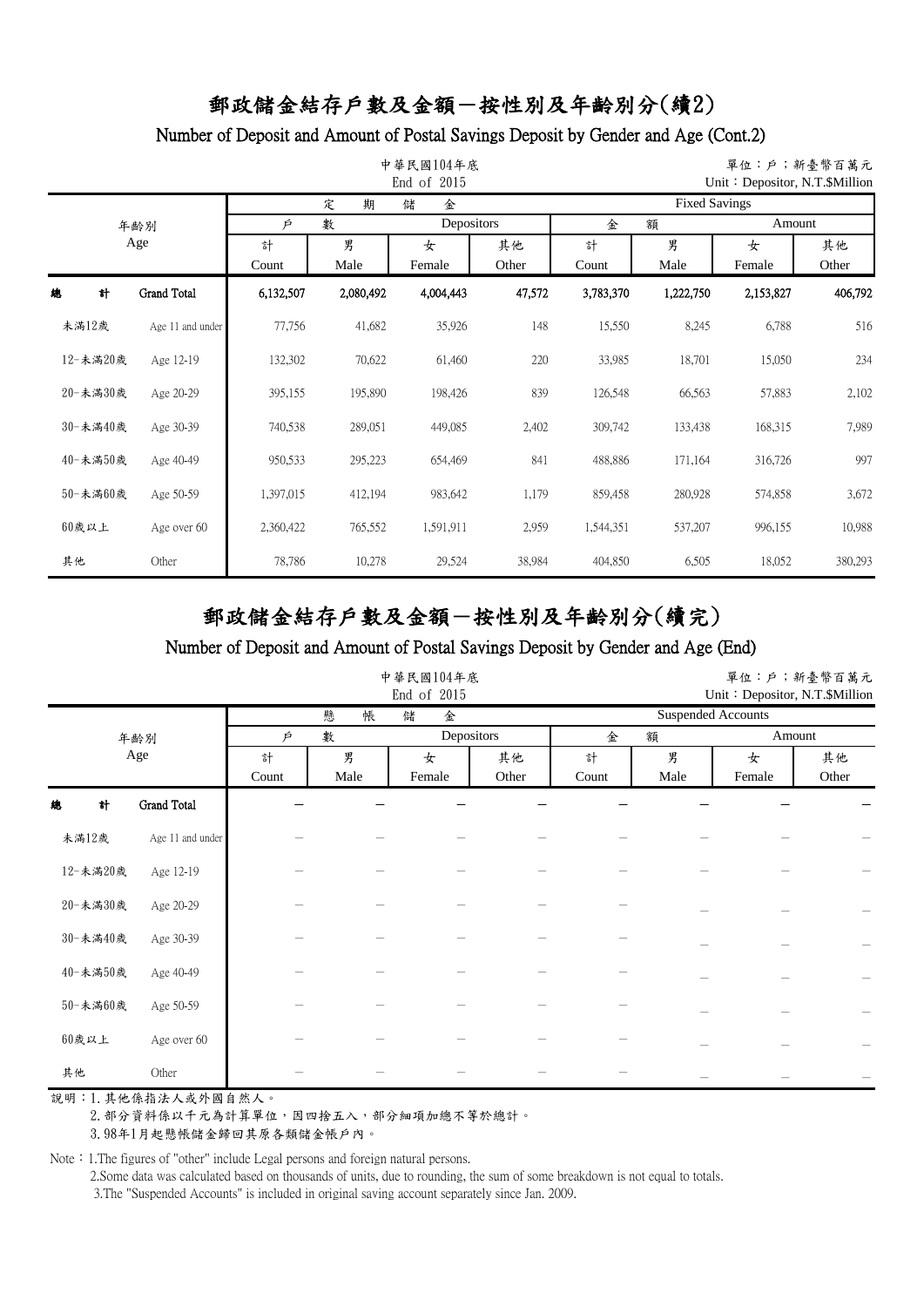## Number of Deposit and Amount of Postal Savings Deposit by Gender and Age

|          |                    |                          | 中華民國103年底<br>End of 2014 |             | 單位:戶;新臺幣百萬元<br>Unit: Depositor, N.T. \$Million |                          |                    |             |             |
|----------|--------------------|--------------------------|--------------------------|-------------|------------------------------------------------|--------------------------|--------------------|-------------|-------------|
|          |                    |                          | 總                        | 計           |                                                |                          | <b>Grand Total</b> |             |             |
|          | 年齢別                | Þ                        | 數                        | Depositors  |                                                | 金                        | 額                  | Amount      |             |
|          | Age                | 總計<br><b>Grand Total</b> | 男<br>Male                | 女<br>Female | 其他<br>Other                                    | 總計<br><b>Grand Total</b> | 男<br>Male          | 女<br>Female | 其他<br>Other |
| 總<br>計   | <b>Grand Total</b> | 34,650,369               | 16,108,719               | 17,580,540  | 961,110                                        | 5,547,399                | 1,970,719          | 3,167,903   | 408,778     |
| 未滿12歲    | Age 11 and under   | 1,226,173                | 643,572                  | 580,261     | 2,340                                          | 62,421                   | 32,962             | 28,798      | 662         |
| 12-未滿20歲 | Age 12-19          | 2,054,138                | 1,068,678                | 979,638     | 5,822                                          | 108,282                  | 57,534             | 50,208      | 540         |
| 20-未滿30歲 | Age 20-29          | 4,065,023                | 2,100,109                | 1,924,047   | 40,867                                         | 274,896                  | 141,217            | 129,291     | 4,388       |
| 30-未滿40歲 | Age 30-39          | 5,395,442                | 2,616,199                | 2,710,122   | 69,121                                         | 571,727                  | 243,474            | 315,593     | 12,660      |
| 40-未滿50歲 | Age 40-49          | 5,406,651                | 2,480,175                | 2,882,236   | 44,240                                         | 800,136                  | 291,060            | 505,127     | 3,949       |
| 50-未滿60歲 | Age 50-59          | 6,025,342                | 2,662,812                | 3,329,318   | 33,212                                         | 1,248,252                | 433,354            | 809,293     | 5,604       |
| $60$ 歲以上 | Age over 60        | 8,515,988                | 3,840,207                | 4,629,278   | 46,503                                         | 2,060,056                | 755,407            | 1,292,044   | 12,605      |
| 其他       | Other              | 1,961,612                | 696,967                  | 545,640     | 719,005                                        | 421,629                  | 15,710             | 37,550      | 368,370     |

# 郵政儲金結存戶數及金額-按性別及年齡別分(續1)

#### Number of Deposit and Amount of Postal Savings Deposit by Gender and Age (Cont.1)

|          |                    |            | 中華民國103年底    |             |             |            | 單位:戶;新臺幣百萬元<br>Unit: Depositor, N.T.\$Million |             |             |
|----------|--------------------|------------|--------------|-------------|-------------|------------|-----------------------------------------------|-------------|-------------|
|          |                    |            | 期<br>活       | 儲<br>金      |             |            | <b>Current Savings</b>                        |             |             |
|          | 年齢別                | Þ          | 數            | Depositors  |             | 金          | 額                                             | Amount      |             |
|          | Age                | 計<br>Count | 男<br>Male    | 女<br>Female | 其他<br>Other | 計<br>Count | 男<br>Male                                     | 女<br>Female | 其他<br>Other |
| 總<br>計   | <b>Grand Total</b> | 28,828,456 | 14, 131, 471 | 13,775,807  | 921,178     | 1,971,272  | 802,784                                       | 1,106,931   | 61,557      |
| 未滿12歲    | Age 11 and under   | 1,154,960  | 605,380      | 547,387     | 2,193       | 47,221     | 24,854                                        | 22,221      | 146         |
| 12-未滿20歲 | Age 12-19          | 1,925,109  | 999,845      | 919,635     | 5,629       | 74,077     | 38,689                                        | 35,012      | 376         |
| 20-未滿30歲 | Age 20-29          | 3,679,088  | 1,908,931    | 1,730,065   | 40,092      | 148,650    | 74,548                                        | 71,422      | 2,679       |
| 30-未滿40歲 | Age 30-39          | 4,684,917  | 2,342,813    | 2,274,941   | 67,163      | 268,551    | 115,319                                       | 148,743     | 4,488       |
| 40-未滿50歲 | Age 40-49          | 4,474,056  | 2,194,031    | 2,236,610   | 43,415      | 311,415    | 122,927                                       | 185,587     | 2,901       |
| 50-未滿60歲 | Age 50-59          | 4,687,172  | 2,269,242    | 2,385,938   | 31,992      | 413,622    | 161,736                                       | 249,749     | 2,138       |
| $60$ 歲以上 | Age over 60        | 6,335,477  | 3,125,135    | 3,166,350   | 43,992      | 634,536    | 255,925                                       | 375,672     | 2,939       |
| 其他       | Other              | 1,887,677  | 686,094      | 514,881     | 686,702     | 73,200     | 8,787                                         | 18,525      | 45,889      |

說明:1.其他係指法人或外國自然人。

2. 部分資料係以千元為計算單位,因四捨五入,部分細項加總不等於總計。

3.98年1月起懸帳儲金歸回其原各類儲金帳戶內。

Note: 1.The figures of "other" include Legal persons and foreign natural persons.

2.Some data was calculated based on thousands of units, due to rounding, the sum of some breakdown is not equal to totals.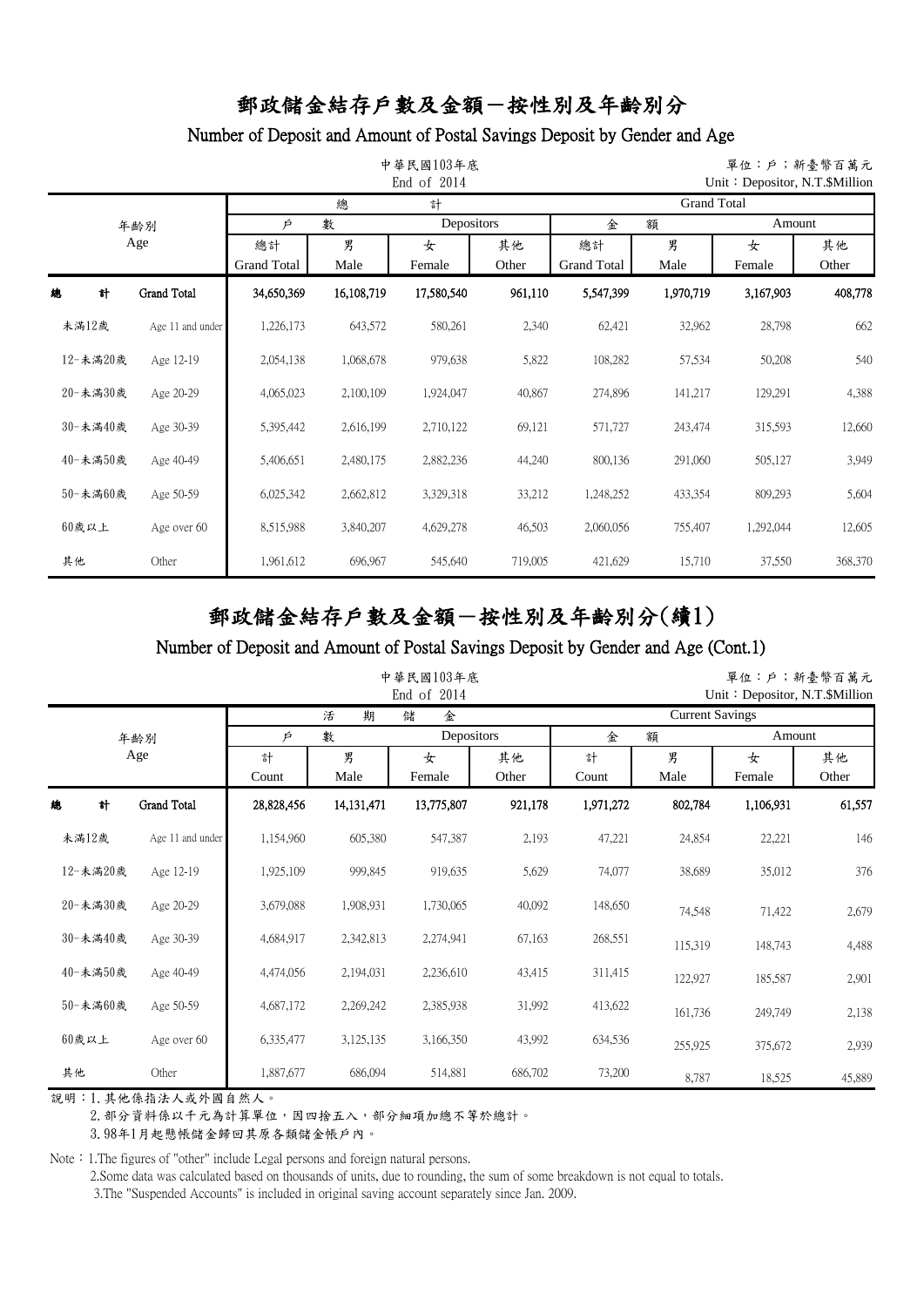### Number of Deposit and Amount of Postal Savings Deposit by Gender and Age (Cont.2)

|          |                    |            | 中華民國103年底<br>End of 2014 |             | 單位:戶;新臺幣百萬元<br>Unit: Depositor, N.T.\$Million |            |                      |             |             |
|----------|--------------------|------------|--------------------------|-------------|-----------------------------------------------|------------|----------------------|-------------|-------------|
|          |                    |            | 期<br>定                   | 儲<br>金      |                                               |            | <b>Fixed Savings</b> |             |             |
|          | 年齡別                | Þ          | 數                        | Depositors  |                                               | 金          | 額                    | Amount      |             |
|          | Age                | 計<br>Count | 男<br>Male                | 女<br>Female | 其他<br>Other                                   | 計<br>Count | 男<br>Male            | 女<br>Female | 其他<br>Other |
| 總<br>計   | <b>Grand Total</b> | 5,821,913  | 1,977,248                | 3,804,733   | 39,932                                        | 3,576,128  | 1,167,935            | 2,060,972   | 347,221     |
| 未滿12歲    | Age 11 and under   | 71,213     | 38,192                   | 32,874      | 147                                           | 15,201     | 8,108                | 6,577       | 516         |
| 12-未滿20歲 | Age 12-19          | 129,029    | 68,833                   | 60,003      | 193                                           | 34,205     | 18,846               | 15,196      | 164         |
| 20-未満30歲 | Age 20-29          | 385,935    | 191,178                  | 193,982     | 775                                           | 126,247    | 66,669               | 57,868      | 1,709       |
| 30-未滿40歲 | Age 30-39          | 710,525    | 273,386                  | 435,181     | 1,958                                         | 303,176    | 128,154              | 166,849     | 8,172       |
| 40-未滿50歲 | Age 40-49          | 932,595    | 286,144                  | 645,626     | 825                                           | 488,722    | 168,134              | 319,541     | 1,047       |
| 50-未滿60歲 | Age 50-59          | 1,338,170  | 393,570                  | 943,380     | 1,220                                         | 834,630    | 271,619              | 559,545     | 3,466       |
| 60歲以上    | Age over 60        | 2,180,511  | 715,072                  | 1,462,928   | 2,511                                         | 1,425,519  | 499,482              | 916,371     | 9,666       |
| 其他       | Other              | 73,935     | 10,873                   | 30,759      | 32,303                                        | 348,429    | 6,923                | 19,025      | 322,481     |

# 郵政儲金結存戶數及金額-按性別及年齡別分(續完)

#### Number of Deposit and Amount of Postal Savings Deposit by Gender and Age (End)

|          |                  |       |        | 中華民國103年底<br>End of 2014 | 單位:戶;新臺幣百萬元<br>Unit: Depositor, N.T.\$Million |       |      |                           |        |
|----------|------------------|-------|--------|--------------------------|-----------------------------------------------|-------|------|---------------------------|--------|
|          |                  |       | 懸<br>帳 | 儲<br>金                   |                                               |       |      | <b>Suspended Accounts</b> |        |
|          | 年齢別              | Þ     | 數      | Depositors               |                                               | 金     | 額    |                           | Amount |
|          | Age              | 計     | 男      | 女                        | 其他                                            | 計     | 男    | 女                         | 其他     |
|          |                  | Count | Male   | Female                   | Other                                         | Count | Male | Female                    | Other  |
| 計<br>總   | Grand Total      |       |        |                          |                                               |       |      |                           |        |
| 未滿12歲    | Age 11 and under |       |        |                          |                                               |       |      |                           |        |
| 12-未満20歲 | Age 12-19        |       |        |                          |                                               |       |      |                           |        |
| 20-未満30歲 | Age 20-29        |       |        |                          |                                               |       |      |                           |        |
| 30-未満40歲 | Age 30-39        |       |        |                          |                                               |       |      |                           |        |
| 40-未満50歲 | Age 40-49        |       |        |                          |                                               |       |      |                           |        |
| 50-未満60歲 | Age 50-59        |       |        |                          |                                               |       |      |                           |        |
| $60$ 歲以上 | Age over 60      |       |        |                          |                                               |       |      |                           |        |
| 其他       | Other            |       |        |                          |                                               |       |      |                           |        |

說明:1.其他係指法人或外國自然人。

2. 部分資料係以千元為計算單位,因四捨五入,部分細項加總不等於總計。

3.98年1月起懸帳儲金歸回其原各類儲金帳戶內。

Note: 1.The figures of "other" include Legal persons and foreign natural persons.

2.Some data was calculated based on thousands of units, due to rounding, the sum of some breakdown is not equal to totals.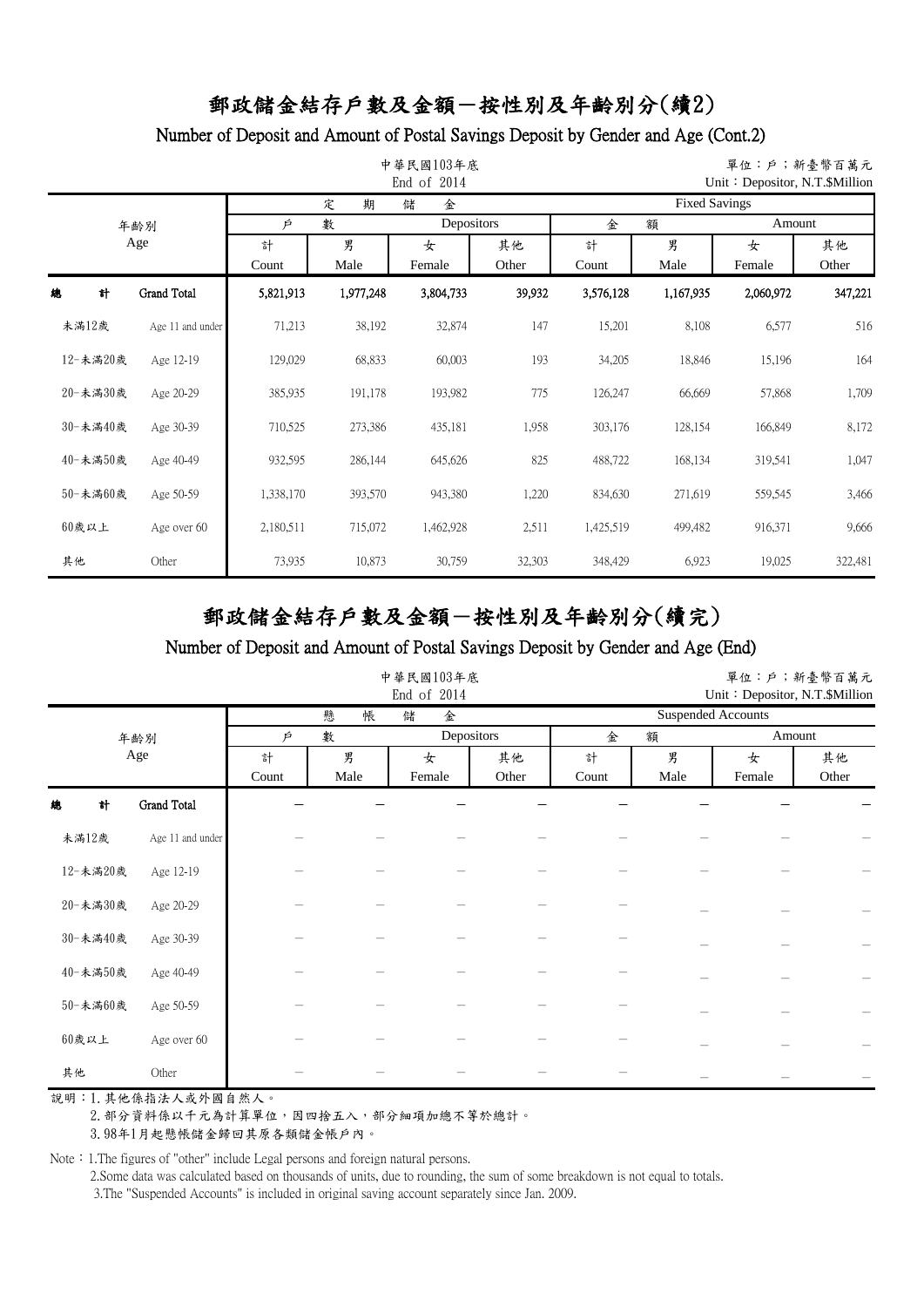### Number of Deposit and Amount of Postal Savings Deposit by Gender and Age

|          |                    |                          |            | 中華民國102年底<br>End of $2013$ |             | 單位:戶;新臺幣百萬元<br>Unit: Depositor, N.T. \$Million |                    |             |             |  |
|----------|--------------------|--------------------------|------------|----------------------------|-------------|------------------------------------------------|--------------------|-------------|-------------|--|
|          |                    |                          | 總          | 計                          |             |                                                | <b>Grand Total</b> |             |             |  |
|          | 年齢別                | Þ                        | 數          | Depositors                 |             | 金                                              | 額                  |             | Amount      |  |
|          | Age                | 總計<br><b>Grand Total</b> | 男<br>Male  | 女<br>Female                | 其他<br>Other | 總計<br><b>Grand Total</b>                       | 男<br>Male          | 女<br>Female | 其他<br>Other |  |
| 總<br>計   | <b>Grand Total</b> | 33,994,009               | 15,868,135 | 17,208,930                 | 916,944     | 5,210,943                                      | 1,872,497          | 2,994,534   | 343,911     |  |
| 未滿12歲    | Age 11 and under   | 1,234,906                | 649,296    | 584,254                    | 1,356       | 60,661                                         | 32,236             | 27,868      | 556         |  |
| 12-未滿20歲 | Age 12-19          | 2,111,696                | 1,095,377  | 1,004,998                  | 11,321      | 107,148                                        | 56,787             | 49,729      | 632         |  |
| 20-未滿30歲 | Age 20-29          | 4,206,019                | 2,123,019  | 1,951,829                  | 131,171     | 270,239                                        | 137,742            | 128,076     | 4,422       |  |
| 30-未滿40歲 | Age 30-39          | 5,466,520                | 2,585,499  | 2,676,000                  | 205,021     | 546,828                                        | 228,062            | 303,781     | 14,985      |  |
| 40-未滿50歲 | Age 40-49          | 5,530,942                | 2,508,283  | 2,907,777                  | 114,882     | 787,216                                        | 284,577            | 498,658     | 3,980       |  |
| 50-未滿60歲 | Age 50-59          | 5,830,194                | 2,574,095  | 3,221,702                  | 34,397      | 1,191,910                                      | 413,222            | 773,665     | 5,022       |  |
| $60$ 歲以上 | Age over 60        | 7,954,438                | 3,624,632  | 4,305,405                  | 24,401      | 1,890,623                                      | 703,901            | 1,174,719   | 12,002      |  |
| 其他       | Other              | 1,659,294                | 707,934    | 556,965                    | 394,395     | 356,319                                        | 15,971             | 38,037      | 302,311     |  |

# 郵政儲金結存戶數及金額-按性別及年齡別分(續1)

#### Number of Deposit and Amount of Postal Savings Deposit by Gender and Age (Cont.1)

|          |                    |            | 中華民國102年底<br>End of 2013 |             |             |            |                        | 單位:戶;新臺幣百萬元<br>Unit: Depositor, N.T. \$Million |             |
|----------|--------------------|------------|--------------------------|-------------|-------------|------------|------------------------|------------------------------------------------|-------------|
|          |                    |            | 活<br>期                   | 儲<br>金      |             |            | <b>Current Savings</b> |                                                |             |
|          | 年齢別                | Þ          | 數                        | Depositors  |             | 金          | 額                      | Amount                                         |             |
|          | Age                | 計<br>Count | 男<br>Male                | 女<br>Female | 其他<br>Other | 計<br>Count | 男<br>Male              | 女<br>Female                                    | 其他<br>Other |
| 計<br>總   | <b>Grand Total</b> | 28,546,819 | 14,013,645               | 13,648,702  | 884,472     | 1,867,215  | 762,331                | 1,040,859                                      | 64,025      |
| 未滿12歲    | Age 11 and under   | 1,170,043  | 614,256                  | 554,559     | 1,228       | 45,920     | 24,210                 | 21,558                                         | 152         |
| 12-未滿20歲 | Age 12-19          | 1,987,817  | 1,029,359                | 947,349     | 11,109      | 72,981     | 38,016                 | 34,574                                         | 391         |
| 20-未滿30歲 | Age 20-29          | 3,832,868  | 1,939,279                | 1,763,154   | 130,435     | 145,354    | 72,272                 | 70,295                                         | 2,786       |
| 30-未滿40歲 | Age 30-39          | 4,800,366  | 2,334,184                | 2,263,311   | 202,871     | 252,721    | 107,314                | 140,739                                        | 4,668       |
| 40-未滿50歲 | Age 40-49          | 4,630,719  | 2,234,176                | 2,282,473   | 114,070     | 300,999    | 118,341                | 179,641                                        | 3,018       |
| 50-未滿60歲 | Age 50-59          | 4,576,514  | 2,207,054                | 2,336,186   | 33,274      | 393,943    | 154,661                | 237,058                                        | 2,224       |
| $60$ 歲以上 | Age over 60        | 5,957,690  | 2,958,825                | 2,976,717   | 22,148      | 580,840    | 238,865                | 338,918                                        | 3,057       |
| 其他       | Other              | 1,590,802  | 696,512                  | 524,953     | 369,337     | 74,456     | 8,653                  | 18,074                                         | 47,729      |

說明:1.其他係指法人或外國自然人。

2. 部分資料係以千元為計算單位,因四捨五入,部分細項加總不等於總計。

3.98年1月起懸帳儲金歸回其原各類儲金帳戶內。

Note: 1.The figures of "other" include Legal persons and foreign natural persons.

2.Some data was calculated based on thousands of units, due to rounding, the sum of some breakdown is not equal to totals.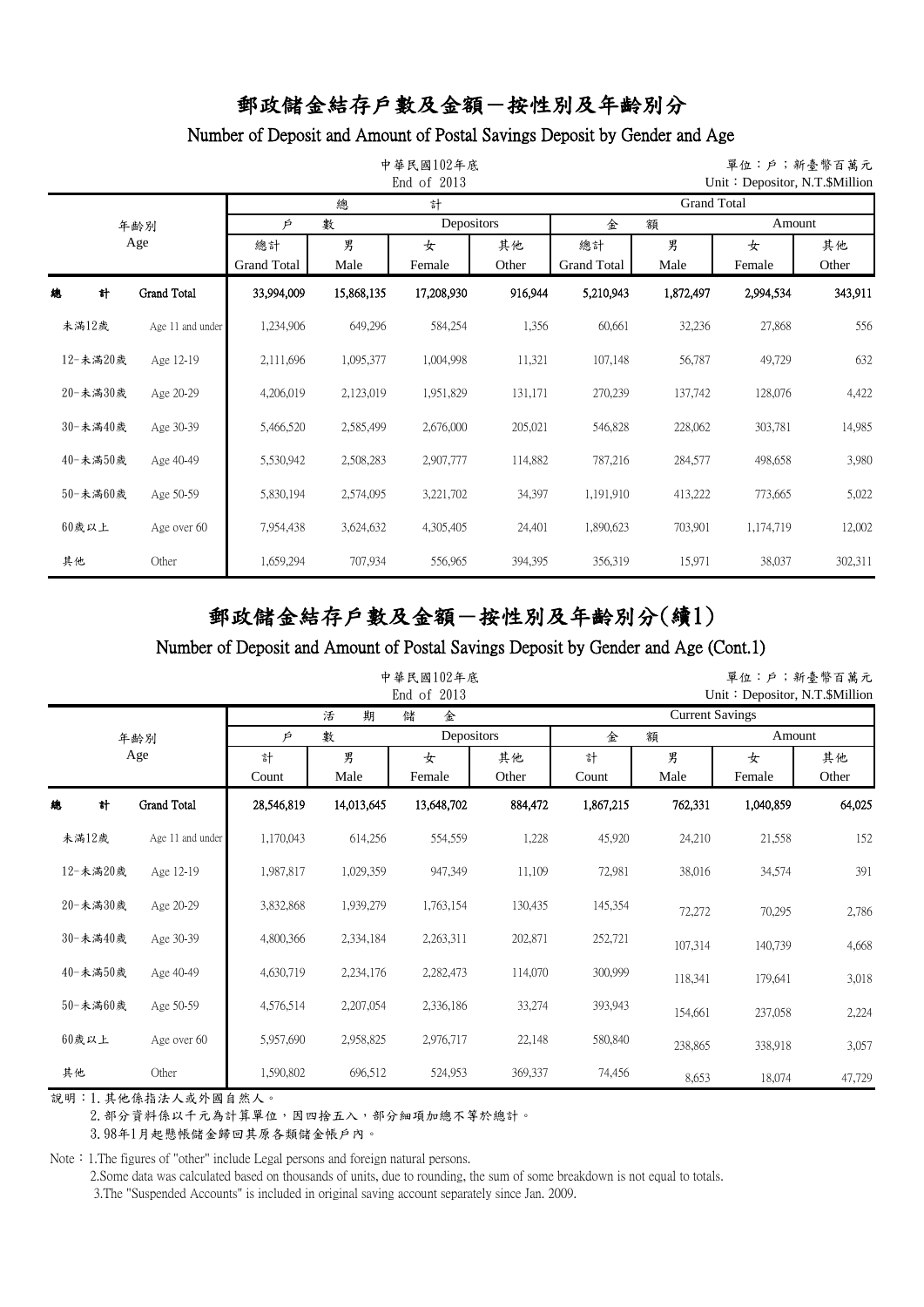### Number of Deposit and Amount of Postal Savings Deposit by Gender and Age (Cont.2)

|    |          |                    |            | 中華民國102年底<br>End of 2013 |             | 單位:戶;新臺幣百萬元<br>Unit: Depositor, N.T.\$Million |            |                      |             |             |
|----|----------|--------------------|------------|--------------------------|-------------|-----------------------------------------------|------------|----------------------|-------------|-------------|
|    |          |                    |            | 期<br>定                   | 儲<br>金      |                                               |            | <b>Fixed Savings</b> |             |             |
|    |          | 年齢別                | Þ          | 數                        | Depositors  |                                               | 金          | 額                    | Amount      |             |
|    |          | Age                | 計<br>Count | 男<br>Male                | 女<br>Female | 其他<br>Other                                   | 計<br>Count | 男<br>Male            | 女<br>Female | 其他<br>Other |
| 總  | 計        | <b>Grand Total</b> | 5,447,190  | 1,854,490                | 3,560,228   | 32,472                                        | 3,343,728  | 1,110,166            | 1,953,676   | 279,886     |
|    | 未滿12歲    | Age 11 and under   | 64,863     | 35,040                   | 29,695      | 128                                           | 14,741     | 8,026                | 6,310       | 405         |
|    | 12-未滿20歲 | Age 12-19          | 123,879    | 66,018                   | 57,649      | 212                                           | 34,167     | 18,771               | 15,155      | 241         |
|    | 20-未満30歲 | Age 20-29          | 373,151    | 183,740                  | 188,675     | 736                                           | 124,885    | 65,469               | 57,780      | 1,635       |
|    | 30-未滿40歲 | Age 30-39          | 666,154    | 251,315                  | 412,689     | 2,150                                         | 294,107    | 120,748              | 163,042     | 10,317      |
|    | 40-未満50歲 | Age 40-49          | 900,223    | 274,107                  | 625,304     | 812                                           | 486,216    | 166,237              | 319,017     | 963         |
|    | 50-未満60歲 | Age 50-59          | 1,253,680  | 367,041                  | 885,516     | 1,123                                         | 797,967    | 258,561              | 536,607     | 2,798       |
|    | $60$ 歲以上 | Age over 60        | 1,996,748  | 665,807                  | 1,328,688   | 2,253                                         | 1,309,782  | 465,036              | 835,801     | 8,945       |
| 其他 |          | Other              | 68,492     | 11,422                   | 32,012      | 25,058                                        | 281,863    | 7,318                | 19,963      | 254,582     |

# 郵政儲金結存戶數及金額-按性別及年齡別分(續完)

#### Number of Deposit and Amount of Postal Savings Deposit by Gender and Age (End)

|          |                  |       | 中華民國102年底<br>End of 2013 |            | 單位:戶;新臺幣百萬元<br>Unit: Depositor, N.T.\$Million |       |      |                           |        |
|----------|------------------|-------|--------------------------|------------|-----------------------------------------------|-------|------|---------------------------|--------|
|          |                  |       | 懸<br>帳                   | 儲<br>金     |                                               |       |      | <b>Suspended Accounts</b> |        |
|          | 年齢別              | Þ     | 數                        | Depositors |                                               | 金     | 額    |                           | Amount |
|          | Age              | 計     | 男                        | 女          | 其他                                            | 計     | 男    | 女                         | 其他     |
|          |                  | Count | Male                     | Female     | Other                                         | Count | Male | Female                    | Other  |
| 計<br>總   | Grand Total      |       |                          |            |                                               |       |      |                           |        |
| 未滿12歲    | Age 11 and under |       |                          |            |                                               |       |      |                           |        |
| 12-未満20歲 | Age 12-19        |       |                          |            |                                               |       |      |                           |        |
| 20-未満30歲 | Age 20-29        |       |                          |            |                                               |       |      |                           |        |
| 30-未満40歲 | Age 30-39        |       |                          |            |                                               |       |      |                           |        |
| 40-未満50歲 | Age 40-49        |       |                          |            |                                               |       |      |                           |        |
| 50-未滿60歲 | Age 50-59        |       |                          |            |                                               |       |      |                           |        |
| $60$ 歲以上 | Age over 60      |       |                          |            |                                               |       |      |                           |        |
| 其他       | Other            |       |                          |            |                                               |       |      |                           |        |

說明:1.其他係指法人或外國自然人。

2. 部分資料係以千元為計算單位,因四捨五入,部分細項加總不等於總計。

3.98年1月起懸帳儲金歸回其原各類儲金帳戶內。

Note: 1.The figures of "other" include Legal persons and foreign natural persons.

2.Some data was calculated based on thousands of units, due to rounding, the sum of some breakdown is not equal to totals.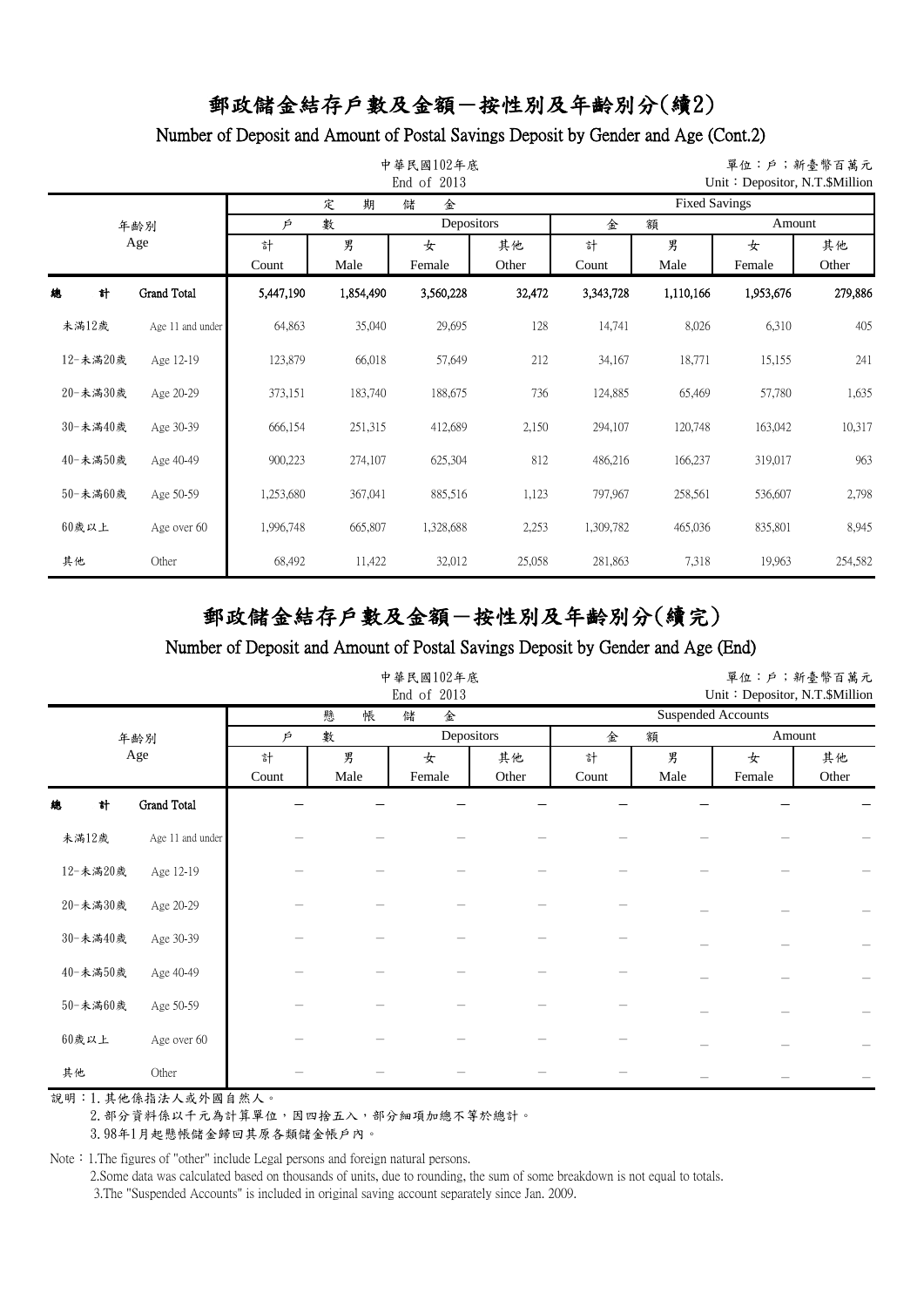## Number of Deposit and Amount of Postal Savings Deposit by Gender and Age

|          |                    |                          |            | 中華民國101年底<br>End of 2012 |             |                    | 單位:戶;新臺幣百萬元<br>Unit: Depositor, N.T. \$Million |             |             |  |  |  |
|----------|--------------------|--------------------------|------------|--------------------------|-------------|--------------------|------------------------------------------------|-------------|-------------|--|--|--|
|          |                    |                          | 總          | 計                        |             | <b>Grand Total</b> |                                                |             |             |  |  |  |
|          | 年齢別                | Depositors<br>數<br>Þ     |            |                          | 金           | 額                  |                                                | Amount      |             |  |  |  |
|          | Age                | 總計<br><b>Grand Total</b> | 男<br>Male  | 女<br>Female              | 其他<br>Other | 總計<br>GrandTotal   | 男<br>Male                                      | 女<br>Female | 其他<br>Other |  |  |  |
| 總<br>計   | <b>Grand Total</b> | 33,328,431               | 15,629,305 | 16,816,651               | 882,475     | 4,995,976          | 1,799,988                                      | 2,878,608   | 317,380     |  |  |  |
| 未滿12歲    | Age 11 and under   | 1,239,083                | 651,762    | 585,986                  | 1,335       | 59,098             | 31,361                                         | 27,191      | 547         |  |  |  |
| 12-未滿20歲 | Age 12-19          | 2,162,131                | 1,121,624  | 1,029,549                | 10,958      | 106,941            | 56,729                                         | 49,472      | 740         |  |  |  |
| 20-未滿30歲 | Age 20-29          | 4,260,255                | 2,150,045  | 1,983,353                | 126,857     | 271,650            | 137,314                                        | 129,721     | 4,616       |  |  |  |
| 30-未滿40歲 | Age 30-39          | 5,386,647                | 2,553,005  | 2,635,442                | 198,200     | 534,219            | 219,563                                        | 299,885     | 14,771      |  |  |  |
| 40-未滿50歲 | Age 40-49          | 5,592,766                | 2,541,483  | 2,940,187                | 111,096     | 794,655            | 283,550                                        | 506,474     | 4,632       |  |  |  |
| 50-未滿60歲 | Age 50-59          | 5,590,299                | 2,471,991  | 3,085,098                | 33,210      | 1,151,700          | 396,736                                        | 749,441     | 5,523       |  |  |  |
| $60$ 歲以上 | Age over 60        | 7,425,323                | 3,416,863  | 3,984,973                | 23,487      | 1,745,675          | 657,487                                        | 1,075,999   | 12,190      |  |  |  |
| 其他       | Other              | 1,671,927                | 722,532    | 572,063                  | 377,332     | 332,036            | 17,249                                         | 40,426      | 274,361     |  |  |  |

# 郵政儲金結存戶數及金額-按性別及年齡別分(續1)

#### Number of Deposit and Amount of Postal Savings Deposit by Gender and Age (Cont.1)

|          |     |                    |            |            | 中華民國101年底<br>End of 2012 |             |                        | 單位:戶;新臺幣百萬元<br>Unit: Depositor, N.T. \$Million |             |             |  |
|----------|-----|--------------------|------------|------------|--------------------------|-------------|------------------------|------------------------------------------------|-------------|-------------|--|
|          |     |                    |            | 活<br>期     | 儲<br>金                   |             | <b>Current Savings</b> |                                                |             |             |  |
|          | 年齢別 |                    | Þ          | 數          | Depositors               |             | 金                      | 額                                              |             | Amount      |  |
|          | Age |                    | 計<br>Count | 男<br>Male  | 女<br>Female              | 其他<br>Other | 計<br>Count             | 男<br>Male                                      | 女<br>Female | 其他<br>Other |  |
| 總<br>計   |     | <b>Grand Total</b> | 28,318,711 | 13,922,831 | 13,540,758               | 855,122     | 1,796,509              | 729,782                                        | 998,161     | 68,567      |  |
| 未滿12歲    |     | Age 11 and under   | 1,180,656  | 620,356    | 559,112                  | 1,188       | 44,442                 | 23,461                                         | 20,819      | 163         |  |
| 12-未滿20歲 |     | Age 12-19          | 2,043,205  | 1,058,192  | 974,272                  | 10,741      | 72,275                 | 37,661                                         | 34,195      | 419         |  |
| 20-未滿30歲 |     | Age 20-29          | 3,899,046  | 1,973,909  | 1,799,031                | 126,106     | 144,718                | 71,118                                         | 70,616      | 2,984       |  |
| 30-未滿40歲 |     | Age 30-39          | 4,768,107  | 2,324,872  | 2,247,096                | 196,139     | 243,405                | 101,987                                        | 136,419     | 4,999       |  |
| 40-未滿50歲 |     | Age 40-49          | 4,736,554  | 2,284,080  | 2,342,189                | 110,285     | 299,472                | 116,658                                        | 179,582     | 3,232       |  |
| 50-未滿60歲 |     | Age 50-59          | 4,450,834  | 2,140,735  | 2,277,931                | 32,168      | 380,941                | 148,437                                        | 230,123     | 2,381       |  |
| $60$ 歲以上 |     | Age over 60        | 5,635,436  | 2,810,738  | 2,803,285                | 21,413      | 533,095                | 221,659                                        | 308,163     | 3,274       |  |
| 其他       |     | Other              | 1,604,873  | 709,949    | 537,842                  | 357,082     | 78,161                 | 8,802                                          | 18,244      | 51,115      |  |

說明:1.其他係指法人或外國自然人。

2. 部分資料係以千元為計算單位,因四捨五入,部分細項加總不等於總計。

3.98年1月起懸帳儲金歸回其原各類儲金帳戶內。

Note: 1.The figures of "other" include Legal persons and foreign natural persons.

2.Some data was calculated based on thousands of units, due to rounding, the sum of some breakdown is not equal to totals.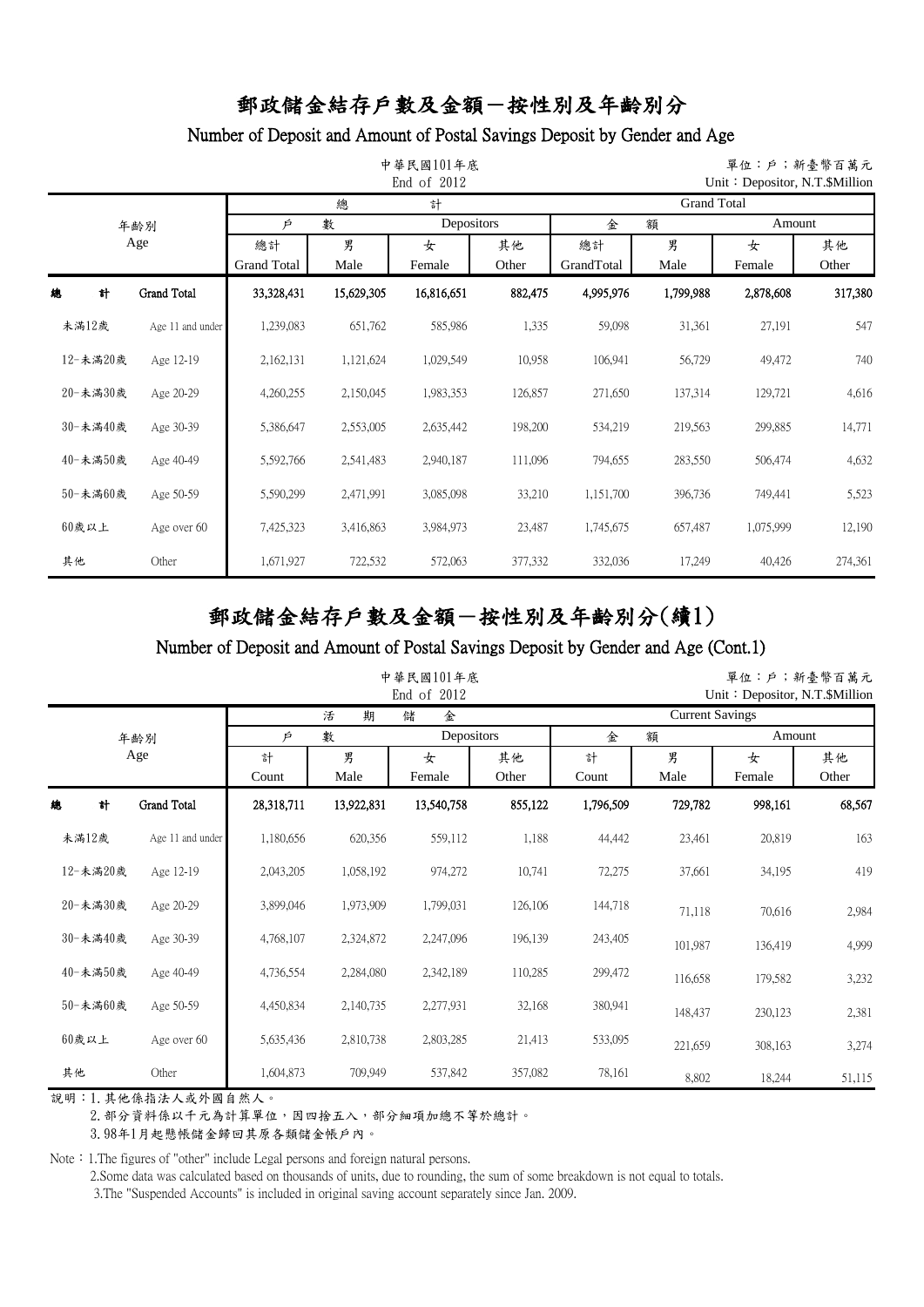## Number of Deposit and Amount of Postal Savings Deposit by Gender and Age (Cont.2)

|    |          |                    |            |           | 中華民國101年底<br>End of 2012 |             | 單位:戶;新臺幣百萬元<br>Unit: Depositor, N.T.\$Million |           |             |             |  |  |
|----|----------|--------------------|------------|-----------|--------------------------|-------------|-----------------------------------------------|-----------|-------------|-------------|--|--|
|    |          |                    |            | 期<br>定    | 儲<br>金                   |             | <b>Fixed Savings</b>                          |           |             |             |  |  |
|    |          | 年齢別                | Þ          | 數         | Depositors               |             | 金<br>額<br>Amount                              |           |             |             |  |  |
|    |          | Age                | 計<br>Count | 男<br>Male | 女<br>Female              | 其他<br>Other | 計<br>Count                                    | 男<br>Male | 女<br>Female | 其他<br>Other |  |  |
| 總  | 計        | <b>Grand Total</b> | 5,009,720  | 1,706,474 | 3,275,893                | 27,353      | 3,199,466                                     | 1,070,206 | 1,880,448   | 248,813     |  |  |
|    | 未滿12歲    | Age 11 and under   | 58,427     | 31,406    | 26,874                   | 147         | 14,656                                        | 7,900     | 6,372       | 385         |  |  |
|    | 12-未滿20歲 | Age 12-19          | 118,926    | 63,432    | 55,277                   | 217         | 34,667                                        | 19,068    | 15,278      | 321         |  |  |
|    | 20-未満30歲 | Age 20-29          | 361,209    | 176,136   | 184,322                  | 751         | 126,932                                       | 66,196    | 59,104      | 1,632       |  |  |
|    | 30-未滿40歲 | Age 30-39          | 618,540    | 228,133   | 388,346                  | 2,061       | 290,814                                       | 117,577   | 163,466     | 9,771       |  |  |
|    | 40-未満50歲 | Age 40-49          | 856,212    | 257,403   | 597,998                  | 811         | 495,184                                       | 166,892   | 326,892     | 1,400       |  |  |
|    | 50-未満60歲 | Age 50-59          | 1,139,465  | 331,256   | 807,167                  | 1,042       | 770,759                                       | 248,299   | 519,318     | 3,142       |  |  |
|    | $60$ 歲以上 | Age over 60        | 1,789,887  | 606,125   | 1,181,688                | 2,074       | 1,212,579                                     | 435,828   | 767,836     | 8,916       |  |  |
| 其他 |          | Other              | 67,054     | 12,583    | 34,221                   | 20,250      | 253,875                                       | 8,447     | 22,182      | 223,247     |  |  |

# 郵政儲金結存戶數及金額-按性別及年齡別分(續完)

#### Number of Deposit and Amount of Postal Savings Deposit by Gender and Age (End)

|          |                  |       | 中華民國101年底 |            | 單位:戶;新臺幣百萬元<br>Unit: Depositor, N.T.\$Million |                           |      |        |       |  |
|----------|------------------|-------|-----------|------------|-----------------------------------------------|---------------------------|------|--------|-------|--|
|          |                  |       | 懸<br>帳    | 儲<br>金     |                                               | <b>Suspended Accounts</b> |      |        |       |  |
|          | 年齢別              | Ŕ     | 數         | Depositors |                                               | 金                         | 額    | Amount |       |  |
|          | Age              | 計     | 男         | 女          | 其他                                            | 計                         | 男    | 女      | 其他    |  |
|          |                  | Count | Male      | Female     | Other                                         | Count                     | Male | Female | Other |  |
| 計<br>總   | Grand Total      |       |           |            |                                               |                           |      |        |       |  |
| 未滿12歲    | Age 11 and under |       |           |            |                                               |                           |      |        |       |  |
| 12-未満20歲 | Age 12-19        |       |           |            |                                               |                           |      |        |       |  |
| 20-未満30歲 | Age 20-29        |       |           |            |                                               |                           |      |        |       |  |
| 30-未満40歲 | Age 30-39        |       |           |            |                                               |                           |      |        |       |  |
| 40-未満50歲 | Age 40-49        |       |           |            |                                               |                           |      |        |       |  |
| 50-未滿60歲 | Age 50-59        |       |           |            |                                               |                           |      |        |       |  |
| $60$ 歲以上 | Age over 60      |       |           |            |                                               |                           |      |        |       |  |
| 其他       | Other            |       |           |            |                                               |                           |      |        |       |  |

說明:1.其他係指法人或外國自然人。

2. 部分資料係以千元為計算單位,因四捨五入,部分細項加總不等於總計。

3.98年1月起懸帳儲金歸回其原各類儲金帳戶內。

Note: 1.The figures of "other" include Legal persons and foreign natural persons.

2.Some data was calculated based on thousands of units, due to rounding, the sum of some breakdown is not equal to totals.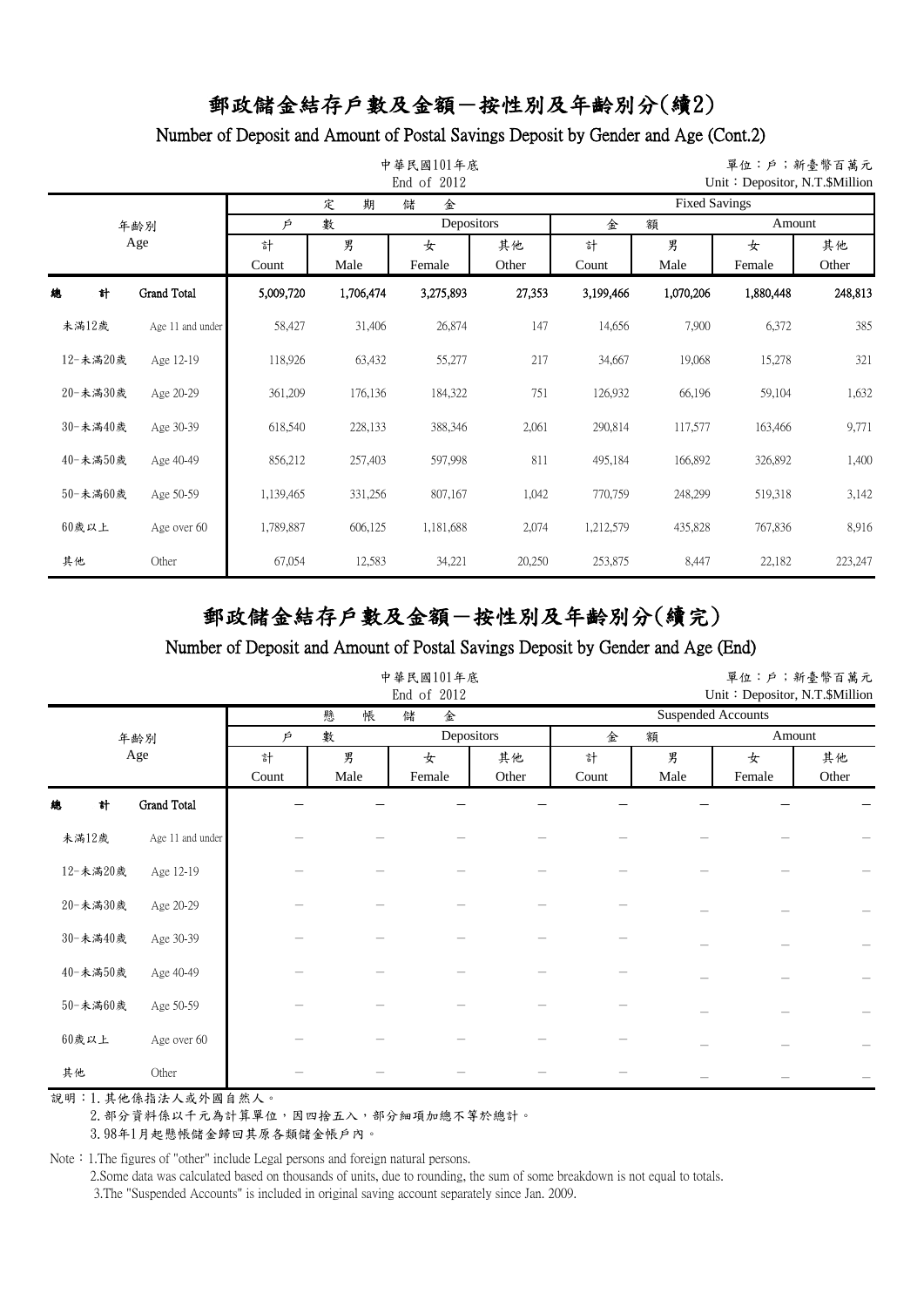## Number of Deposit and Amount of Postal Savings Deposit by Gender and Age

|       |          |                  |                          |            | 中華民國100年底<br>End of 2011 |             | 單位:戶;新臺幣百萬元<br>Unit: Depositor, N.T. \$Million |           |             |             |  |  |
|-------|----------|------------------|--------------------------|------------|--------------------------|-------------|------------------------------------------------|-----------|-------------|-------------|--|--|
|       |          |                  |                          | 總          | 計                        |             | <b>Grand Total</b>                             |           |             |             |  |  |
|       |          | 年齢別              | Þ                        | 數          | Depositors               |             | 金                                              | 額         | Amount      |             |  |  |
|       |          | Age              | 總計<br><b>Grand Total</b> | 男<br>Male  | 女<br>Female              | 其他<br>Other | 總計<br>GrandTotal                               | 男<br>Male | 女<br>Female | 其他<br>Other |  |  |
| 總     | 計        | Grand Total      | 32,701,882               | 15,407,605 | 16,443,026               | 851,251     | 4,716,689                                      | 1,705,574 | 2,726,704   | 284,411     |  |  |
| 未滿12歲 |          | Age 11 and under | 1,240,468                | 652,672    | 586,510                  | 1,286       | 58,187                                         | 30,891    | 26,756      | 540         |  |  |
|       | 12-未滿20歲 | Age 12-19        | 2,163,090                | 1,123,583  | 1,028,911                | 10,596      | 103,898                                        | 55,304    | 47,932      | 662         |  |  |
|       | 20-未満30歲 | Age 20-29        | 4,347,563                | 2,194,540  | 2,030,074                | 122,949     | 269,561                                        | 134,540   | 130,007     | 5,014       |  |  |
|       | 30-未滿40歲 | Age 30-39        | 5,280,446                | 2,509,034  | 2,579,741                | 191,671     | 507,810                                        | 206,436   | 289,033     | 12,341      |  |  |
|       | 40-未滿50歲 | Age 40-49        | 5,645,518                | 2,571,443  | 2,966,595                | 107,480     | 789,251                                        | 278,253   | 506,952     | 4,046       |  |  |
|       | 50-未滿60歲 | Age 50-59        | 5,365,305                | 2,378,051  | 2,955,092                | 32,162      | 1,084,728                                      | 372,407   | 707,235     | 5,087       |  |  |
| 60歲以上 |          | Age over 60      | 6,946,304                | 3,227,367  | 3,696,300                | 22,637      | 1,594,712                                      | 608,535   | 974,644     | 11,533      |  |  |
| 其他    |          | Other            | 1,713,188                | 750,915    | 599,803                  | 362,470     | 308,542                                        | 19,208    | 44,145      | 245,189     |  |  |

# 郵政儲金結存戶數及金額-按性別及年齡別分(續1)

#### Number of Deposit and Amount of Postal Savings Deposit by Gender and Age (Cont.1)

| 中華民國100年底<br>End of 2011 |                    |            |            |            |                        |           |         |         | 單位:戶;新臺幣百萬元<br>Unit: Depositor, N.T.\$Million |  |  |
|--------------------------|--------------------|------------|------------|------------|------------------------|-----------|---------|---------|-----------------------------------------------|--|--|
|                          |                    |            | 期<br>活     | 儲<br>金     | <b>Current Savings</b> |           |         |         |                                               |  |  |
|                          | 年齢別                | Þ          | 數          | Depositors |                        | 金         | 額       | Amount  |                                               |  |  |
|                          | Age                | 計          | 男          | 女          | 其他                     | 計         | 男       | 女       | 其他                                            |  |  |
|                          |                    | Count      | Male       | Female     | Other                  | Count     | Male    | Female  | Other                                         |  |  |
| 總<br>計                   | <b>Grand Total</b> | 28,072,758 | 13,823,936 | 13,421,075 | 827,747                | 1,660,034 | 675,837 | 923,875 | 60,322                                        |  |  |
| 未滿12歲                    | Age 11 and under   | 1,184,892  | 622,804    | 560,938    | 1,150                  | 43,125    | 22,773  | 20,210  | 143                                           |  |  |
| 12-未滿20歲                 | Age 12-19          | 2,049,917  | 1,063,101  | 976,420    | 10,396                 | 69,295    | 36,151  | 32,775  | 369                                           |  |  |
| 20-未満30歲                 | Age 20-29          | 3,995,698  | 2,024,088  | 1,849,542  | 122,068                | 139,943   | 67,849  | 69,469  | 2,625                                         |  |  |
| 30-未滿40歲                 | Age 30-39          | 4,711,012  | 2,302,028  | 2,219,124  | 189,860                | 224,822   | 93,149  | 127,275 | 4,398                                         |  |  |
| 40-未満50歲                 | Age 40-49          | 4,835,293  | 2,329,905  | 2,398,633  | 106,755                | 289,598   | 112,173 | 174,582 | 2,843                                         |  |  |
| 50-未満60歲                 | Age 50-59          | 4,328,612  | 2,076,978  | 2,220,493  | 31,141                 | 344,957   | 134,786 | 208,076 | 2,095                                         |  |  |
| $60$ 歲以上                 | Age over 60        | 5,325,421  | 2,669,038  | 2,635,656  | 20,727                 | 476,941   | 200,279 | 273,781 | 2,880                                         |  |  |
| 其他                       | Other              | 1,641,913  | 735,994    | 560,269    | 345,650                | 71,354    | 8,677   | 17,708  | 44,968                                        |  |  |

說明:1.其他係指法人或外國自然人。

2. 部分資料係以千元為計算單位,因四捨五入,部分細項加總不等於總計。

3.98年1月起懸帳儲金歸回其原各類儲金帳戶內。

Note: 1.The figures of "other" include Legal persons and foreign natural persons.

2.Some data was calculated based on thousands of units, due to rounding, the sum of some breakdown is not equal to totals.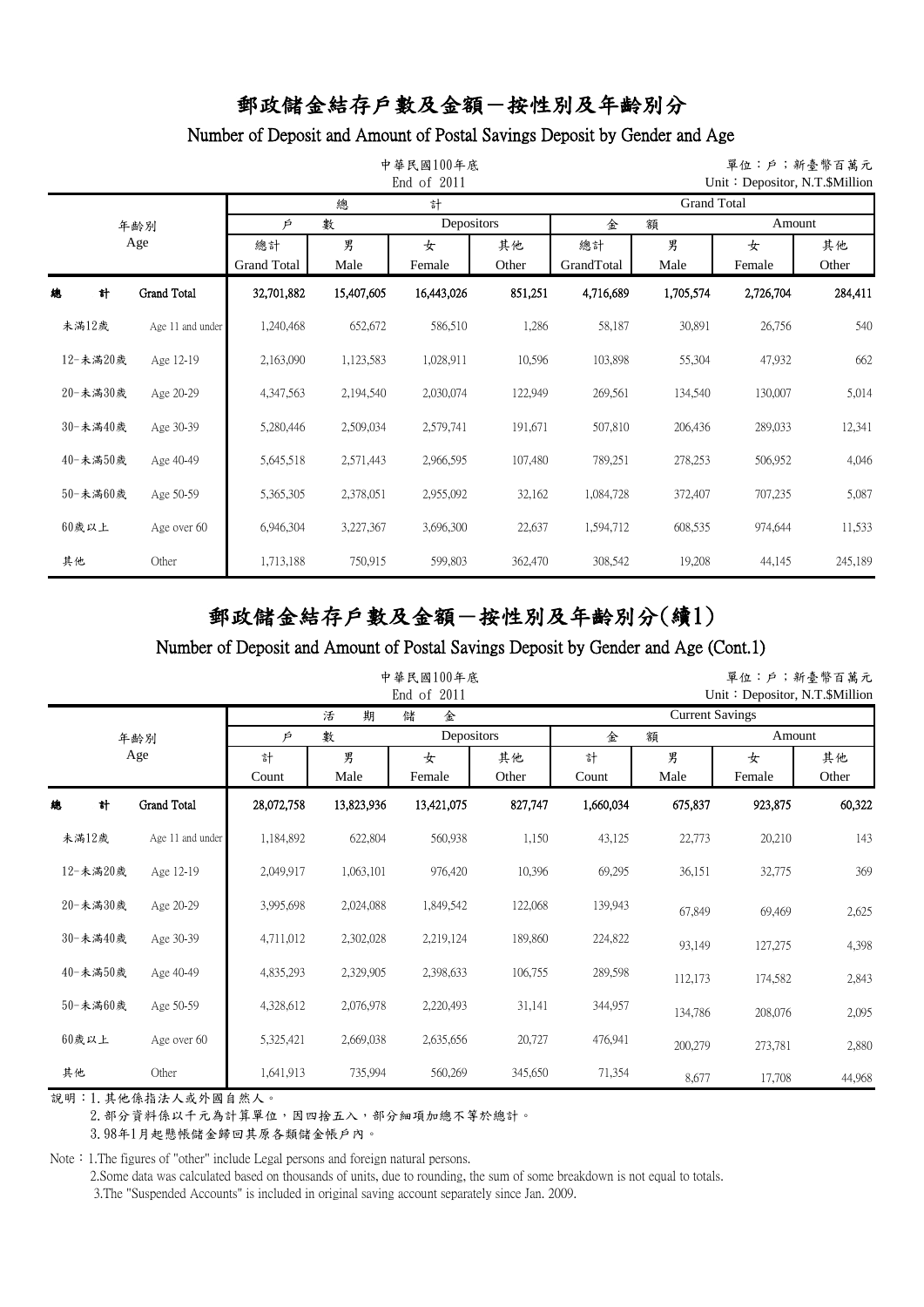### Number of Deposit and Amount of Postal Savings Deposit by Gender and Age (Cont.2)

|          |                    |                      |           | 中華民國100年底<br>End of 2011 |                  | 單位:戶;新臺幣百萬元<br>Unit: Depositor, N.T. \$Million |           |             |             |  |  |
|----------|--------------------|----------------------|-----------|--------------------------|------------------|------------------------------------------------|-----------|-------------|-------------|--|--|
|          |                    |                      | 期<br>定    | 儲<br>金                   |                  | <b>Fixed Savings</b>                           |           |             |             |  |  |
|          | 年齢別                | 數<br>Depositors<br>Þ |           |                          | 金<br>額<br>Amount |                                                |           |             |             |  |  |
|          | Age                | 計<br>Count           | 男<br>Male | 女<br>Female              | 其他<br>Other      | 計<br>Count                                     | 男<br>Male | 女<br>Female | 其他<br>Other |  |  |
| 總<br>計   | <b>Grand Total</b> | 4,629,124            | 1,583,669 | 3,021,951                | 23,504           | 3,056,656                                      | 1,029,737 | 1,802,829   | 224,089     |  |  |
| 未滿12歲    | Age 11 and under   | 55,576               | 29,868    | 25,572                   | 136              | 15,062                                         | 8,119     | 6,546       | 397         |  |  |
| 12-未滿20歲 | Age 12-19          | 113,173              | 60,482    | 52,491                   | 200              | 34,603                                         | 19,153    | 15,157      | 293         |  |  |
| 20-未満30歲 | Age 20-29          | 351,865              | 170,452   | 180,532                  | 881              | 129,618                                        | 66,691    | 60,538      | 2,389       |  |  |
| 30-未滿40歲 | Age 30-39          | 569,434              | 207,006   | 360,617                  | 1,811            | 282,988                                        | 113,287   | 161,758     | 7,943       |  |  |
| 40-未滿50歲 | Age 40-49          | 810,225              | 241,538   | 567,962                  | 725              | 499,653                                        | 166,080   | 332,371     | 1,203       |  |  |
| 50-未滿60歲 | Age 50-59          | 1,036,693            | 301,073   | 734,599                  | 1,021            | 739,771                                        | 237,621   | 499,159     | 2,992       |  |  |
| 60歲以上    | Age over 60        | 1,620,883            | 558,329   | 1,060,644                | 1,910            | 1,117,772                                      | 408,256   | 700,863     | 8,652       |  |  |
| 其他       | Other              | 71,275               | 14,921    | 39,534                   | 16,820           | 237,188                                        | 10,531    | 26,437      | 200,220     |  |  |

# 郵政儲金結存戶數及金額-按性別及年齡別分(續完)

#### Number of Deposit and Amount of Postal Savings Deposit by Gender and Age (End)

|          |                    |        |        | 中華民國100年底<br>End of 2011 | 單位:戶;新臺幣百萬元<br>Unit: Depositor, N.T.\$Million |                           |      |        |       |  |
|----------|--------------------|--------|--------|--------------------------|-----------------------------------------------|---------------------------|------|--------|-------|--|
|          |                    |        | 懸<br>帳 | 儲<br>金                   |                                               | <b>Suspended Accounts</b> |      |        |       |  |
|          | 年齢別                | 數<br>Þ |        | Depositors               |                                               | 金                         | 額    | Amount |       |  |
|          | Age                | 計      | 男      | 女                        | 其他                                            | 計                         | 男    | 女      | 其他    |  |
|          |                    | Count  | Male   | Female                   | Other                                         | Count                     | Male | Female | Other |  |
| 計<br>總   | <b>Grand Total</b> |        |        |                          |                                               |                           |      |        |       |  |
| 未滿12歲    | Age 11 and under   |        |        |                          |                                               |                           |      |        |       |  |
| 12-未満20歲 | Age 12-19          |        |        |                          |                                               |                           |      |        |       |  |
| 20-未満30歲 | Age 20-29          |        |        |                          |                                               |                           |      |        |       |  |
| 30-未滿40歲 | Age 30-39          |        |        |                          |                                               |                           |      |        |       |  |
| 40-未満50歲 | Age 40-49          |        |        |                          |                                               |                           |      |        |       |  |
| 50-未満60歲 | Age 50-59          |        |        |                          |                                               |                           |      |        |       |  |
| $60$ 歲以上 | Age over 60        |        |        |                          |                                               |                           |      |        |       |  |
| 其他       | Other              |        |        |                          |                                               |                           |      |        |       |  |

說明:1.其他係指法人或外國自然人。

2. 部分資料係以千元為計算單位,因四捨五入,部分細項加總不等於總計。

3.98年1月起懸帳儲金歸回其原各類儲金帳戶內。

Note: 1.The figures of "other" include Legal persons and foreign natural persons.

2.Some data was calculated based on thousands of units, due to rounding, the sum of some breakdown is not equal to totals.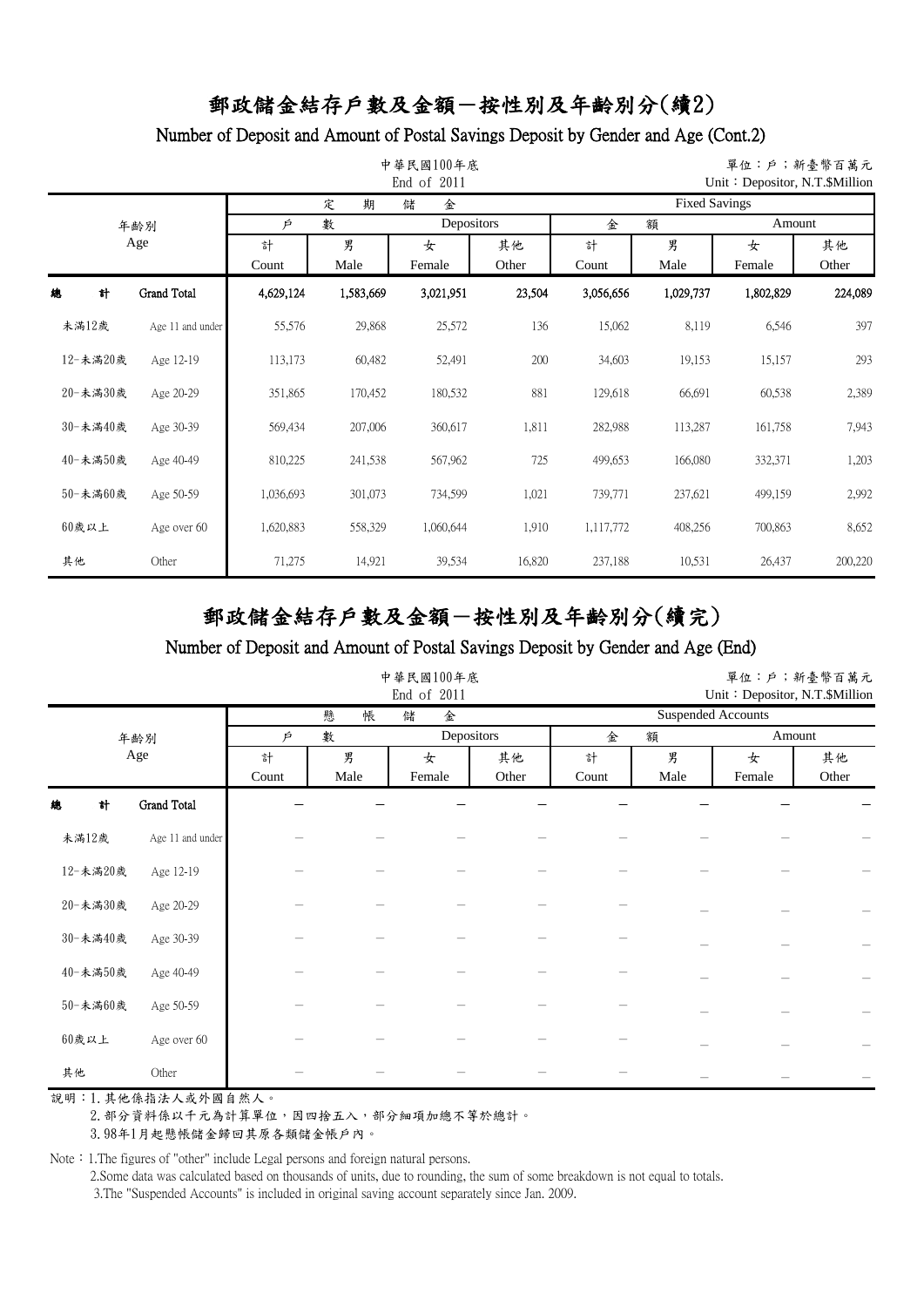## Number of Deposit and Amount of Postal Savings Deposit by Gender and Age

|          |          |                    |                          |            | 中華民國<br>99年底<br>End of 2010 |             | 單位:戶;新臺幣百萬元<br>Unit: Depositor, N.T. $$$ Million |           |             |             |  |  |
|----------|----------|--------------------|--------------------------|------------|-----------------------------|-------------|--------------------------------------------------|-----------|-------------|-------------|--|--|
|          |          |                    |                          | 總          | 計                           |             | <b>Grand Total</b>                               |           |             |             |  |  |
|          |          | 年齢別                | Þ                        | 數          | Depositors                  |             | 額<br>金<br>Amount                                 |           |             |             |  |  |
|          |          | Age                | 總計<br><b>Grand Total</b> | 男<br>Male  | 女<br>Female                 | 其他<br>Other | 總計<br>GrandTotal                                 | 男<br>Male | 女<br>Female | 其他<br>Other |  |  |
| 總        | 計        | <b>Grand Total</b> | 32,384,294               | 14,767,203 | 16,926,923                  | 690,168     | 4,625,088                                        | 1,635,601 | 2,605,237   | 384,249     |  |  |
|          | 未満12歲    | Age 11 and under   | 1,549,207                | 814,985    | 733,094                     | 1,128       | 57,318                                           | 30,533    | 26,198      | 587         |  |  |
|          | 12-未滿20歲 | Age 12-19          | 2,608,128                | 1,354,124  | 1,245,371                   | 8,633       | 103,562                                          | 55,176    | 47,100      | 1,286       |  |  |
|          | 20-未満30歲 | Age 20-29          | 5,138,588                | 2,625,154  | 2,414,976                   | 98,458      | 275,634                                          | 134,758   | 132,563     | 8,313       |  |  |
|          | 30-未滿40歲 | Age 30-39          | 5,062,233                | 2,268,189  | 2,640,461                   | 153,583     | 491,470                                          | 196,398   | 280,987     | 14,084      |  |  |
|          | 40-未滿50歲 | Age 40-49          | 5,300,096                | 2,206,110  | 3,007,994                   | 85,992      | 790,409                                          | 275,076   | 508,720     | 6,614       |  |  |
|          | 50-未滿60歲 | Age 50-59          | 5,270,163                | 2,199,732  | 3,044,319                   | 26,112      | 1,048,269                                        | 357,656   | 685,381     | 5,232       |  |  |
| $60$ 歲以上 |          | Age over 60        | 6,698,127                | 3,072,841  | 3,606,243                   | 19,043      | 1,468,741                                        | 569,394   | 886,355     | 12,992      |  |  |
| 其他       |          | Other              | 757,752                  | 226,068    | 234,465                     | 297,219     | 389,685                                          | 16,612    | 37,933      | 335,140     |  |  |

# 郵政儲金結存戶數及金額-按性別及年齡別分(續1)

#### Number of Deposit and Amount of Postal Savings Deposit by Gender and Age (Cont.1)

|          |                    |            |            | 中華民國 99年底<br>End of<br>2010 |             | 單位:戶;新臺幣百萬元<br>Unit: Depositor, N.T. \$Million |           |             |             |  |  |
|----------|--------------------|------------|------------|-----------------------------|-------------|------------------------------------------------|-----------|-------------|-------------|--|--|
|          |                    |            | 期<br>活     | 儲<br>金                      |             | <b>Current Savings</b>                         |           |             |             |  |  |
|          | 年齢別                | Þ          | 數          | Depositors                  |             | 金                                              | 額         |             | Amount      |  |  |
|          | Age                | 計<br>Count | 男<br>Male  | 女<br>Female                 | 其他<br>Other | 計<br>Count                                     | 男<br>Male | 女<br>Female | 其他<br>Other |  |  |
| 計<br>總   | <b>Grand Total</b> | 27,889,508 | 13,226,970 | 14,005,226                  | 657,312     | 1,603,172                                      | 638,099   | 867,158     | 97,916      |  |  |
| 未滿12歲    | Age 11 and under   | 1,493,384  | 784,900    | 707,570                     | 914         | 41,791                                         | 22,135    | 19,423      | 232         |  |  |
| 12-未滿20歲 | Age 12-19          | 2,493,585  | 1,292,892  | 1,192,438                   | 8,255       | 67,528                                         | 35,235    | 31,694      | 598         |  |  |
| 20-未満30歲 | Age 20-29          | 4,776,592  | 2,451,755  | 2,227,903                   | 96,934      | 139,768                                        | 66,420    | 69,087      | 4,261       |  |  |
| 30-未滿40歲 | Age 30-39          | 4,506,964  | 2,069,916  | 2,286,280                   | 150,768     | 212,289                                        | 86,131    | 119,019     | 7,139       |  |  |
| 40-未満50歲 | Age 40-49          | 4,491,846  | 1,967,010  | 2,440,063                   | 84,773      | 284,722                                        | 108,819   | 171,288     | 4,615       |  |  |
| 50-未満60歲 | Age 50-59          | 4,266,537  | 1,909,535  | 2,332,274                   | 24,728      | 330,541                                        | 128,187   | 198,953     | 3,401       |  |  |
| $60$ 歲以上 | Age over 60        | 5,183,115  | 2,540,129  | 2,626,526                   | 16,460      | 438,201                                        | 185,572   | 247,954     | 4,676       |  |  |
| 其他       | Other              | 677,485    | 210,833    | 192,172                     | 274,480     | 88,332                                         | 5,599     | 9,740       | 72,994      |  |  |

說明:1.其他係指法人或外國自然人。

2. 部分資料係以千元為計算單位,因四捨五入,部分細項加總不等於總計。

3.98年1月起懸帳儲金歸回其原各類儲金帳戶內。

Note: 1.The figures of "other" include Legal persons and foreign natural persons.

2.Some data was calculated based on thousands of units, due to rounding, the sum of some breakdown is not equal to totals.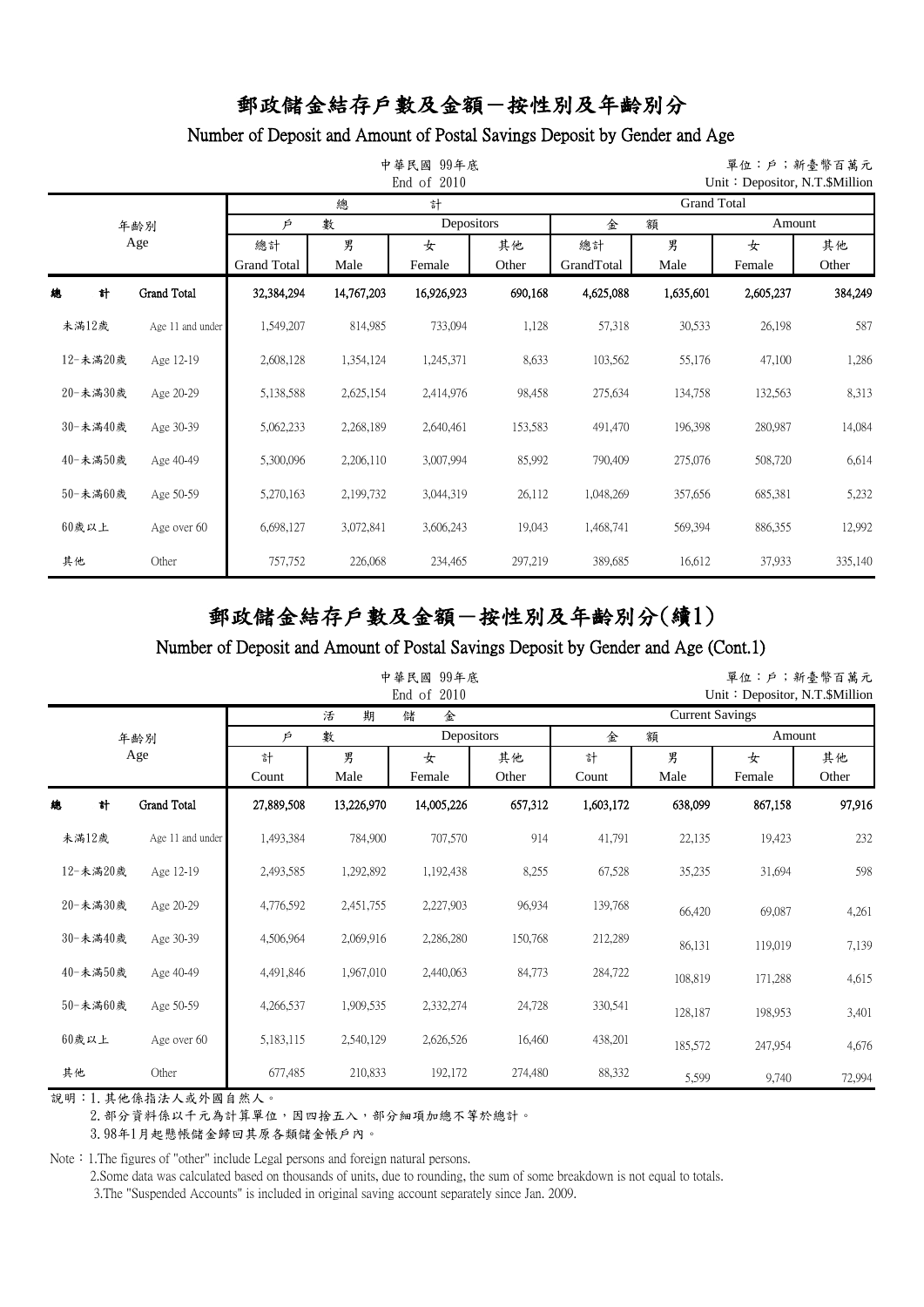### Number of Deposit and Amount of Postal Savings Deposit by Gender and Age (Cont.2)

| 中華民國 99年底<br>End of 2010<br>Unit: Depositor, N.T. \$Million |          |                    |                      |           |             |                  |                      |           |             | 單位:戶;新臺幣百萬元 |  |  |
|-------------------------------------------------------------|----------|--------------------|----------------------|-----------|-------------|------------------|----------------------|-----------|-------------|-------------|--|--|
|                                                             |          |                    |                      | 期<br>定    | 儲<br>金      |                  | <b>Fixed Savings</b> |           |             |             |  |  |
|                                                             |          | 年齢別                | Depositors<br>數<br>Þ |           |             | 金<br>額<br>Amount |                      |           |             |             |  |  |
|                                                             |          | Age                | 計<br>Count           | 男<br>Male | 女<br>Female | 其他<br>Other      | 計<br>Count           | 男<br>Male | 女<br>Female | 其他<br>Other |  |  |
| 總                                                           | 計        | <b>Grand Total</b> | 4,494,786            | 1,540,233 | 2,921,697   | 32,856           | 3,021,916            | 997,503   | 1,738,080   | 286,333     |  |  |
| 未満12歲                                                       |          | Age 11 and under   | 55,823               | 30,085    | 25,524      | 214              | 15,527               | 8,397     | 6,775       | 355         |  |  |
|                                                             | 12-未滿20歲 | Age 12-19          | 114,543              | 61,232    | 52,933      | 378              | 36,034               | 19,940    | 15,406      | 688         |  |  |
|                                                             | 20-未満30歲 | Age 20-29          | 361,996              | 173,399   | 187,073     | 1,524            | 135,866              | 68,338    | 63,476      | 4,052       |  |  |
|                                                             | 30-未滿40歲 | Age 30-39          | 555,269              | 198,273   | 354,181     | 2,815            | 279,181              | 110,267   | 161,968     | 6,945       |  |  |
|                                                             | 40-未滿50歲 | Age 40-49          | 808,250              | 239,100   | 567,931     | 1,219            | 505,687              | 166,256   | 337,432     | 1,999       |  |  |
|                                                             | 50-未滿60歲 | Age 50-59          | 1,003,626            | 290,197   | 712,045     | 1,384            | 717,728              | 229,469   | 486,428     | 1,831       |  |  |
| $60$ 歲以上                                                    |          | Age over 60        | 1,515,012            | 532,712   | 979,717     | 2,583            | 1,030,540            | 383,822   | 638,402     | 8,316       |  |  |
| 其他                                                          |          | Other              | 80,267               | 15,235    | 42,293      | 22,739           | 301,352              | 11,013    | 28,193      | 262,147     |  |  |

# 郵政儲金結存戶數及金額-按性別及年齡別分(續完)

#### Number of Deposit and Amount of Postal Savings Deposit by Gender and Age (End)

|          |                    |        |        | 中華民國 99年底<br>End of 2010 |       | 單位:戶;新臺幣百萬元<br>Unit: Depositor, N.T.\$Million |      |        |       |  |
|----------|--------------------|--------|--------|--------------------------|-------|-----------------------------------------------|------|--------|-------|--|
|          |                    |        | 懸<br>帳 | 儲<br>金                   |       | <b>Suspended Accounts</b>                     |      |        |       |  |
|          | 年齢別                | 數<br>Ŕ |        | Depositors               |       | 金                                             | 額    | Amount |       |  |
|          | Age                | 計      | 男      | 女                        | 其他    | 計                                             | 男    | 女      | 其他    |  |
|          |                    | Count  | Male   | Female                   | Other | Count                                         | Male | Female | Other |  |
| 計<br>總   | <b>Grand Total</b> |        |        |                          |       |                                               |      |        |       |  |
| 未滿12歲    | Age 11 and under   |        |        |                          |       |                                               |      |        |       |  |
| 12-未満20歲 | Age 12-19          |        |        |                          |       |                                               |      |        |       |  |
| 20-未満30歲 | Age 20-29          |        |        |                          |       |                                               |      |        |       |  |
| 30-未満40歲 | Age 30-39          |        |        |                          |       |                                               |      |        |       |  |
| 40-未満50歲 | Age 40-49          |        |        |                          |       |                                               |      |        |       |  |
| 50-未満60歲 | Age 50-59          |        |        |                          |       |                                               |      |        |       |  |
| $60$ 歲以上 | Age over 60        |        |        |                          |       |                                               |      |        |       |  |
| 其他       | Other              |        |        |                          |       |                                               |      |        |       |  |

說明:1.其他係指法人或外國自然人。

2. 部分資料係以千元為計算單位,因四捨五入,部分細項加總不等於總計。

3.98年1月起懸帳儲金歸回其原各類儲金帳戶內。

Note: 1.The figures of "other" include Legal persons and foreign natural persons.

2.Some data was calculated based on thousands of units, due to rounding, the sum of some breakdown is not equal to totals.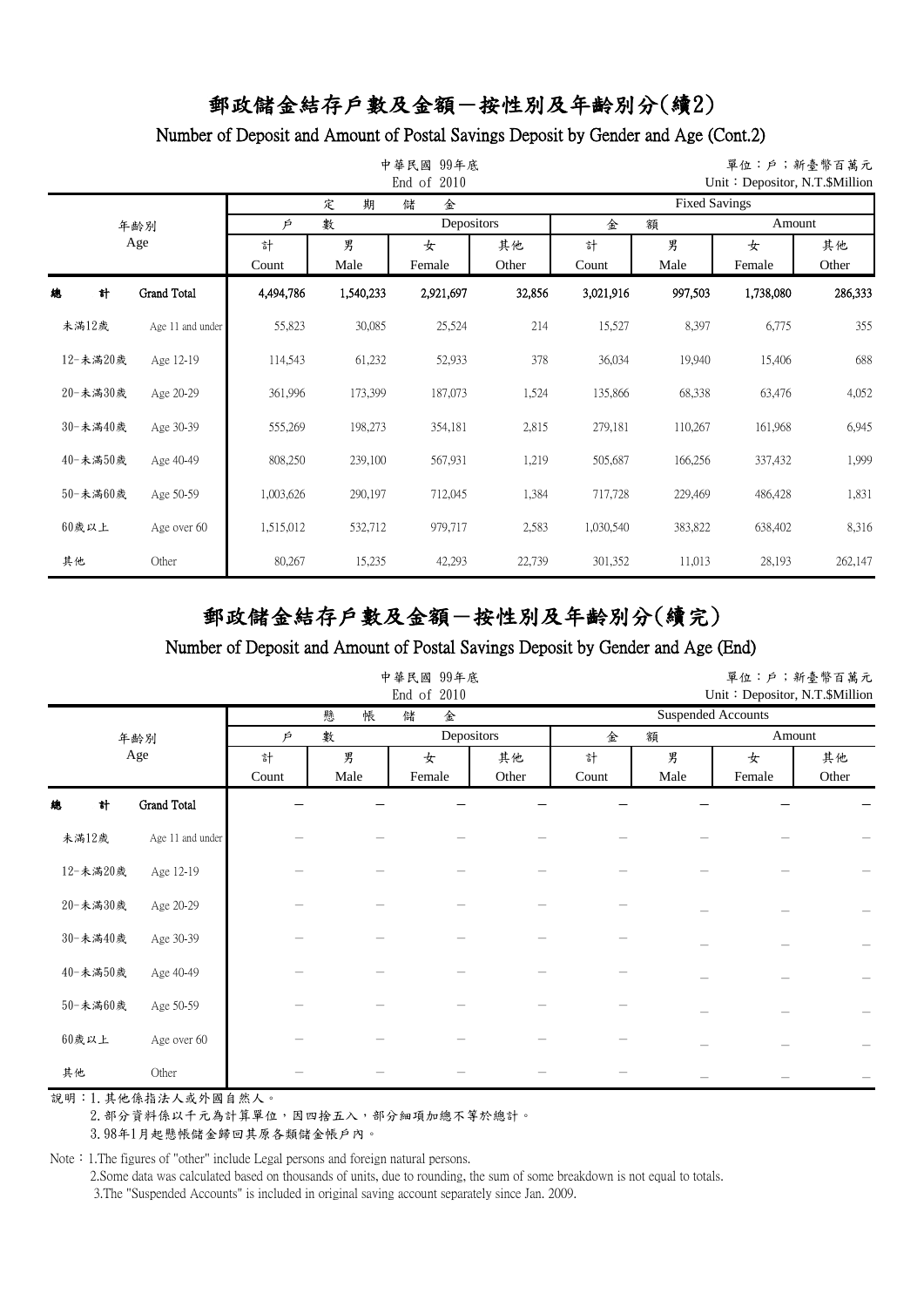## Number of Deposit and Amount of Postal Savings Deposit by Gender and Age

|          |                    |                          |            | 中華民國 98年底<br>End of 2009 |                                 | 單位:戶;新臺幣百萬元<br>Unit: Depositor, N.T. \$Million |           |             |             |  |  |
|----------|--------------------|--------------------------|------------|--------------------------|---------------------------------|------------------------------------------------|-----------|-------------|-------------|--|--|
|          |                    |                          | 總          | 計                        |                                 | <b>Grand Total</b>                             |           |             |             |  |  |
|          | 年齢別                | 數<br>Þ                   |            |                          | Depositors                      |                                                | 額         | Amount      |             |  |  |
|          | Age                | 總計<br><b>Grand Total</b> | 男<br>Male  | 女<br>Female              | 其他<br>總計<br>GrandTotal<br>Other |                                                | 男<br>Male | 女<br>Female | 其他<br>Other |  |  |
| 總<br>計   | <b>Grand Total</b> | 32,432,245               | 15,353,831 | 16,288,140               | 790,274                         | 4,595,999                                      | 1,591,569 | 2,531,132   | 473,299     |  |  |
| 未滿12歲    | Age 11 and under   | 1,287,830                | 679,568    | 606,926                  | 1,336                           | 55,316                                         | 29,423    | 25,323      | 570         |  |  |
| 12-未滿20歲 | Age 12-19          | 2,248,270                | 1,170,141  | 1,068,055                | 10,074                          | 103,555                                        | 55,490    | 46,722      | 1,343       |  |  |
| 20-未滿30歲 | Age 20-29          | 4,585,011                | 2,310,200  | 2,160,507                | 114,304                         | 276,548                                        | 132,884   | 134,763     | 8,901       |  |  |
| 30-未滿40歲 | Age 30-39          | 5,216,436                | 2,476,022  | 2,562,715                | 177,699                         | 485,100                                        | 190,273   | 280,218     | 14,609      |  |  |
| 40-未滿50歲 | Age 40-49          | 5,939,460                | 2,692,883  | 3,146,463                | 100,114                         | 796,507                                        | 272,539   | 517,287     | 6,681       |  |  |
| 50-未滿60歲 | Age 50-59          | 5,163,966                | 2,270,678  | 2,862,799                | 30,489                          | 1,020,027                                      | 346,689   | 667,094     | 6,244       |  |  |
| $60$ 歲以上 | Age over 60        | 6,315,010                | 2,985,740  | 3,307,896                | 21,374                          | 1,378,727                                      | 545,546   | 819,586     | 13,595      |  |  |
| 其他       | Other              | 1,676,262                | 768,599    | 572,779                  | 334,884                         | 480,220                                        | 18,725    | 40,138      | 421,357     |  |  |

# 郵政儲金結存戶數及金額-按性別及年齡別分(續1)

#### Number of Deposit and Amount of Postal Savings Deposit by Gender and Age (Cont.1)

|          |                    |            |            | 中華民國<br>98年底<br>End of<br>2009 |             | 單位:戶;新臺幣百萬元<br>Unit: Depositor, N.T. \$Million |           |             |         |  |
|----------|--------------------|------------|------------|--------------------------------|-------------|------------------------------------------------|-----------|-------------|---------|--|
|          |                    |            | 期<br>活     | 儲<br>金                         |             | <b>Current Savings</b>                         |           |             |         |  |
|          | 年齢別                | Þ          | 數          | Depositors                     |             | 金<br>額                                         |           | Amount      |         |  |
|          | Age                | 計<br>Count | 男<br>Male  | 女<br>Female                    | 其他<br>Other | 計<br>Count                                     | 男<br>Male | 女<br>Female |         |  |
| 計<br>總   | <b>Grand Total</b> | 27,920,723 | 13,800,850 | 13,356,103                     | 763,770     | 1,510,013                                      | 598,517   | 807,527     | 103,969 |  |
| 未滿12歲    | Age 11 and under   | 1,229,403  | 648,092    | 580,250                        | 1,061       | 39,103                                         | 20,653    | 18,204      | 246     |  |
| 12-未滿20歲 | Age 12-19          | 2,123,821  | 1,103,286  | 1,010,942                      | 9,593       | 65,033                                         | 33,991    | 30,407      | 635     |  |
| 20-未滿30歲 | Age 20-29          | 4,201,140  | 2,129,553  | 1,958,954                      | 112,633     | 132,544                                        | 61,684    | 66,335      | 4,525   |  |
| 30-未滿40歲 | Age 30-39          | 4,650,847  | 2,277,426  | 2,198,235                      | 175,186     | 198,222                                        | 79,077    | 111,564     | 7,581   |  |
| 40-未滿50歲 | Age 40-49          | 5,103,129  | 2,448,433  | 2,556,193                      | 98,503      | 271,467                                        | 103,171   | 163,395     | 4,900   |  |
| 50-未滿60歲 | Age 50-59          | 4,159,113  | 1,981,176  | 2,149,203                      | 28,734      | 306,423                                        | 118,850   | 183,962     | 3,611   |  |
| 60歲以上    | Age over 60        | 4,855,831  | 2,461,211  | 2,375,495                      | 19,125      | 403,044                                        | 174,435   | 223,644     | 4,965   |  |
| 其他       | Other              | 1,597,439  | 751,673    | 526,831                        | 318,935     | 94,177                                         | 6,655     | 10,016      | 77,507  |  |

說明:1.其他係指法人或外國自然人。

2. 部分資料係以千元為計算單位,因四捨五入,部分細項加總不等於總計。

3.98年1月起懸帳儲金歸回其原各類儲金帳戶內。

Note: 1.The figures of "other" include Legal persons and foreign natural persons.

2.Some data was calculated based on thousands of units, due to rounding, the sum of some breakdown is not equal to totals.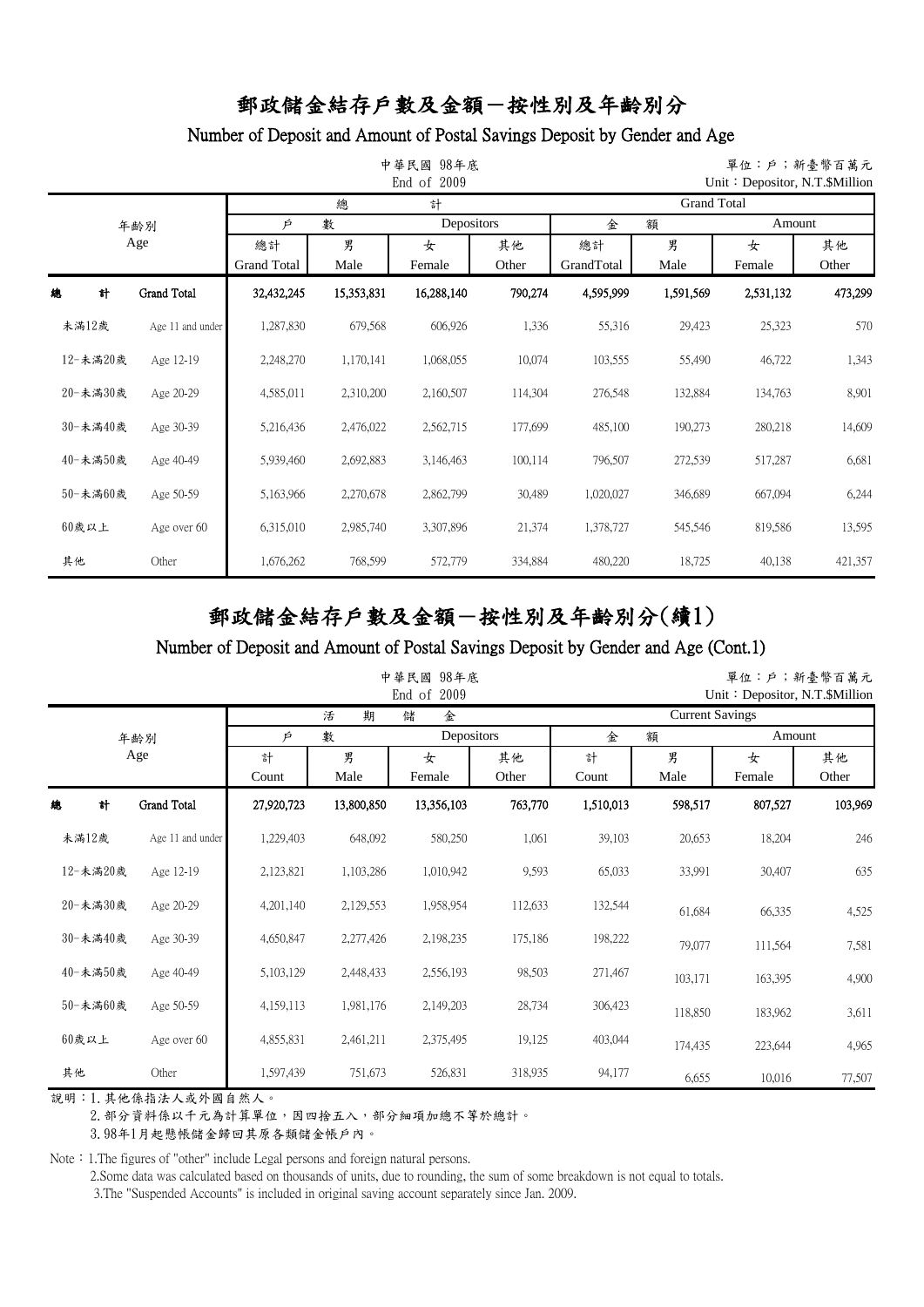### Number of Deposit and Amount of Postal Savings Deposit by Gender and Age (Cont.2)

|    |          |                    |                      |           | 中華民國 98年底<br>End of 2009   |                  | 單位:戶;新臺幣百萬元<br>Unit: Depositor, N.T.\$Million |                      |             |             |  |
|----|----------|--------------------|----------------------|-----------|----------------------------|------------------|-----------------------------------------------|----------------------|-------------|-------------|--|
|    |          |                    |                      | 定<br>期    | 儲<br>金                     |                  |                                               | <b>Fixed Savings</b> |             |             |  |
|    |          | 年齢別                | 數<br>Depositors<br>Þ |           |                            | 金<br>額<br>Amount |                                               |                      |             |             |  |
|    |          | Age                | 計<br>Count           | 男<br>Male | 其他<br>女<br>Female<br>Other |                  | 計<br>Count                                    | 男<br>Male            | 女<br>Female | 其他<br>Other |  |
| 總  | 計        | <b>Grand Total</b> | 4,511,522            | 1,552,981 | 2,932,037                  | 26,504           | 3,085,986                                     | 993,052              | 1,723,605   | 369,329     |  |
|    | 未滿12歲    | Age 11 and under   | 58,427               | 31,476    | 26,676                     | 275              | 16,213                                        | 8,770                | 7,119       | 324         |  |
|    | 12-未滿20歲 | Age 12-19          | 124,449              | 66,855    | 57,113                     | 481              | 38,522                                        | 21,499               | 16,315      | 707         |  |
|    | 20-未満30歲 | Age 20-29          | 383,871              | 180,647   | 201,553                    | 1,671            | 144,004                                       | 71,200               | 68,428      | 4,376       |  |
|    | 30-未滿40歲 | Age 30-39          | 565,589              | 198,596   | 364,480                    | 2,513            | 286,878                                       | 111,196              | 168,654     | 7,028       |  |
|    | 40-未満50歲 | Age 40-49          | 836,331              | 244,450   | 590,270                    | 1,611            | 525,040                                       | 169,368              | 353,892     | 1,781       |  |
|    | 50-未滿60歲 | Age 50-59          | 1,004,853            | 289,502   | 713,596                    | 1,755            | 713,604                                       | 227,838              | 483,132     | 2,633       |  |
|    | $60$ 歲以上 | Age over 60        | 1,459,179            | 524,529   | 932,401                    | 2,249            | 975,683                                       | 371,110              | 595,942     | 8,630       |  |
| 其他 |          | Other              | 78,823               | 16,926    | 45,948                     | 15,949           | 386,043                                       | 12,070               | 30,122      | 343,851     |  |

# 郵政儲金結存戶數及金額-按性別及年齡別分(續完)

#### Number of Deposit and Amount of Postal Savings Deposit by Gender and Age (End)

|          |                    |        |        | 中華民國 98年底<br>End of 2009 |       | 單位:戶;新臺幣百萬元<br>Unit: Depositor, N.T.\$Million |      |        |       |  |
|----------|--------------------|--------|--------|--------------------------|-------|-----------------------------------------------|------|--------|-------|--|
|          |                    |        | 懸<br>帳 | 儲<br>金                   |       | <b>Suspended Accounts</b>                     |      |        |       |  |
|          | 年齢別                | 數<br>Ŕ |        | Depositors               |       | 額<br>金                                        |      | Amount |       |  |
|          | Age                | 計      | 男      | 女                        | 其他    | 計                                             | 男    | 女      | 其他    |  |
|          |                    | Count  | Male   | Female                   | Other | Count                                         | Male | Female | Other |  |
| 計<br>總   | <b>Grand Total</b> |        |        |                          |       |                                               |      |        |       |  |
| 未滿12歲    | Age 11 and under   |        |        |                          |       |                                               |      |        |       |  |
| 12-未満20歲 | Age 12-19          |        |        |                          |       |                                               |      |        |       |  |
| 20-未満30歲 | Age 20-29          |        |        |                          |       |                                               |      |        |       |  |
| 30-未満40歲 | Age 30-39          |        |        |                          |       |                                               |      |        |       |  |
| 40-未満50歲 | Age 40-49          |        |        |                          |       |                                               |      |        |       |  |
| 50-未満60歲 | Age 50-59          |        |        |                          |       |                                               |      |        |       |  |
| $60$ 歲以上 | Age over 60        |        |        |                          |       |                                               |      |        |       |  |
| 其他       | Other              |        |        |                          |       |                                               |      |        |       |  |

說明:1.其他係指法人或外國自然人。

2. 部分資料係以千元為計算單位,因四捨五入,部分細項加總不等於總計。

3.98年1月起懸帳儲金歸回其原各類儲金帳戶內。

Note: 1.The figures of "other" include Legal persons and foreign natural persons.

2.Some data was calculated based on thousands of units, due to rounding, the sum of some breakdown is not equal to totals.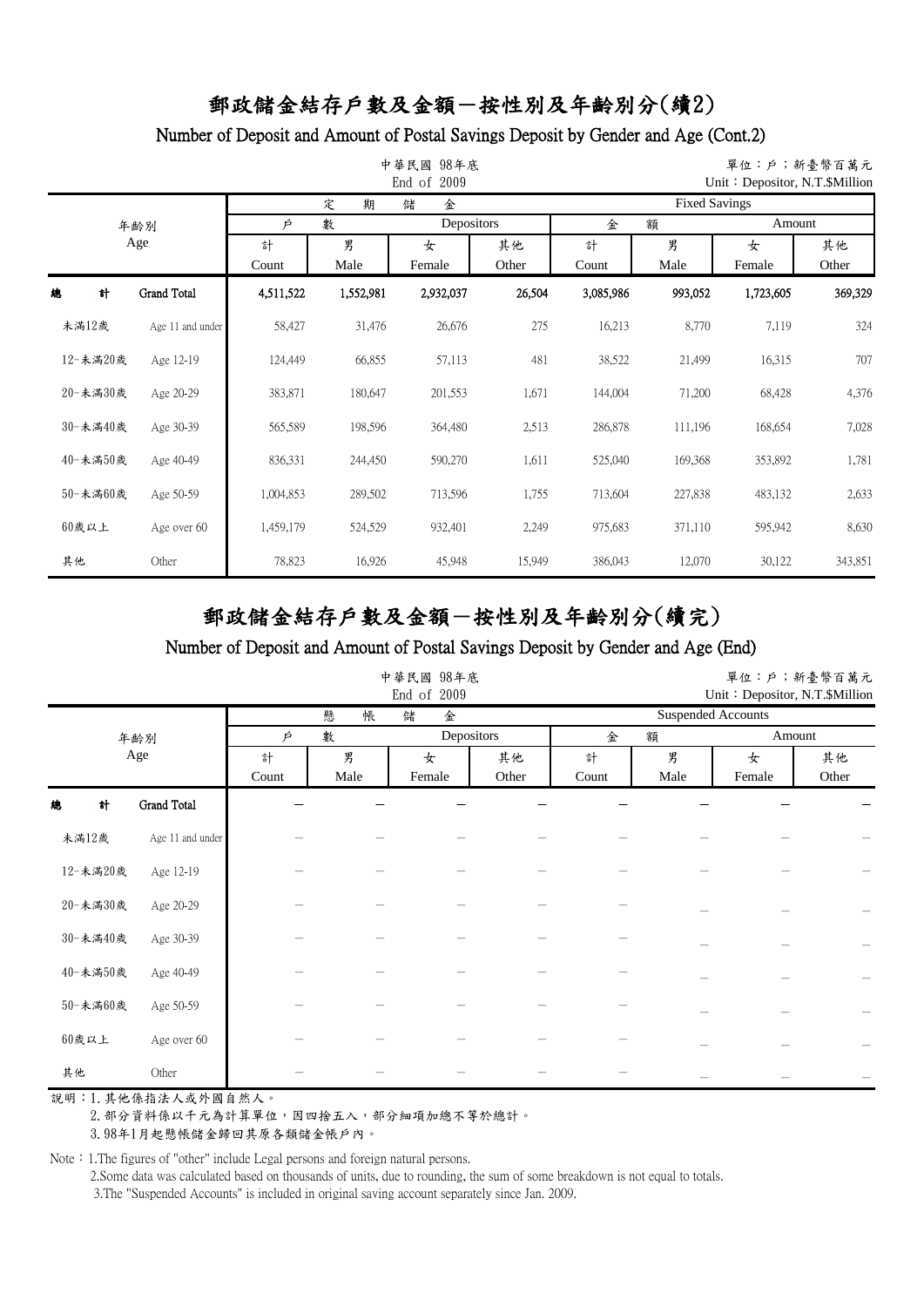## Number of Deposit and Amount of Postal Savings Deposit by Gender and Age

|       |          |                    |                    |            | 中華民國 97年底<br>End of 2008 |         | 單位:戶;新臺幣百萬元<br>Unit: Depositor, N.T.\$Million |           |           |         |  |  |
|-------|----------|--------------------|--------------------|------------|--------------------------|---------|-----------------------------------------------|-----------|-----------|---------|--|--|
|       |          |                    |                    | 總          | 計                        |         | <b>Grand Total</b>                            |           |           |         |  |  |
|       |          | 年齢別                | 數<br>Þ             |            | Depositors               |         | 金                                             | 額         | Amount    |         |  |  |
|       |          | Age                | 總計                 | 男          | 女                        | 其他      | 總計                                            | 男         | 女         | 其他      |  |  |
|       |          |                    | <b>Grand Total</b> | Male       | Female                   | Other   | GrandTotal                                    | Male      | Female    | Other   |  |  |
| 總     | 計        | <b>Grand Total</b> | 32,293,711         | 15,159,743 | 16,364,350               | 769,618 | 4,457,459                                     | 1,549,194 | 2,458,150 | 450,115 |  |  |
| 未満12歲 |          | Age 11 and under   | 1,361,034          | 719,120    | 640,967                  | 947     | 53,764                                        | 28,747    | 24,458    | 559     |  |  |
|       | 12-未滿20歲 | Age 12-19          | 2,331,098          | 1,213,260  | 1,110,668                | 7,170   | 100,745                                       | 53,717    | 45,651    | 1,376   |  |  |
|       | 20-未満30歲 | Age 20-29          | 4,866,092          | 2,471,319  | 2,313,314                | 81,459  | 277,888                                       | 133,958   | 138,080   | 5,850   |  |  |
|       | 30-未満40歲 | Age 30-39          | 5,164,952          | 2,442,559  | 2,595,859                | 126,534 | 470,145                                       | 184,089   | 278,138   | 7,918   |  |  |
|       | 40-未満50歲 | Age 40-49          | 5,959,871          | 2,669,644  | 3,219,028                | 71,199  | 799,585                                       | 271,057   | 523,773   | 4,754   |  |  |
|       | 50-未満60歲 | Age 50-59          | 5,031,455          | 2,186,398  | 2,823,561                | 21,496  | 992,263                                       | 336,752   | 651,729   | 3,781   |  |  |
| 60歲以上 |          | Age over 60        | 6,100,544          | 2,876,793  | 3,208,927                | 14,824  | 1,289,732                                     | 522,671   | 755,866   | 11,195  |  |  |
| 其他    |          | Other              | 1,478,665          | 580,650    | 452,026                  | 445,989 | 473,338                                       | 18,203    | 40,453    | 414,682 |  |  |

# 郵政儲金結存戶數及金額-按性別及年齡別分(續1)

#### Number of Deposit and Amount of Postal Savings Deposit by Gender and Age (Cont.1)

|          |          |                  |            |            | 中華民國 97年底<br>End of 2008 |             | 單位:戶;新臺幣百萬元<br>Unit: Depositor, N.T. \$Million |         |             |             |  |
|----------|----------|------------------|------------|------------|--------------------------|-------------|------------------------------------------------|---------|-------------|-------------|--|
|          |          |                  |            | 期<br>活     | 儲<br>金                   |             | <b>Current Savings</b>                         |         |             |             |  |
|          |          | 年齢別              | Þ          | 數          | Depositors               |             | 金                                              | 額       | Amount      |             |  |
|          |          | Age              | 計<br>Count | 男<br>Male  | 女<br>Female              | 其他<br>Other | 男<br>計<br>Male<br>Count                        |         | 女<br>Female | 其他<br>Other |  |
| 總        | 計        | Grand Total      | 23,593,768 | 11,267,158 | 11,782,533               | 544,077     | 1,321,027                                      | 538,656 | 723,532     | 58,839      |  |
| 未満12歲    |          | Age 11 and under | 1,282,926  | 677,074    | 605,096                  | 756         | 35,720                                         | 18,956  | 16,624      | 139         |  |
|          | 12-未滿20歲 | Age 12-19        | 2,148,524  | 1,115,107  | 1,026,584                | 6,833       | 59,560                                         | 31,184  | 28,017      | 360         |  |
|          | 20-未満30歲 | Age 20-29        | 4,226,232  | 2,173,719  | 1,972,278                | 80,235      | 120,387                                        | 56,470  | 61,356      | 2,561       |  |
|          | 30-未満40歲 | Age 30-39        | 3,756,046  | 1,729,106  | 1,902,145                | 124,795     | 172,744                                        | 69,411  | 99,043      | 4,290       |  |
|          | 40-未滿50歲 | Age 40-49        | 3,979,775  | 1,758,844  | 2,150,762                | 70,169      | 247,004                                        | 94,125  | 150,105     | 2,773       |  |
|          | 50-未満60歲 | Age 50-59        | 3,460,123  | 1,565,417  | 1,874,238                | 20,468      | 273,632                                        | 106,727 | 164,862     | 2,044       |  |
| $60$ 歲以上 |          | Age over 60      | 4,125,502  | 2,042,211  | 2,069,666                | 13,625      | 354,995                                        | 156,820 | 195,365     | 2,810       |  |
| 其他       |          | Other            | 614,640    | 205,680    | 181,764                  | 227,196     | 56,985                                         | 4,962   | 8,160       | 43,863      |  |

說明:1.其他係指法人或外國自然人。

2.部分資料係以千元為計算單位,因四捨五入,部分細項加總不等於總計。

Note: 1.The figures of "other" include Legal persons and foreign natural persons.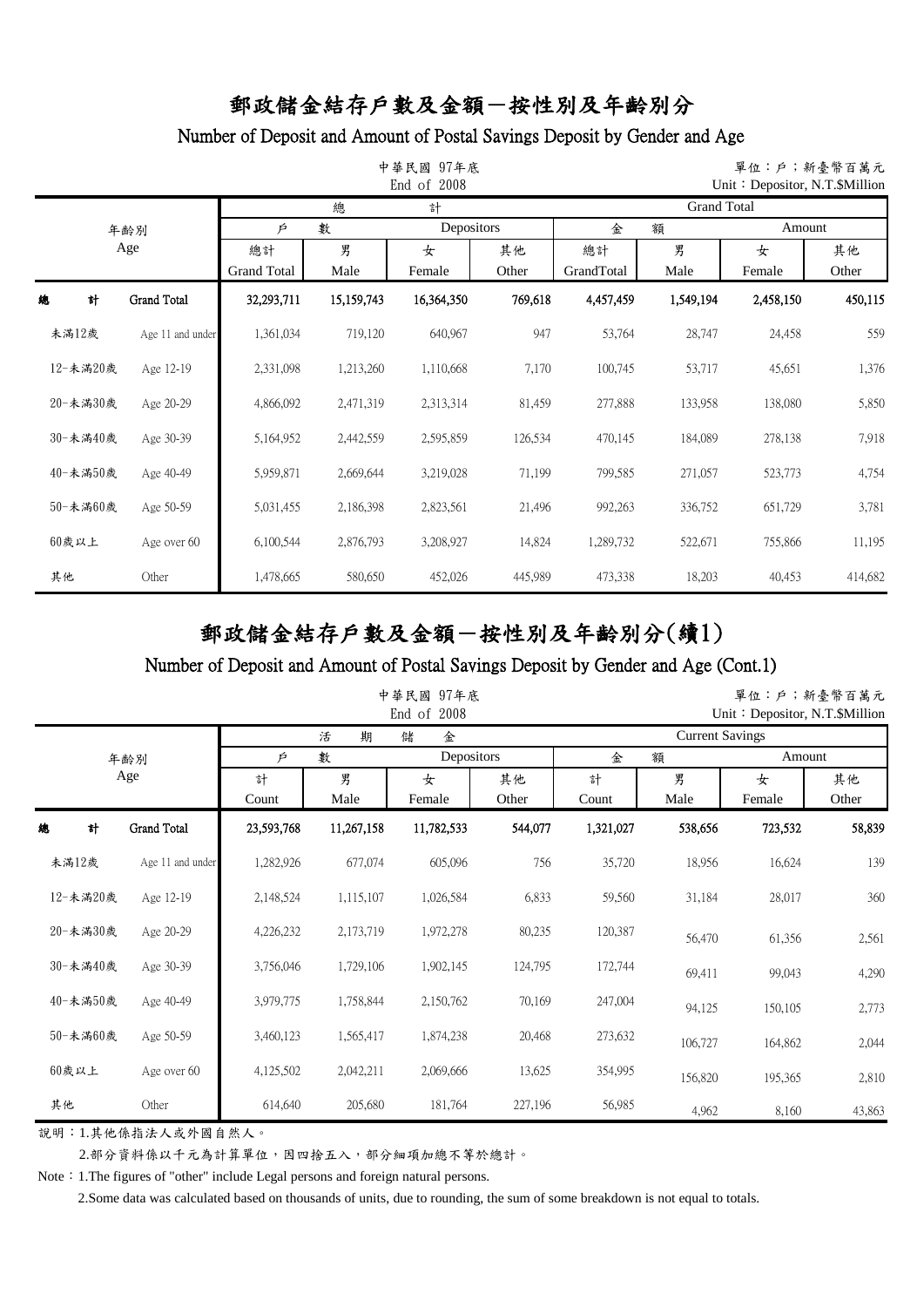## Number of Deposit and Amount of Postal Savings Deposit by Gender and Age (Cont.2)

|          |                  |                      |           | 中華民國<br>97年底<br>End of 2008 |        | 單位:戶;新臺幣百萬元<br>Unit: Depositor, N.T. \$Million |           |           |         |  |  |
|----------|------------------|----------------------|-----------|-----------------------------|--------|------------------------------------------------|-----------|-----------|---------|--|--|
|          |                  |                      | 定<br>期    | 金<br>儲                      |        | <b>Fixed Savings</b>                           |           |           |         |  |  |
|          | 年齡別              | Depositors<br>數<br>Þ |           |                             |        | Amount<br>金<br>額                               |           |           |         |  |  |
|          | Age              | 計                    | 男         | 女                           | 其他     | 計                                              | 男<br>女    |           | 其他      |  |  |
|          |                  | Count                | Male      | Female                      | Other  | Count                                          | Male      | Female    | Other   |  |  |
| 總<br>計   | Grand Total      | 4,663,553            | 1,620,648 | 3,024,354                   | 18,551 | 3,135,715                                      | 1,010,158 | 1,734,317 | 391,240 |  |  |
| 未満12歲    | Age 11 and under | 65,671               | 35,483    | 29,997                      | 191    | 18,041                                         | 9,789     | 7,833     | 419     |  |  |
| 12-未滿20歲 | Age 12-19        | 136,783              | 73,551    | 62,895                      | 337    | 41,170                                         | 22,526    | 17,628    | 1,016   |  |  |
| 20-未満30歲 | Age 20-29        | 426,697              | 197,388   | 228,085                     | 1,224  | 157,477                                        | 77,477    | 76,711    | 3,289   |  |  |
| 30-未滿40歲 | Age 30-39        | 593,103              | 205,467   | 385,897                     | 1,739  | 297,328                                        | 114,641   | 179,059   | 3,628   |  |  |
| 40-未満50歲 | Age 40-49        | 890,798              | 258,679   | 631,089                     | 1,030  | 552,472                                        | 176,879   | 373,612   | 1,981   |  |  |
| 50-未満60歲 | Age 50-59        | 1,036,661            | 299,332   | 736,301                     | 1,028  | 718,545                                        | 229,986   | 486,820   | 1,738   |  |  |
| 60歲以上    | Age over 60      | 1,433,074            | 531,913   | 899,962                     | 1,199  | 934,515                                        | 365,721   | 560,408   | 8,386   |  |  |
| 其他       | Other            | 80,766               | 18,835    | 50,128                      | 11,803 | 416,167                                        | 13,138    | 32,246    | 370,783 |  |  |

# 郵政儲金結存戶數及金額-按性別及年齡別分(續完)

#### Number of Deposit and Amount of Postal Savings Deposit by Gender and Age (End)

|          |                  |            |           | 中華民國 97年底<br>End of 2008 |             | 單位:戶;新臺幣百萬元<br>Unit: Depositor, N.T. \$Million |            |             |             |  |
|----------|------------------|------------|-----------|--------------------------|-------------|------------------------------------------------|------------|-------------|-------------|--|
|          |                  |            | 懸<br>帳    | 金<br>儲                   |             | <b>Suspended Accounts</b>                      |            |             |             |  |
|          | 年齡別              | P          | 數         | Depositors               |             | 金                                              | 額          | Amount      |             |  |
|          | Age              | 計<br>Count | 男<br>Male | 女<br>Female              | 其他<br>Other | 計<br>Count                                     | 男<br>Male  | 女<br>Female | 其他<br>Other |  |
| 總<br>計   | Grand Total      | 4,036,390  | 2,271,937 | 1,557,463                | 206,990     | 717                                            | 381        | 301         | 36          |  |
| 未滿12歲    | Age 11 and under | 12,437     | 6,563     | 5,874                    |             | $\mathfrak z$                                  | $\sqrt{2}$ |             |             |  |
| 12-未滿20歲 | Age 12-19        | 45,791     | 24,602    | 21,189                   |             | 15                                             | 8          | 7           |             |  |
| 20-未満30歲 | Age 20-29        | 213,163    | 100,212   | 112,951                  |             | 24                                             | 10         | 13          |             |  |
| 30-未満40歲 | Age 30-39        | 815,803    | 507,986   | 307,817                  |             | 73                                             | 37         | 36          |             |  |
| 40-未滿50歲 | Age 40-49        | 1,089,298  | 652,121   | 437,177                  |             | 109                                            | 53         | 56          |             |  |
| 50-未満60歲 | Age 50-59        | 534,671    | 321,649   | 213,022                  |             | 86                                             | 38         | 47          |             |  |
| $60$ 歲以上 | Age over 60      | 541,968    | 302,669   | 239,299                  |             | 222                                            | 129        | 93          |             |  |
| 其他       | Other            | 783,259    | 356,135   | 220,134                  | 206,990     | 186                                            | 103        | 47          | 36          |  |

說明:1.其他係指法人或外國自然人。

2.部分資料係以千元為計算單位,因四捨五入,部分細項加總不等於總計。

Note: 1.The figures of "other" include Legal persons and foreign natural persons.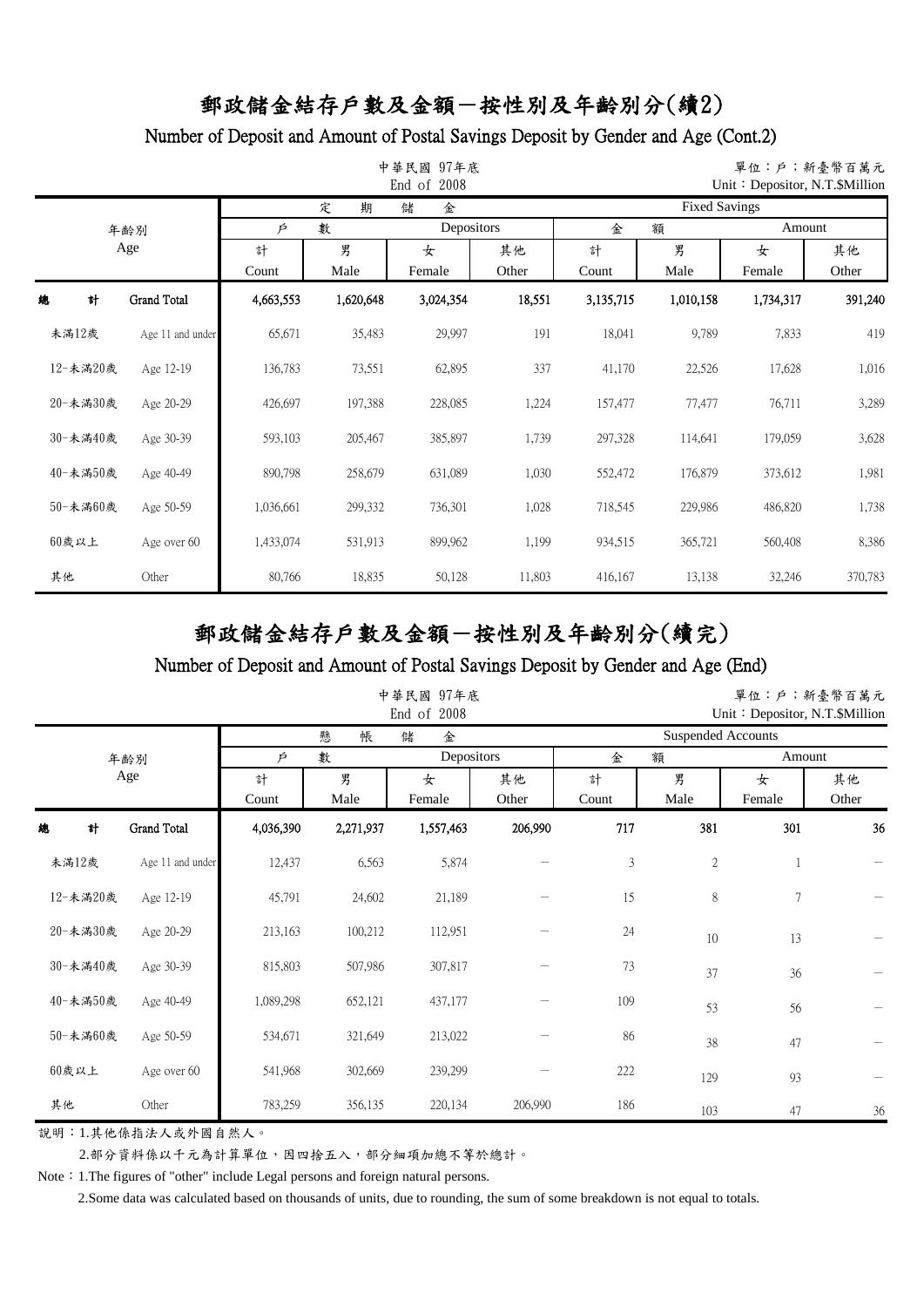## Number of Deposit and Amount of Postal Savings Deposit by Gender and Age

|    |          |                    |             |            | 中華民國 96年底<br>End of 2007 |         | 單位:戶;新臺幣百萬元<br>Unit: Depositor, N.T.\$Million |                |           |         |  |  |
|----|----------|--------------------|-------------|------------|--------------------------|---------|-----------------------------------------------|----------------|-----------|---------|--|--|
|    |          |                    |             | 總          | 計                        |         | <b>Grand Total</b>                            |                |           |         |  |  |
|    |          | 年齢別                | 數<br>Þ      |            | Depositors               |         | 金<br>額                                        |                | Amount    |         |  |  |
|    | Age      |                    | 總計          | 男          | 女                        | 其他      | 總計                                            | 男              | 女         | 其他      |  |  |
|    |          |                    | Grand Total | Male       | Female                   | Other   | GrandTotal                                    | Male<br>Female |           | Other   |  |  |
| 總  | 計        | <b>Grand Total</b> | 31,668,487  | 14,998,989 | 15,957,059               | 712,439 | 4,137,041                                     | 1,480,495      | 2,314,110 | 342,436 |  |  |
|    | 未満12歲    | Age 11 and under   | 1,361,406   | 719,176    | 641,347                  | 883     | 54,185                                        | 29,121         | 24,589    | 476     |  |  |
|    | 12-未滿20歲 | Age 12-19          | 2,341,374   | 1,216,712  | 1,117,875                | 6,787   | 101,720                                       | 54,078         | 46,081    | 1,562   |  |  |
|    | 20-未満30歲 | Age 20-29          | 4,889,007   | 2,487,681  | 2,324,891                | 76,435  | 271,539                                       | 128,718        | 135,876   | 6,945   |  |  |
|    | 30-未滿40歲 | Age 30-39          | 5,073,814   | 2,402,866  | 2,552,751                | 118,197 | 454,446                                       | 176,452        | 268,642   | 9,353   |  |  |
|    | 40-未満50歲 | Age 40-49          | 5,884,015   | 2,643,888  | 3,173,534                | 66,593  | 780,555                                       | 266,013        | 508,135   | 6,406   |  |  |
|    | 50-未満60歲 | Age 50-59          | 4,682,850   | 2,042,188  | 2,620,564                | 20,098  | 912,302                                       | 309,962        | 597,275   | 5,065   |  |  |
|    | 60歲以上    | Age over 60        | 5,734,670   | 2,755,669  | 2,965,057                | 13,944  | 1,199,956                                     | 496,316        | 691,268   | 12,372  |  |  |
| 其他 |          | Other              | 1,701,351   | 730,809    | 561,040                  | 409,502 | 362,337                                       | 19,836         | 42,244    | 300,257 |  |  |

# 郵政儲金結存戶數及金額-按性別及年齡別分(續1)

#### Number of Deposit and Amount of Postal Savings Deposit by Gender and Age (Cont.1)

|          |   |                    |            |            | 中華民國<br>96年底<br>End of 2007 |             | 單位:戶;新臺幣百萬元<br>Unit: Depositor, N.T. \$Million |           |             |        |  |
|----------|---|--------------------|------------|------------|-----------------------------|-------------|------------------------------------------------|-----------|-------------|--------|--|
|          |   |                    |            | 活<br>期     | 金<br>儲                      |             | <b>Current Savings</b>                         |           |             |        |  |
|          |   | 年齢別                | Þ          | 數          | Depositors                  |             | 額<br>金<br>Amount                               |           |             |        |  |
|          |   | Age                | 計<br>Count | 男<br>Male  | 女<br>Female                 | 其他<br>Other | 計<br>Count                                     | 男<br>Male | 女<br>Female |        |  |
| 總        | 計 | <b>Grand Total</b> | 23,312,070 | 11,206,875 | 11,596,055                  | 509,140     | 1,346,421                                      | 538,026   | 715,050     | 93,345 |  |
| 未満12歲    |   | Age 11 and under   | 1,287,774  | 679,414    | 607,652                     | 708         | 37,492                                         | 19,897    | 17,374      | 221    |  |
| 12-未滿20歲 |   | Age 12-19          | 2,162,975  | 1,121,101  | 1,035,480                   | 6,394       | 62,553                                         | 32,633    | 29,350      | 570    |  |
| 20-未満30歲 |   | Age 20-29          | 4,265,590  | 2,197,673  | 1,992,835                   | 75,082      | 122,038                                        | 55,839    | 62,137      | 4,062  |  |
| 30-未滿40歲 |   | Age 30-39          | 3,720,169  | 1,713,996  | 1,889,391                   | 116,782     | 174,632                                        | 68,807    | 99,019      | 6,806  |  |
| 40-未滿50歲 |   | Age 40-49          | 4,006,775  | 1,778,680  | 2,162,431                   | 65,664      | 253,292                                        | 96,544    | 152,348     | 4,399  |  |
| 50-未満60歲 |   | Age 50-59          | 3,288,233  | 1,494,648  | 1,774,431                   | 19,154      | 261,469                                        | 101,477   | 156,750     | 3,242  |  |
| $60$ 歲以上 |   | Age over 60        | 3,954,522  | 2,001,244  | 1,940,529                   | 12,749      | 350,106                                        | 156,831   | 188,818     | 4,457  |  |
| 其他       |   | Other              | 626,032    | 220,119    | 193,306                     | 212,607     | 84,839                                         | 5,997     | 9,255       | 69,587 |  |

說明:1.其他係指法人或外國自然人。

2.部分資料係以千元為計算單位,因四捨五入,部分細項加總不等於總計。

Note: 1.The figures of "other" include Legal persons and foreign natural persons.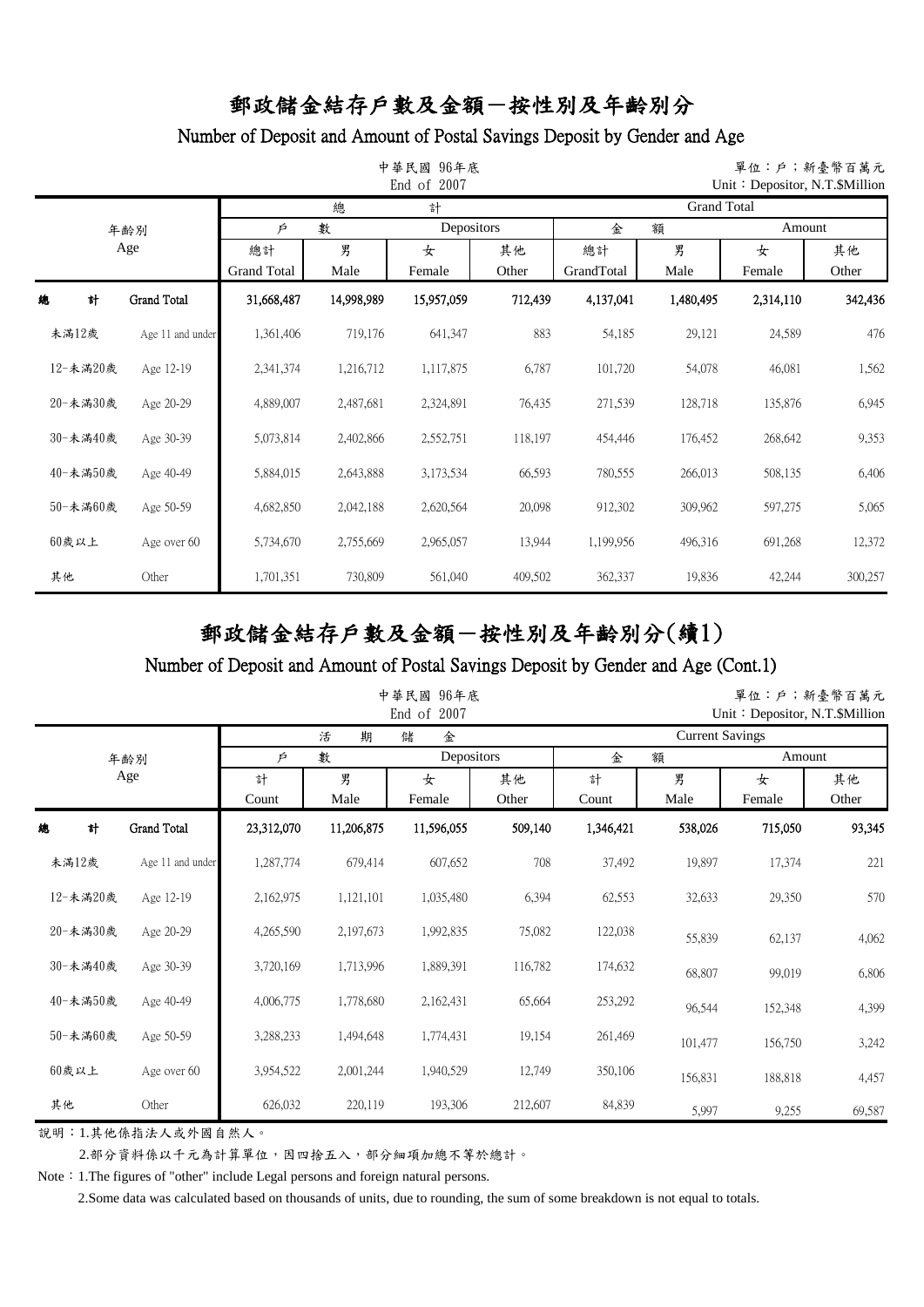## Number of Deposit and Amount of Postal Savings Deposit by Gender and Age (Cont.2)

|          |                  |                      |           | 中華民國<br>96年底<br>End of 2007 |        | 單位:戶;新臺幣百萬元<br>Unit: Depositor, N.T.\$Million |         |           |         |  |  |
|----------|------------------|----------------------|-----------|-----------------------------|--------|-----------------------------------------------|---------|-----------|---------|--|--|
|          |                  |                      | 定<br>期    | 金<br>儲                      |        | <b>Fixed Savings</b>                          |         |           |         |  |  |
|          | 年齡別              | Depositors<br>數<br>Þ |           |                             |        | Amount<br>金<br>額                              |         |           |         |  |  |
|          | Age              | 計                    | 男         | 女                           | 其他     | 計                                             | 男<br>女  |           | 其他      |  |  |
|          |                  | Count                | Male      | Female                      | Other  | Count                                         | Male    | Female    | Other   |  |  |
| 總<br>計   | Grand Total      | 4,319,826            | 1,519,370 | 2,785,077                   | 15,379 | 2,789,903                                     | 942,081 | 1,598,765 | 249,057 |  |  |
| 未滿12歲    | Age 11 and under | 59,972               | 32,573    | 27,224                      | 175    | 16,689                                        | 9,222   | 7,213     | 255     |  |  |
| 12-未滿20歲 | Age 12-19        | 131,852              | 70,706    | 60,753                      | 393    | 39,151                                        | 21,436  | 16,723    | 991     |  |  |
| 20-未満30歲 | Age 20-29        | 402,291              | 185,192   | 215,746                     | 1,353  | 149,478                                       | 72,869  | 73,726    | 2,883   |  |  |
| 30-未滿40歲 | Age 30-39        | 545,670              | 189,275   | 354,980                     | 1,415  | 279,738                                       | 107,606 | 169,585   | 2,547   |  |  |
| 40-未滿50歲 | Age 40-49        | 839,152              | 247,495   | 590,728                     | 929    | 527,147                                       | 169,414 | 355,726   | 2,007   |  |  |
| 50-未満60歲 | Age 50-59        | 939,543              | 274,780   | 663,819                     | 944    | 650,756                                       | 208,449 | 440,484   | 1,824   |  |  |
| 60歲以上    | Age over 60      | 1,319,656            | 498,912   | 819,549                     | 1,195  | 849,645                                       | 339,361 | 502,370   | 7,915   |  |  |
| 其他       | Other            | 81,690               | 20,437    | 52,278                      | 8,975  | 277,300                                       | 13,726  | 32,938    | 230,636 |  |  |

# 郵政儲金結存戶數及金額-按性別及年齡別分(續完)

#### Number of Deposit and Amount of Postal Savings Deposit by Gender and Age (End)

|          |     |                  |                    |                   | 中華民國 96年底<br>End of 2007 |                  | 單位:戶;新臺幣百萬元<br>Unit: Depositor, N.T. \$Million |              |                |             |  |
|----------|-----|------------------|--------------------|-------------------|--------------------------|------------------|------------------------------------------------|--------------|----------------|-------------|--|
|          |     |                  |                    | 懸<br>帳            | 金<br>儲                   |                  | <b>Suspended Accounts</b>                      |              |                |             |  |
|          | 年齡別 |                  | P                  | 數                 | Depositors               |                  | 金                                              | 額            | Amount         |             |  |
|          | Age |                  | 計                  | 男                 | 女                        | 其他               | 計                                              | 男            | 女              | 其他          |  |
| 總        | 計   | Grand Total      | Count<br>4,036,591 | Male<br>2,272,744 | Female<br>1,575,927      | Other<br>187,920 | Count<br>718                                   | Male<br>388  | Female<br>296  | Other<br>34 |  |
| 未滿12歲    |     | Age 11 and under | 13,660             | 7,189             | 6,471                    |                  | $\overline{4}$                                 | $\mathbf{2}$ | $\overline{2}$ |             |  |
| 12-未滿20歲 |     | Age 12-19        | 46,547             | 24,905            | 21,642                   |                  | 17                                             | 9            | 8              |             |  |
| 20-未満30歲 |     | Age 20-29        | 221,126            | 104,816           | 116,310                  |                  | 24                                             | 11           | 13             |             |  |
| 30-未満40歲 |     | Age 30-39        | 807,975            | 499,595           | 308,380                  |                  | 76                                             | 39           | 38             |             |  |
| 40-未滿50歲 |     | Age 40-49        | 1,038,088          | 617,713           | 420,375                  |                  | 116                                            | 55           | 61             |             |  |
| 50-未満60歲 |     | Age 50-59        | 455,074            | 272,760           | 182,314                  |                  | 77                                             | 36           | 41             |             |  |
| $60$ 歲以上 |     | Age over 60      | 460,492            | 255,513           | 204,979                  |                  | 205                                            | 124          | 81             |             |  |
| 其他       |     | Other            | 993,629            | 490,253           | 315,456                  | 187,920          | 198                                            | 112          | 52             | 34          |  |

說明:1.其他係指法人或外國自然人。

2.部分資料係以千元為計算單位,因四捨五入,部分細項加總不等於總計。

Note: 1.The figures of "other" include Legal persons and foreign natural persons.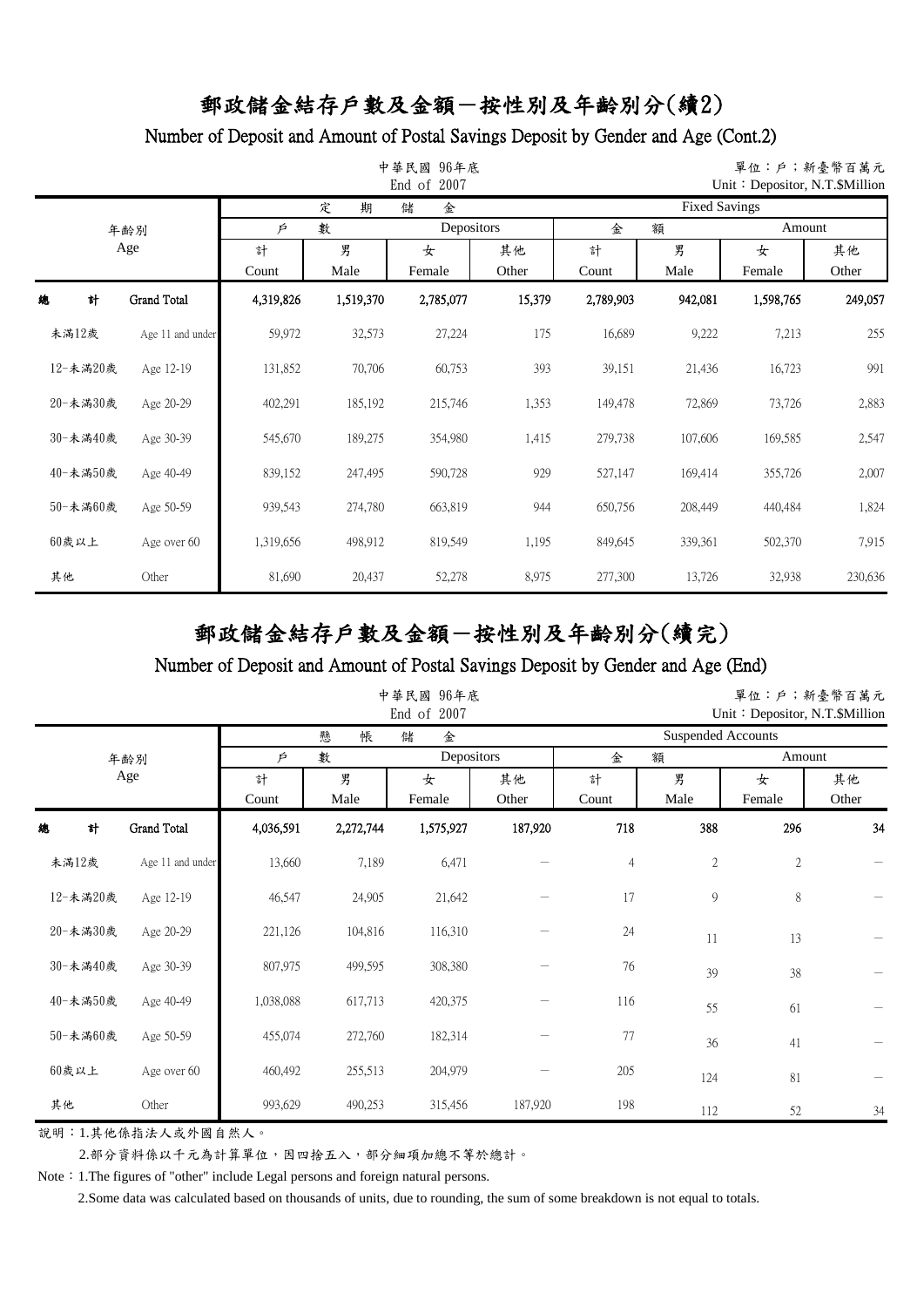## Number of Deposit and Amount of Postal Savings Deposit by Gender and Age

|            |                  |                    | 中華民國<br>95年底<br>End of 2006 |            |           |            |                    | 單位:戶;新臺幣百萬元<br>Unit: Depositor, N.T. \$Million |         |  |  |  |
|------------|------------------|--------------------|-----------------------------|------------|-----------|------------|--------------------|------------------------------------------------|---------|--|--|--|
| 總<br>計     |                  |                    |                             |            |           |            | <b>Grand Total</b> |                                                |         |  |  |  |
| 年齢別<br>Age |                  | 數<br>Þ             |                             | Depositors |           | 額<br>金     |                    | Amount                                         |         |  |  |  |
|            |                  | 總計                 | 男                           | 女          | 其他        | 總計         | 男                  | 女                                              | 其他      |  |  |  |
|            |                  | <b>Grand Total</b> | Male                        | Female     | Other     | GrandTotal | Male               | Female                                         | Other   |  |  |  |
| 總          | 計<br>Grand Total | 31,277,728         | 14,656,732                  | 14,924,700 | 1,696,296 | 4,043,903  | 1,476,144          | 2,239,542                                      | 328,217 |  |  |  |
| 未滿12歲      | Age 11 and under | 1,126,276          | 593,126                     | 531,363    | 1,787     | 53,652     | 28,890             | 24,356                                         | 406     |  |  |  |
| 12-未滿20歲   | Age 12-19        | 1,964,468          | 1,014,410                   | 935,565    | 14,493    | 98,740     | 52,806             | 44,772                                         | 1,161   |  |  |  |
| 20-未満30歲   | Age 20-29        | 4,430,640          | 2,182,646                   | 2,081,935  | 166,059   | 280,918    | 133,855            | 139,589                                        | 7,475   |  |  |  |
| 30-未滿40歲   | Age 30-39        | 5,270,771          | 2,522,495                   | 2,491,031  | 257,245   | 460,326    | 180,422            | 274,637                                        | 5,266   |  |  |  |
| 40-未滿50歲   | Age 40-49        | 6,092,443          | 2,825,657                   | 3,121,871  | 144,915   | 787,320    | 271,654            | 511,055                                        | 4,611   |  |  |  |
| 50-未満60歲   | Age 50-59        | 4,198,845          | 1,861,368                   | 2,294,530  | 42,947    | 869,092    | 300,345            | 565,357                                        | 3,391   |  |  |  |
| 60歲以上      | Age over 60      | 5,105,029          | 2,465,489                   | 2,610,213  | 29,327    | 1,132,190  | 486,649            | 636,110                                        | 9,431   |  |  |  |
| 其他         | Other            | 3,089,256          | 1,191,541                   | 858,192    | 1,039,523 | 361,665    | 21,523             | 43,666                                         | 296,476 |  |  |  |

# 郵政儲金結存戶數及金額-按性別及年齡別分(續1)

#### Number of Deposit and Amount of Postal Savings Deposit by Gender and Age (Cont.1)

|                  |   |                      |            |             | 中華民國 95年底<br>End of 2006 |                  | 單位:戶;新臺幣百萬元<br>Unit: Depositor, N.T. \$Million |             |             |        |  |  |
|------------------|---|----------------------|------------|-------------|--------------------------|------------------|------------------------------------------------|-------------|-------------|--------|--|--|
| 活<br>期<br>金<br>儲 |   |                      |            |             |                          |                  | <b>Current Savings</b>                         |             |             |        |  |  |
| 年齢別<br>Age       |   | 數<br>Depositors<br>Þ |            |             |                          | 金<br>額<br>Amount |                                                |             |             |        |  |  |
|                  |   | 計<br>Count           | 男<br>Male  | 女<br>Female | 其他<br>Other              | 計<br>Count       | 男<br>Male                                      | 女<br>Female | 其他<br>Other |        |  |  |
| 總                | 計 | <b>Grand Total</b>   | 23,058,658 | 11,142,583  | 10,800,737               | 1,115,338        | 1,347,286                                      | 576,150     | 709,126     | 62,011 |  |  |
| 未満12歲            |   | Age 11 and under     | 1,054,477  | 554,311     | 498,616                  | 1,550            | 37,213                                         | 19,775      | 17,291      | 147    |  |  |
| 12-未滿20歲         |   | Age 12-19            | 1,790,290  | 921,218     | 855,064                  | 14,008           | 60,500                                         | 31,840      | 28,281      | 379    |  |  |
| 20-未満30歲         |   | Age 20-29            | 3,813,975  | 1,898,581   | 1,750,915                | 164,479          | 127,916                                        | 61,264      | 63,953      | 2,699  |  |  |
| 30-未滿40歲         |   | Age 30-39            | 3,975,400  | 1,875,883   | 1,843,692                | 255,825          | 185,008                                        | 76,355      | 104,132     | 4,521  |  |  |
| 40-未滿50歲         |   | Age 40-49            | 4,336,241  | 2,032,530   | 2,159,866                | 143,845          | 265,634                                        | 105,815     | 156,897     | 2,923  |  |  |
| 50-未満60歲         |   | Age 50-59            | 2,944,002  | 1,383,329   | 1,518,713                | 41,960           | 260,762                                        | 105,639     | 152,969     | 2,154  |  |  |
| $60$ 歲以上         |   | Age over 60          | 3,493,285  | 1,784,965   | 1,680,392                | 27,928           | 347,136                                        | 168,112     | 176,063     | 2,961  |  |  |
| 其他               |   | Other                | 1,650,988  | 691,766     | 493,479                  | 465,743          | 63,116                                         | 7,348       | 9,540       | 46,227 |  |  |

說明:1.其他係指法人或外國自然人。

2.部分資料係以千元為計算單位,因四捨五入,部分細項加總不等於總計。

Note: 1.The figures of "other" include Legal persons and foreign natural persons.